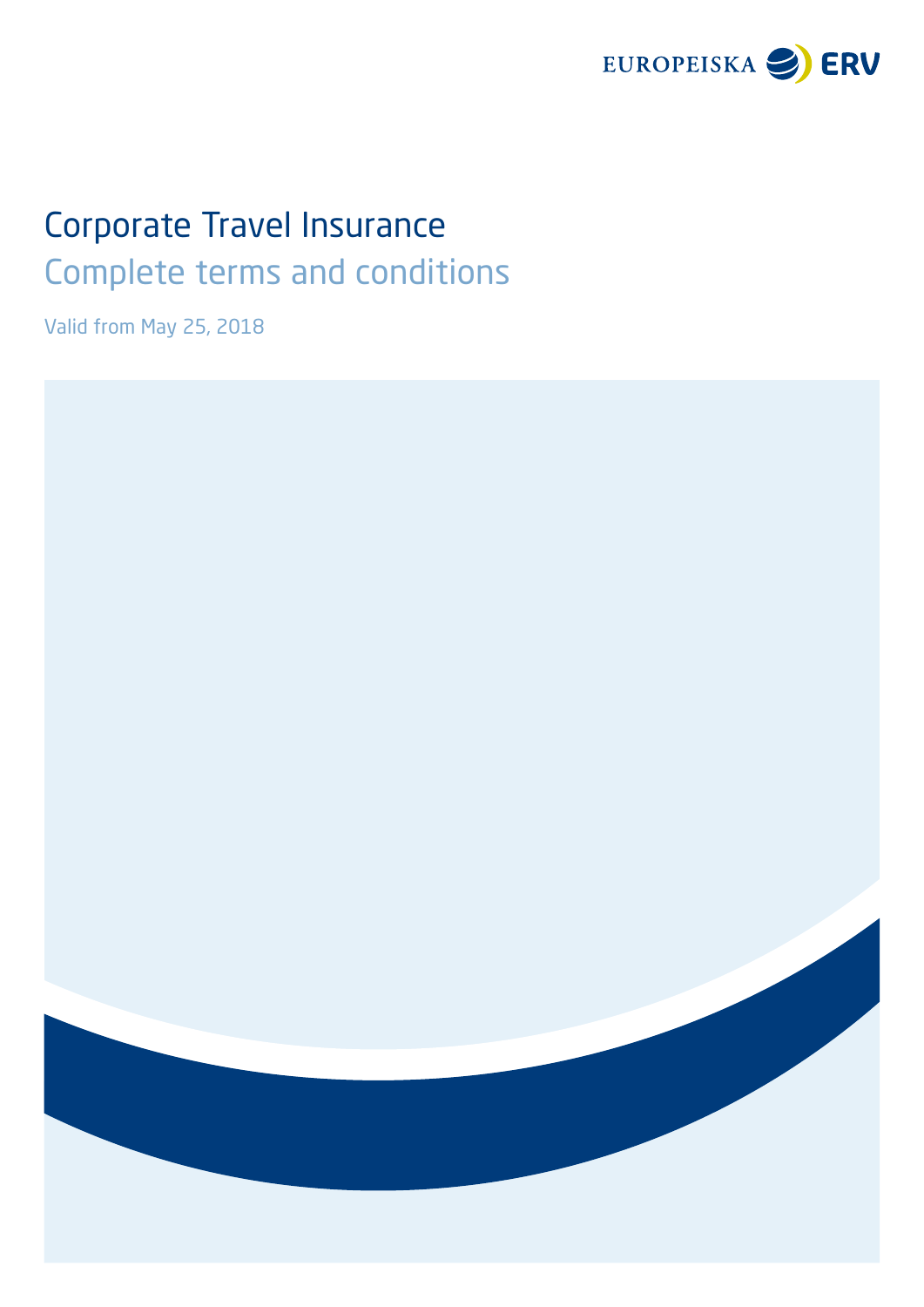# Corporate Travel Insurance Complete terms and conditions

Valid from May 25, 2018

This is a translation from Swedish to English of the insurance policy conditions "Tjänstereseförsäkring, 25 maj 2018". In the event of a dispute regarding the content and / or interpretation of these terms and conditions, the original Swedish wording shall always prevail.

#### Insurance provider of this insurance is

Europæiske Rejseforsikring A/S, CVR no. 62 94 05 14, through Europeiska ERV Filial, org. no. 516410-9208. Supervisory authority is the Danish Finanstilsynet.

#### Europeiska ERV

P.O. Box 1, SE-172 13 Sundbyberg Visiting address: Löfströms Allé 6 A, Sundbyberg Phone: +46 770-456 900 [info@erv.se,](mailto:info%40erv.se?subject=) [www.erv.se](https://www.erv.se/foretag/)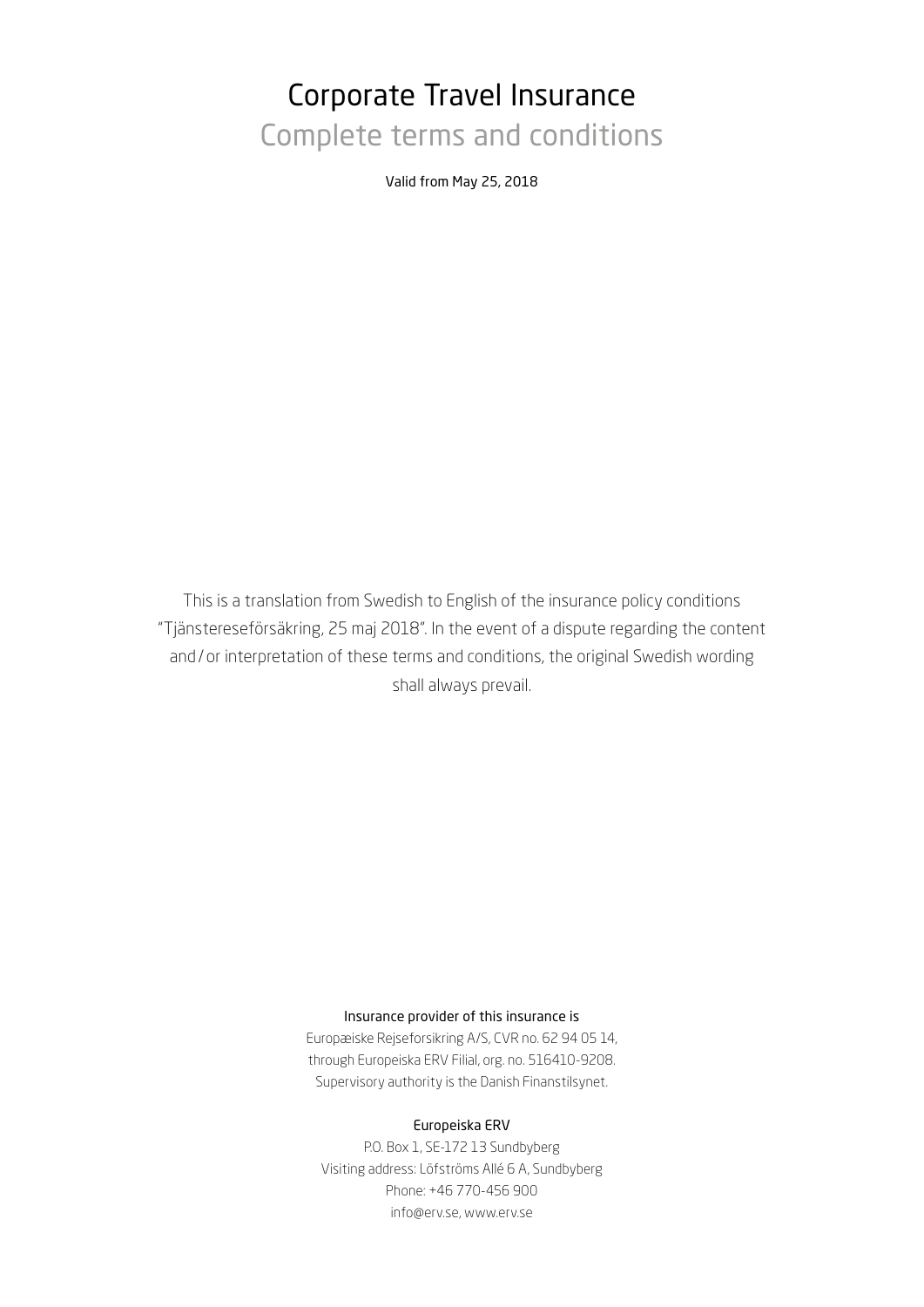# Table of contents

# A. General conditions - validity and scope of coverage

| A.1 |  |
|-----|--|
| A.7 |  |
| A.3 |  |
| A.4 |  |
| A.5 |  |
| A.6 |  |

#### B. Illness and accident

| <b>B.1</b> |  |
|------------|--|
| <b>B.2</b> |  |
| B.3        |  |
| <b>B.4</b> |  |
| <b>B.5</b> |  |
| - R.6      |  |
| <b>B.7</b> |  |
| <b>B.8</b> |  |
| <b>B.9</b> |  |

| C.             | Disability and death compensation                               |  |
|----------------|-----------------------------------------------------------------|--|
| C <sub>1</sub> | What is covered by the insurance in respect of accidentspage 12 |  |
| C <sub>2</sub> | What is covered by the insurance due to illness                 |  |
|                |                                                                 |  |
| C <sub>3</sub> |                                                                 |  |
| C <sub>4</sub> |                                                                 |  |
| C.5            |                                                                 |  |

# D. Interruption of travel

| D.1   |  |
|-------|--|
| D.2   |  |
| $D-3$ |  |
| D.4   |  |
| D.5   |  |
| D.6   |  |

#### E. Journey of replacement person/new journey repayment of unused travel expenses

| F.1            |  |
|----------------|--|
| E.Z            |  |
| E <sub>3</sub> |  |
| F.4            |  |
| E.5            |  |
| F.6            |  |

#### F. Crisis therapy

| F.1 - |  |
|-------|--|
| EZ.   |  |
| EB.   |  |
| F.4   |  |
| F.5   |  |

# G. Kidnapping compensation

| GL <sub>1</sub> |  |
|-----------------|--|
| G.Z             |  |
| 63.             |  |
| G.4             |  |
| G.5             |  |

# H. Luggage coverage

| H.1            |  |
|----------------|--|
| H.2            |  |
| H.3            |  |
| H <sub>4</sub> |  |
| H.5            |  |

#### I. Delay

| L1             | Coverage in respect of delayed public transportation page 19 |  |
|----------------|--------------------------------------------------------------|--|
| L <sup>2</sup> |                                                              |  |
| ıз             | Security directives due to delayed luggage                   |  |
|                |                                                              |  |
| $\vert 4$      |                                                              |  |
| $L$ 5          |                                                              |  |
| L6             |                                                              |  |
| 1.7            |                                                              |  |
| 1.8            |                                                              |  |

## J. Security package

| $\pm$            |                                             |  |
|------------------|---------------------------------------------|--|
| $\overline{1.2}$ | Additional expenses for lodging and travel  |  |
|                  |                                             |  |
| $\perp$ 3        | Additional expenses for lodging and travel  |  |
|                  |                                             |  |
| .4               | Additional expenses due to closure by order |  |
|                  |                                             |  |
| -1.5             |                                             |  |
| $\overline{.6}$  |                                             |  |
| $\vert .7$       |                                             |  |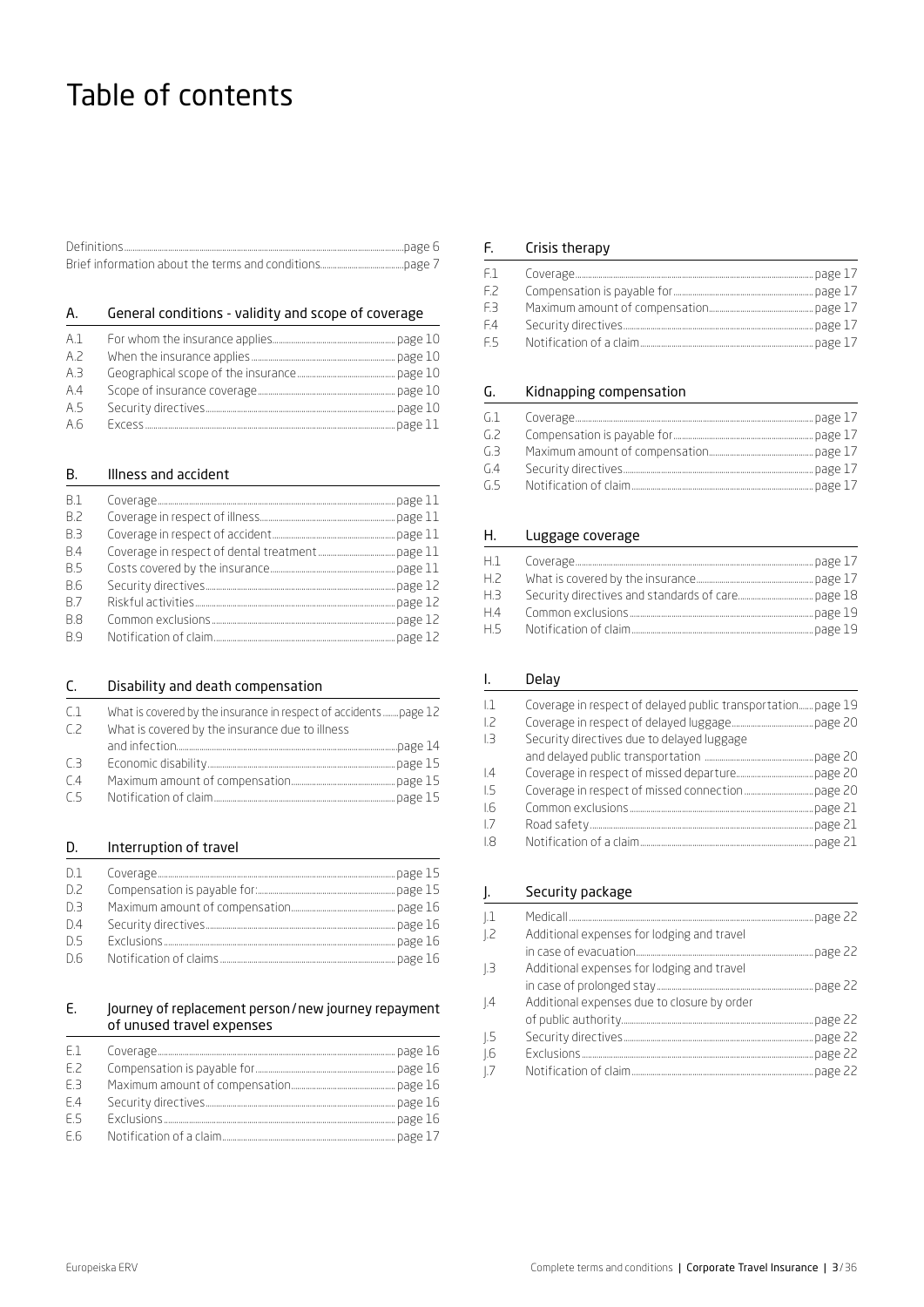# Table of contents

#### К. Personal liability coverage

| K.1 |  |
|-----|--|
| K.Z |  |
| K3  |  |
| K.4 |  |
| K.5 |  |
| K.6 |  |

#### Legal expenses coverage L.

| $\perp$          |  |
|------------------|--|
| $\frac{1}{2}$    |  |
| $\perp$ 3        |  |
| $\vert$ 4        |  |
| $\overline{5}$   |  |
| $\overline{1.6}$ |  |
| $\overline{1}$   |  |
| -18              |  |

#### М. Personal assault coverage

| M.1 |  |
|-----|--|
| M.2 |  |
| M.3 |  |
| M.4 |  |
| M.5 |  |
| M.6 |  |

#### N. Excess coverage

| N.1 |  |
|-----|--|
| N.2 |  |
| N.3 |  |
| N.4 |  |
| N.5 |  |
| N.6 |  |

#### 0. Cancellation insurance - optional

| 0.1 |  |
|-----|--|
| 0.2 |  |
| 0.3 |  |
| 0.4 |  |
| 0.5 |  |
| 0.6 |  |
| 0.7 |  |
| 0.8 |  |

#### Р. Death compensation due to illness

| P.1       |                                                              |  |
|-----------|--------------------------------------------------------------|--|
| P.Z       |                                                              |  |
| P3        |                                                              |  |
| <b>P4</b> |                                                              |  |
| P.5       |                                                              |  |
| P.6       | Extended cover protection and continuation insurance page 29 |  |

#### War zone/high risk zone Q.

| 0.1 |  |
|-----|--|
|     |  |

#### R. Common terms and conditions of the contract

| R.1  |                                                                |  |
|------|----------------------------------------------------------------|--|
| R.2  | Cancellation and amendment of insurance conditions page 30     |  |
| R 3  |                                                                |  |
| R4   |                                                                |  |
| R.5  |                                                                |  |
| R.6  |                                                                |  |
| R7   |                                                                |  |
| R.8  |                                                                |  |
| R9   |                                                                |  |
| R.10 |                                                                |  |
| R.11 |                                                                |  |
| R.12 |                                                                |  |
| R.13 |                                                                |  |
| R.14 |                                                                |  |
| R.15 | Applicable law and court of competent jurisdiction page 33     |  |
| R.16 |                                                                |  |
| R.17 | Personal data processing and disclosure of information page 34 |  |

#### S. Notification of claim

|--|--|--|--|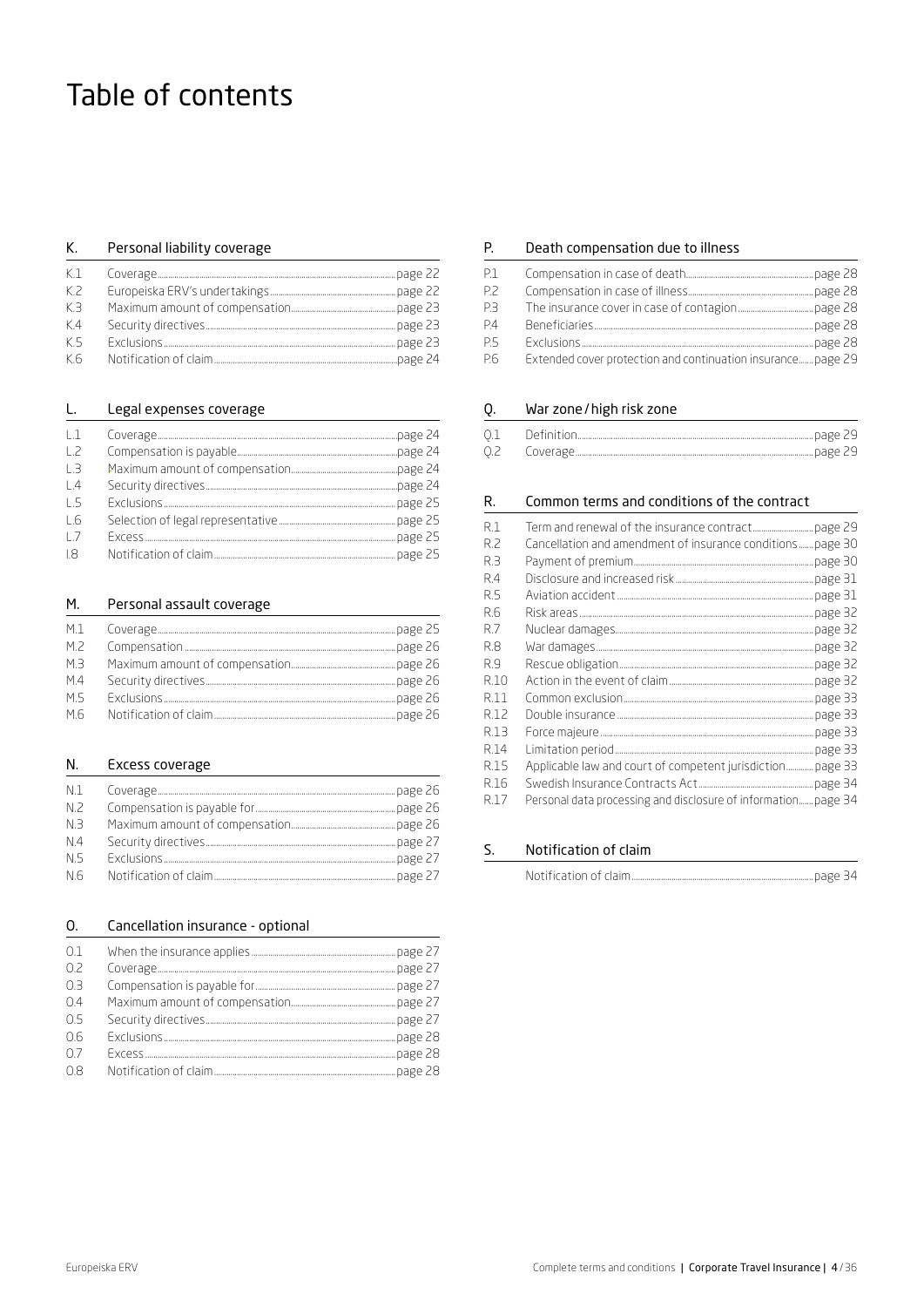# Definitions

The wording of these policy conditions contains a number of technical insurance terms. These are marked in *italics* in the text, and the respective definitions are given in the "Definitions" section, which also serves as an introduction to these policy conditions.

Accident is a bodily injury sustained involuntarily by the insured as a result of a sudden external occurrence, i.e. an assault on the body from external causes. Bodily injury caused by freezing, heat exhaustion, or sunstroke are also classified as accidental injury. The date when such injury manifests itself is considered to be the date of the accidentalinjury.

Accumulated risk is the aggregation of risk when several insured persons are together in one and the same place, or in one and the same means of transportation or conveyance, and are struck by one and the same event.

Acute deterioration is a sudden and unexpected serious flare up of an existing state of health.

Aircraft means a machine that can derive support in the atmosphere from the reactions of the air other than the reactions of the air against the earth's surface. [The Swedish Civil Aviation Authority definition (20030101), Bestämmelser för Civil Luftfart (BCL)].

Assault is a physical injury caused by a threatening act.

**Business trip** is understood to mean travel or an assignment undertaken in the course ofduty, on the instructions of the employer, unless specified otherwise in the Insurance policy.

Claims on line is a service which permits the insured to report a loss via the Internet, provided that the employer subscribes to this facility.

Close relative is understood to mean spouse/partner/registered partner, children, stepchildren, brothers / sisters, parents, grandparents, parents-inlaw, grandchildren, brothers-/ sistersin-law, or person who is registered as being resident at the same residential address as the insured. Under the provisions of this clause, the parents, brother/ sister of the insured's partner or registered partner are deemed to be equivalent to parents-inlaw, brother-/ sister-in-law.

Country of domicile is the country where the insured has his / her permanent residence, and is listed in the civil registry.

Current value corresponds to the amount needed to purchase, in the open market, a new, similar item of equal value, without deduction for depreciation.

Economic disability is a permanent reduction by at least 50% of the insured's future capacity to work due to accident or illness. The insureds capacity to work is considered to be permanently reduced when all possibilities of gainful employment have been tried and the Swedish Social Insurance Agency or the corresponding agency in the other Nordic countries have granted at least 50% sickness compensation in accordance with the National Insurance Act (1962:381) [lag (1962:381) om allmän försäkring].

Employee is a person who is permanently or temporarily employed (e.g substitute, person employed on probation, person engaged on a special project or holiday worker) and is working on a regular basis for an employer at an agreed wage.

Euro-Centers are Europeiska ERV's own local service centers that provide rapid assistance in the event of occurrence of an insurance incident. There are Euro-Centers throughout the world.

Illness is a sudden deterioration of the state of health that is not deemed to be due to an accident.

Insured is the person whose interests are insured against damages or loss, or on behalf of whom insurance has been taken out.

Market value is what it would cost in the open market to buy an item of the same type and in the same condition as the lost/damaged item when loss /damages occurred.

Medical disability is the reduction in physical or mental function, determined regardless of the insured's profession or working conditions, or leisure time interests / activities. It must be possible to make an objective assessment of medical disability. Persistent pain, loss of an internal organ or loss of sensory organ are also classified as medical disability.

Medically necessary refers to a treatment that is essential to identify and treat a medical condition, and is in accordance with generally accepted medical practise and professional standards of medical care in the medical community at the time. The treatment must be consistent with the patient's symptoms, diagnosis and underlying condition.

Money is negotiable coins and banknotes.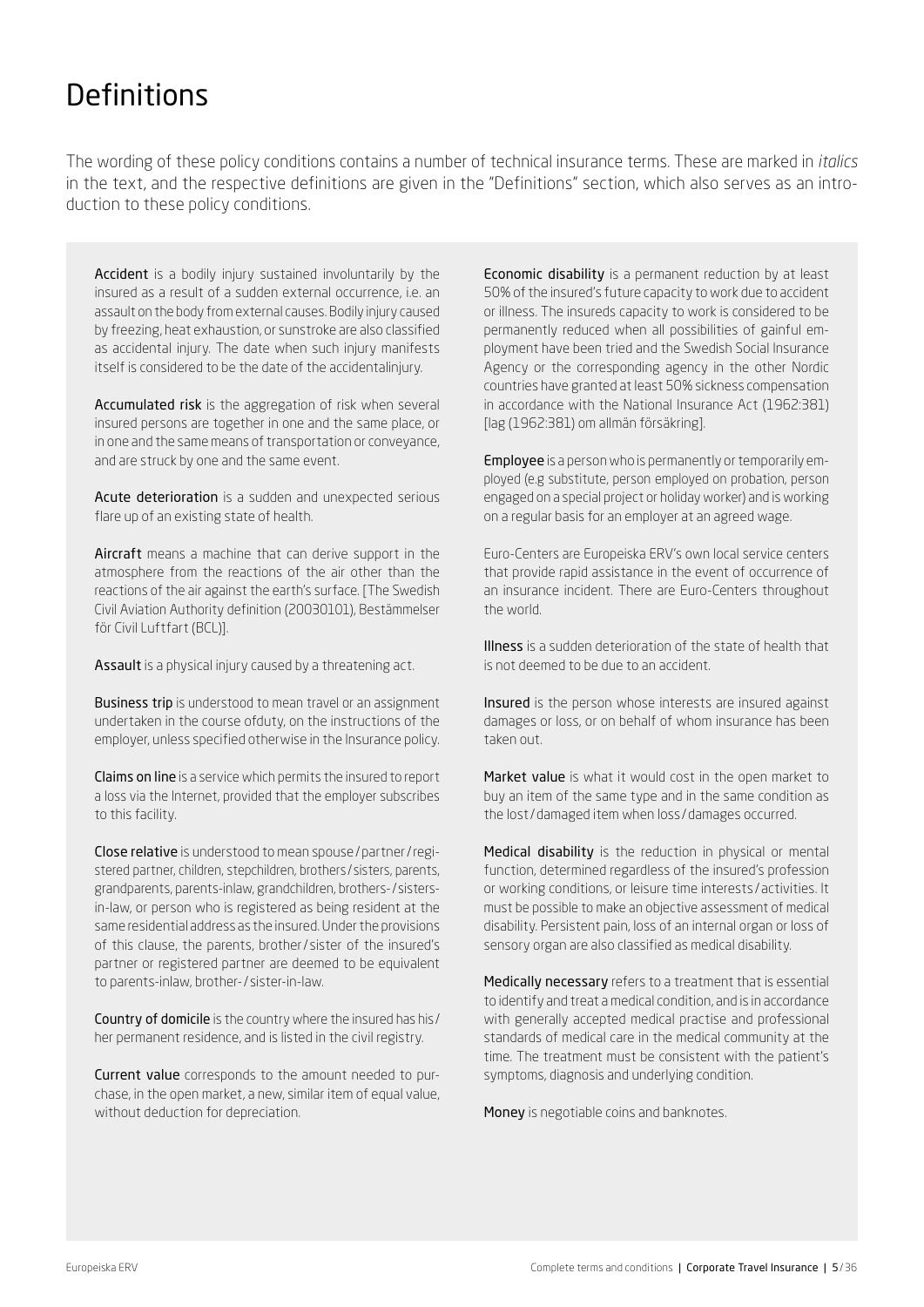# <span id="page-5-0"></span>**Definitions**

Partner is a person with whom the insured cohabits under conditions similar to marriage and who is registered as being resident at the same address. A requirement for classification of partner is that neither party is married to, nor is the registered partner of, any person other than the person with whom the insured cohabits.

Public transportation is, for example, trains, aircraft, buses and boats for regular transportation, as well as taxis, i.e. vehicles intended for passenger transportation services for use by the general public.

Reasonable expenses is understood to mean expenses that Europeiska ERV, with due consideration to the circumstances pertaining to any one case, could reasonably expect to be standard and customary for medical care or treatment in the place where the expenses are incurred. However, in the event Europeiska ERV, or any of Europeiska ERV's collaborating partners, has an agreement with a medical institution in the region where medical care is performed, then it shall be the level of the agreed medical care expenses which shall constitute the basis for the assessment of the reasonableness of the expenses. Regular workplace is the stationary place where the daily work is conducted in the country of domicile.

Residence is the place, in the country of domicile, where the insured normally rests at night. Residence may also refer to temporary residence, e.g. country residence, overnight flat, or similar residence where the insured may temporarily rest at night.

Security directives are instructions concerning certain procedures or provisions that are intended to prevent or limit damages, or concerning specific qualifications of the insured, the employees, or other assistants.

Sentimental value is value of a non-monetary nature that is ascribed to an item by a person (most frequently the owner), i.e. value associated with sentiments and feelings. Value of this nature is not taken into consideration when the actual value of an item is assessed.

Specially valuable property is property of the same kind which, without being theftprone, commands a total price in excess of SEK 10 000.

#### Theft-prone property includes:

- ¡ objects wholly or partly of precious metal, genuine pearls and gems;
- antiques and works of art and genuine (handmade / Oriental) carpets,
- ¡ clocks, furs and clothing of fur;
- ¡ apparatus /equipment/instruments (including accessories and software
- ¡ for such property) intended for production, storage, processing,
- ¡ transfer and playback of sound, text, figures or images;
- $\blacksquare$  musical instruments:
- tools, electronic instruments and measuring devices;
- $\blacksquare$  wines and spirits;
- ¡ weapons.

Travel day is the day, or part of the day, for which the insurance coverage applies and for which the premium is paid.

Travel documents are tickets, passport, telephone cards, restaurant and hotel vouchers, ski-lift cards and green fee cards and travellers cheques.

Travel expenses are the actual expenses incurred for travel and accommodation.

Valuable documents are share certificates, bond certificates, bank books, instruments of debt, etc.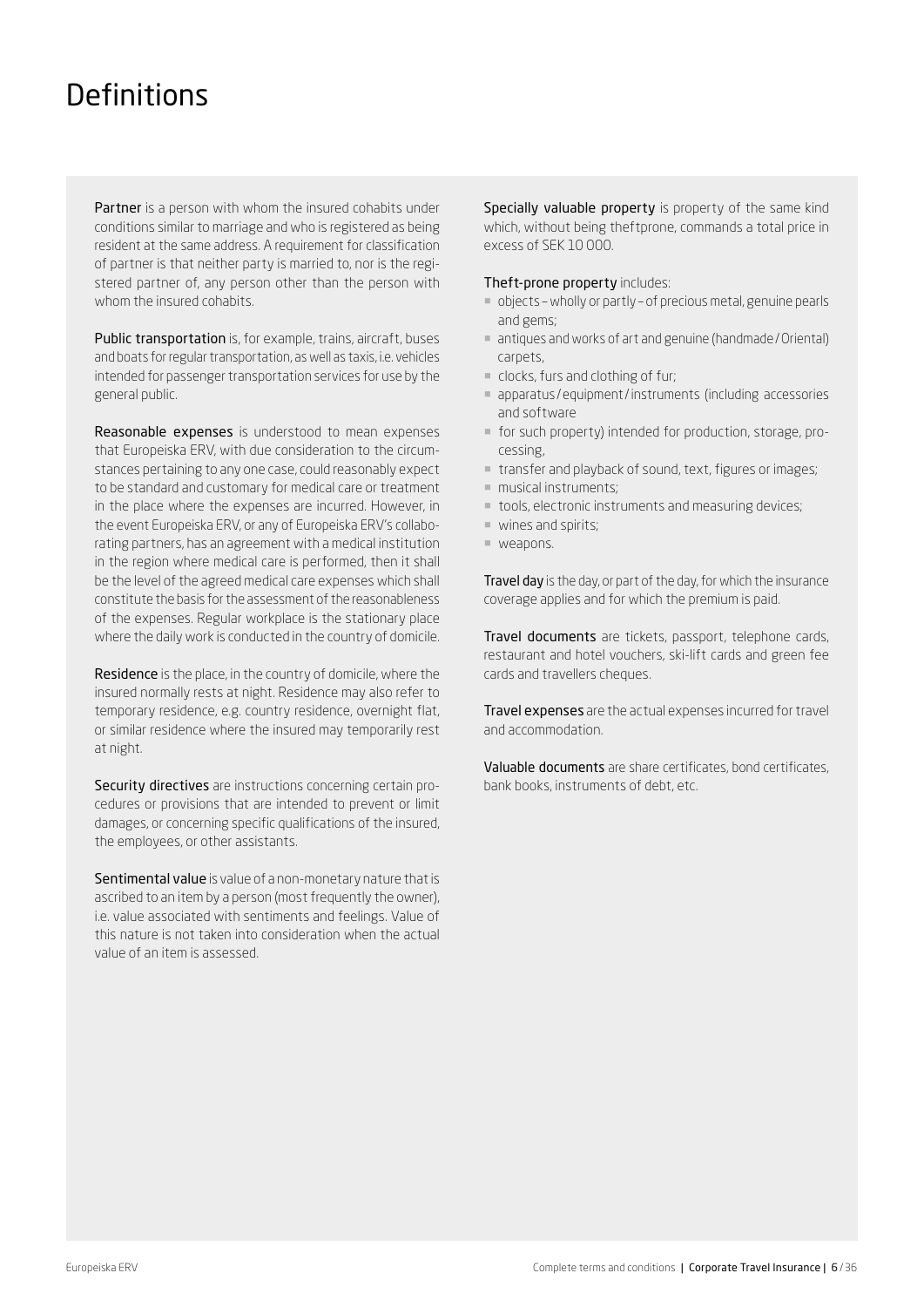# <span id="page-6-0"></span>Brief information about the terms and conditions

### *It is always the complete terms and conditions that apply when a claim is handled.*

#### For whom and when does the insurance apply?

The insurance applies for all employees, CEO, board member and trainee travelling on a business trip on behalf of the employer. The insured persons should be permanent residents in the Nordic countries and registered in a Nordic regional social insurance, unless otherwise agreed and stated in the insurance policy.

The insurance applies to business trips from the time the insured leaves his /her home or workplace and ceases to apply upon his / her return to either of these places. Travel between the insured's home and workplace is not a business trip. The insurance also applies during max 14 vacation days in direct conjunction with a business trip abroad. The insurance applies for a consecutive period of 365 days unless otherwise agreed and stated in the insurance policy.

#### Excess

The insurance applies without excess; however excess applies for item L. Legal expenses coverage.

# Some advantages of the corporate travel insurance

Europeiska ERV supplies:

- **Extensive insurance coverage suitable for business travellers** who travel locally as well as outside the home country.
- ¡ Acute medical treatment world wide including repatriation.
- ¡ Compensation for delayed luggage and assistance to catch up with your original schedule in case of delayed public transport.
- **Smooth and simple claims handling.**

# Plan your trip with Europeiska ERV 's own information portal

When insured by Europeiska ERV you have access to risk and travel related information. Prepare your trip by visiting [www.erv.se.](https://www.erv.se/foretag/)

#### Assistance on the spot

Our alarm center is open around the clock all year and can provide guidance in medical matters, direct you to the nearest care supplier and issue payment guarantees. Our service offices, Euro-Centers , help you on the spot with information, advice and claims. More information can be found at [www.euro-center.com.](https://www.euro-center.com/)

## In case of a claim

You can file your claim easily online at [www.erv.se.](https://www.erv.se/foretag/)

#### Special agreements

#### For certain assignments /journeys

If travelling is the main task or if the insured is travelling to different work places a special agreement between the employer and Europeiska ERV is required. The same applies if the employee on a regular basis performs the work/assignment at a customer's location.

#### Notify travel to war zone/high risk zone

If you are planning to travel to a war zone or high risk zone special conditions apply and you must contact us for preapproval before departure in order to have the insurance apply. Visit [www.erv.se](https://www.erv.se/foretag/)  for more information and notification.

#### Group travel

Journey where several insured persons participate or will stay together at the same place must be reported to Europeiska ERV prior to the departure, when the accumulative benefit in case of death exceeds MSEK 100.

#### Security directives

Certain limitations with regard to scope and amount, requirements concerning standards of care and exceptions apply for the insurance, it is the responsibility of the insured person to study these limitations. For full compensation according to the terms and conditions to be paid, the standards of care and the security directives must be followed.

#### Brief description of the coverage

#### Illness and accident

Compensation is paid for reasonable and customary expenses in case of acute illness or accident and for temporary treatment at the destination in case of acute dental problems. Please make sure to get medical certificates and receipts for out of pocket expenses. In case of illness or accident Europeiska ERV's assistance company should be contacted.

Please note that pre-authorization from Europeiska ERV or Europeiska ERV's assistance company is required e.g. regarding:

- ¡ all scheduled hospital admissions
- medical evacuation/repatriation
- ¡ treatment where the costs are estimated to exceed SEK 10 000.

#### Medical Repatriation

In case of serious incidents repatriation is included. Europeiska ERV's assistance company must always be contacted before repatriation.

#### Luggage coverage

The insurance applies for damage to, or loss of, the insured's /the employer's property brought on the trip and intended for use during the trip caused by a sudden and unforeseen event. The property may also be rented or borrowed.

## Delay of luggage or public transport

In case of delayed luggage compensation will be paid for necessary and reasonable supplementary costs for the purpose of the trip, e.g. clothing, essential toiletries and bag. In case of delayed public transport compensation will be paid for necessary and reasonable supplementary costs caused by the delay. The costs should be verified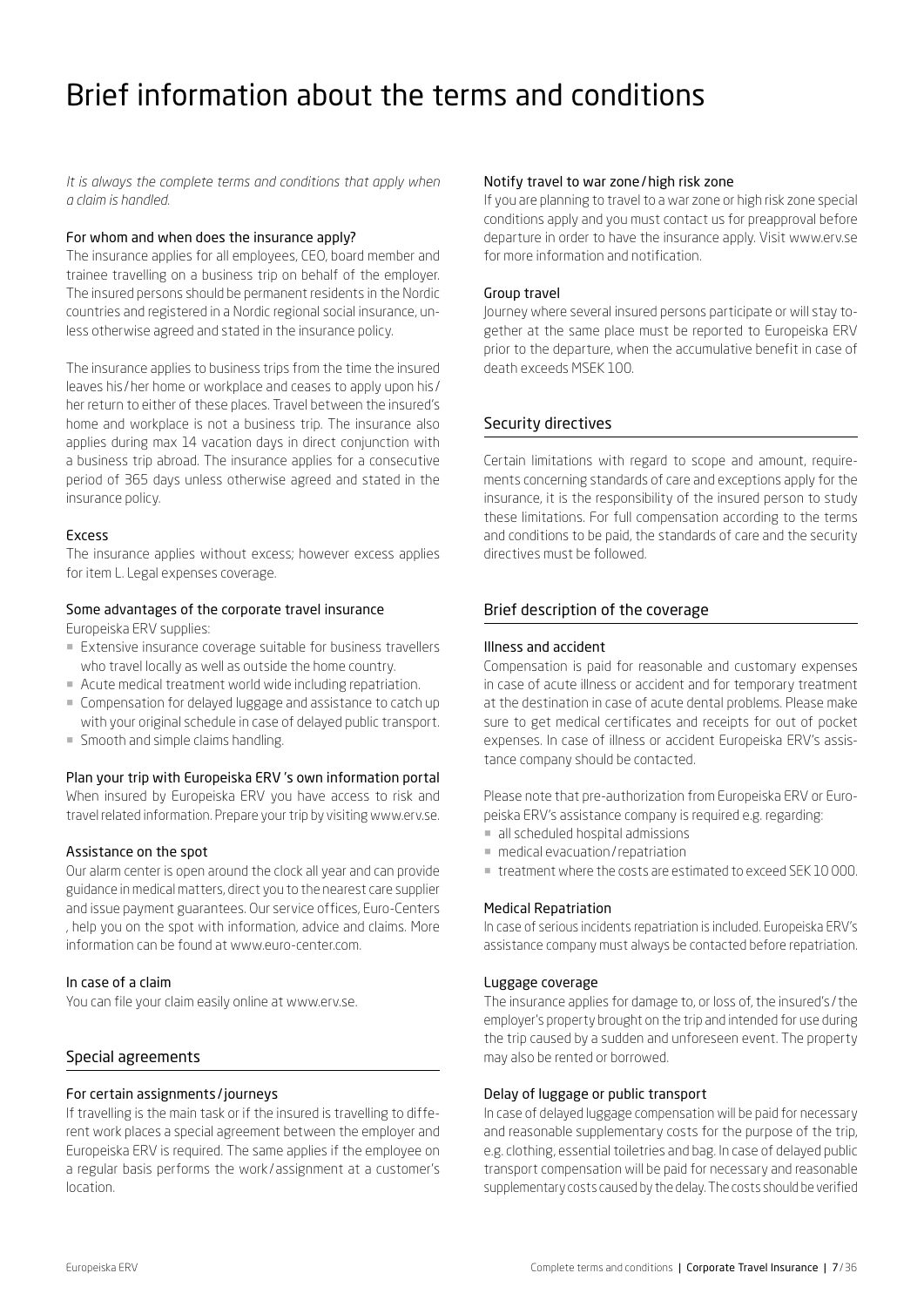by original receipts for out of pocket expenses and a delay certificate from the carrier, showing the duration of the delay or in case of delayed luggage a Property Irregularity Report.

# Missed departure

If the insured during direct travel from the residence or work place to the place of departure is delayed and consequently misses a booked public transport departure, compensation is paid for necessary and reasonable supplementary cost for catching up with the original schedule.

#### Road safety

If the insured while travelling on a business trip suffers an event which makes it impossible to continue the journey with the passenger car compensation is paid for towing of the vehicle. Compensation can also be paid for vehicle hire, continued travel by public transport or food and accommodation costs. Phone number to Europeiska ERVs road safety assistance +46 771 664 100 in Sweden and Europe.

#### Assault coverage (as a private individual)

B. Illness and acc idental injuries

Compensation is payable for personal injuries inflicted on the insured through assault or other intentional violence. Assault, theft and robbery must be reported to the police in the place where the assault occurred. In case of assault a medical doctor should be consulted and injuries should be documented.

#### Liability coverage and legal expenses coverage (as a private individual)

The insurance applies for the insured as a private individual when causing another individual bodily injury or property damage and the insured is found liable to pay compensation or damages. In case of liability claims or if the need for legal expenses coverage arise Europeiska ERV must be contacted immediately.

## **OPTIONS**

#### Cancellation

Compensation is paid for travel, ticket or arrangement that could not be used due to acute illness, accident or other sudden and unforeseen event.

#### Semester365

If your employer has taken out corporate travel insurance with Europeiska ERV, you as an employee have the opportunity to purchase Semester365 – a private travel insurance that complements the travel insurance in the homeowners insurance. You must have a homeowner's insurance with travel insurance included to be able to purchase Semester365. The insurance applie s to you and your family and for all holiday trips during the year.

# Scope of insurance and maximum compensation per person and incident (amount in sek)

| Medical and dental treatment costs<br>- in the event of accident, maximum 3 years<br>- in the event of acute illness, maximum 1 year | Customary and<br>reasonable<br>expenses |
|--------------------------------------------------------------------------------------------------------------------------------------|-----------------------------------------|
| Prescribed drugs and medicines                                                                                                       |                                         |
| Consultations with a registered physiotherapist,<br>chiropractor or naprapath (maximum five<br>consultations without referral)       |                                         |
| Travel in connection with care and treatment                                                                                         |                                         |
| Extra expenses for home transport                                                                                                    |                                         |
| Close relatives' travel expenses to seriously<br>ill or injured person                                                               |                                         |
| Extra expenses for board and lodging<br>(for a maximum of 60 days),                                                                  | 219,000                                 |
| Extra expenses in the event of hospitalisation abroad 219,000<br>(maximum SEK 600/day)                                               |                                         |
| Convalescence compensation,<br>when being off ill longer than 30 days<br>(SEK 2,000/month for a maximum of six monts)                | 12,000                                  |
|                                                                                                                                      |                                         |

#### C. Disability and death compensation

| In case of death due to accident<br>In case of disability due to accident<br>In case of disability due to illness<br>and infection, at least 10 % | Optional<br>amount |
|---------------------------------------------------------------------------------------------------------------------------------------------------|--------------------|
| Economic disability                                                                                                                               |                    |
| Aids and devices                                                                                                                                  | 50,000             |
| Training and occupational rehabilitation                                                                                                          | 60,000             |
| Technical alterations to the environment                                                                                                          | 60,000             |
|                                                                                                                                                   |                    |

For individuals who have reached the age of 75, the compensation is maximised to SEK 100,000 in case of death and SEK 300,000 in case of disability.

Please also see section P. Death compensation due to illness.

#### D. Interruption of travel

| MExtra expenses for journey home           | Customary and       |
|--------------------------------------------|---------------------|
| due to an emergency situation              | reasonable expenses |
| Compensation for hotel/travelling expenses | 50,000              |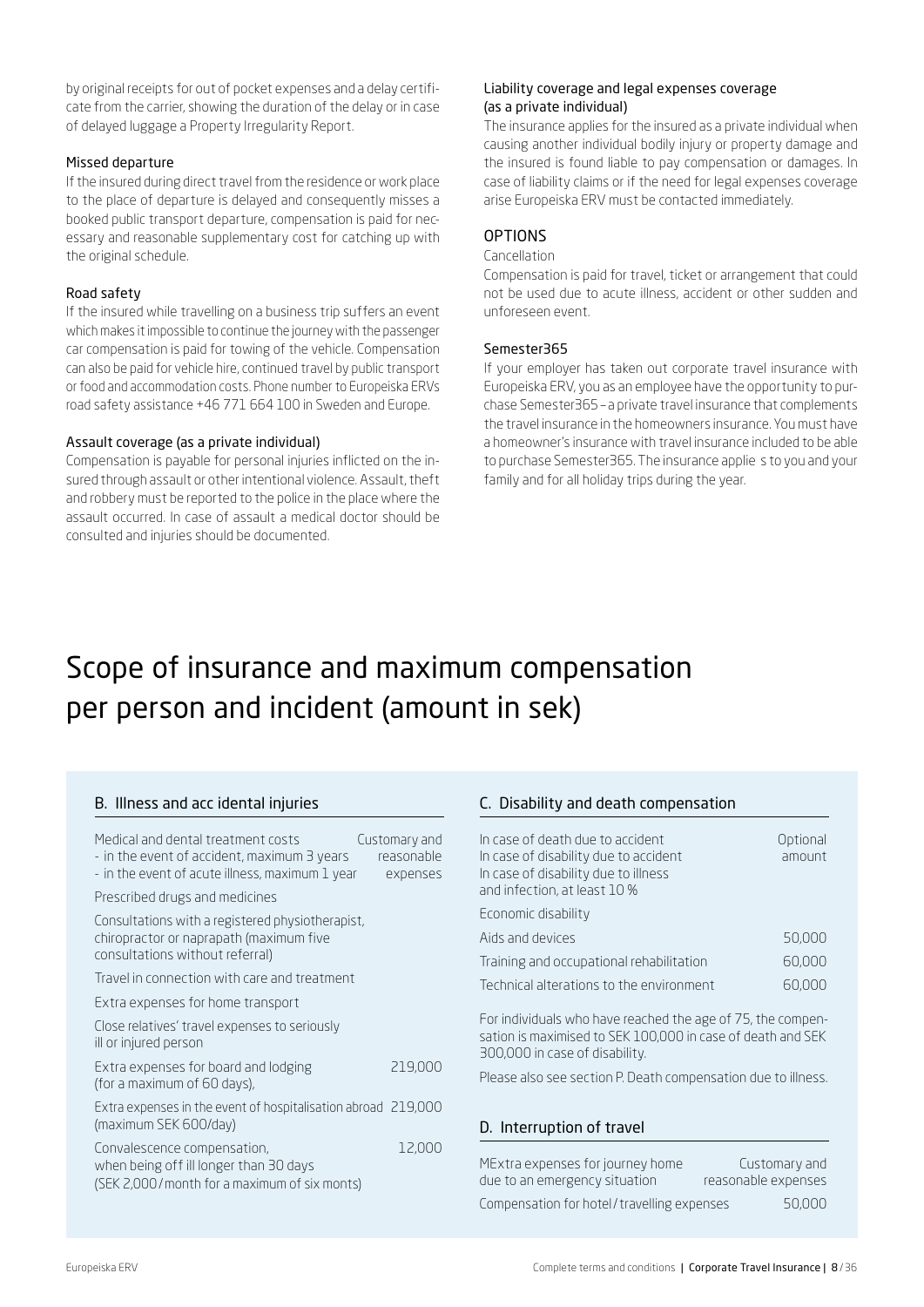# E. Journey of replacement person

| If the insured person must be replaced                                | Customary and<br>reasonable expenses<br>50,000 |
|-----------------------------------------------------------------------|------------------------------------------------|
| Repayment of unutilised travel costs                                  |                                                |
| F. Crisis therapy                                                     |                                                |
| Maximum of 10 treatment sessions<br>with a certified psychologist     | 25,000                                         |
| In case of 30 % medical disability                                    | 25,000                                         |
|                                                                       |                                                |
| G. Kidnapping compensation                                            |                                                |
| SEK 2,500/day for a maximum of 90 days                                | 225,000                                        |
| Close relatives' trip and lodging                                     | 100,000                                        |
|                                                                       |                                                |
| H. Luggage coverage                                                   |                                                |
| Personal property<br>(of which for theft-prone property 30 000)       | 80,000                                         |
| Company property                                                      | 30,000                                         |
| Travel documents                                                      | 30,000                                         |
| Money (current coins and bank notes)                                  | 5,000                                          |
| Supplementary expenses to block charge card/<br>credit card/bank card | 5,000                                          |
| New keys to motor vehicle/insured's private residence                 | 10,000                                         |
|                                                                       |                                                |

# I. Delay

| Delayed luggage during outward journey,<br>no qualifying period<br>after 24 hours an additional<br>Delayed luggage return trip<br>Delays in public transport<br>Missed departure cover               | 6,000<br>6,000<br>1,500<br>5,000<br>30,000  |
|------------------------------------------------------------------------------------------------------------------------------------------------------------------------------------------------------|---------------------------------------------|
| Road safety<br>- Roadside assistance or towing of the vehicle<br>- vehicle hire, maximum 3 days or<br>- travel by public transport/person or*<br>- food and accommodation,<br>maximum 2 days/person* | 1,500<br>$1,000$ /day<br>2,000<br>1,000/day |

\*Maximum compensation is SEK 6,000/group

# J. Security package

| Additional costs in case of evacuation<br>from war zone or high risk area             | 50,000 |
|---------------------------------------------------------------------------------------|--------|
| Additional costs in case of extended stay<br>due to quarantine or natural catastrophe | 50,000 |
| Additional costs in case of closure<br>by order of public authority                   | 6,000  |

Europeiska ERV's assistance 24/7 in medical situations. MediCall – 24 hrs medical advice line. Phone +46 770 457 975

| K. Personal liability coverage                                                                                                           |            |
|------------------------------------------------------------------------------------------------------------------------------------------|------------|
| For personal injury and/or property damage                                                                                               | 10,000,000 |
| L. Legal expenses coverage                                                                                                               |            |
| For the insured person as a private individual<br>Excess 20 %. However no less than SEK 1,000                                            | 250,000    |
| M. Assault coverage                                                                                                                      |            |
| For personal injury                                                                                                                      | 750,000    |
| N. Excess coverage                                                                                                                       |            |
| Homeowner's/houseowner'sinsurance/<br>motor insurance and insurance for rented vehicle*<br>(* vsjälvriskskyddet gäller även feltankning) | 15,000     |
| *The excess coverage also applies also applies for erroneous<br>fuelling of petrol                                                       |            |
| P. Death compensation due to illness or infection                                                                                        |            |
| Componention amount                                                                                                                      |            |

Compensation amount Adult **Selected amount** Accompanying child under 18 years of age 50,000

For individuals over the age of 55 other amounts applies.

# Beneficiaries in the event of death

Unless Europeiska ERV has been notified otherwise in writing: spouse/partners /registered partner and children or, if no such relatives exist, the legal heirs.

# Policy conditions

The insurance applies in accordance with Europeiska ERV's Policy Conditions January 1, 2017 for Corporate Travel Insurance.

Please note it is always the full terms and conditions of the insurance that apply when a claim is settled. The policy conditions are available at www.erv.se.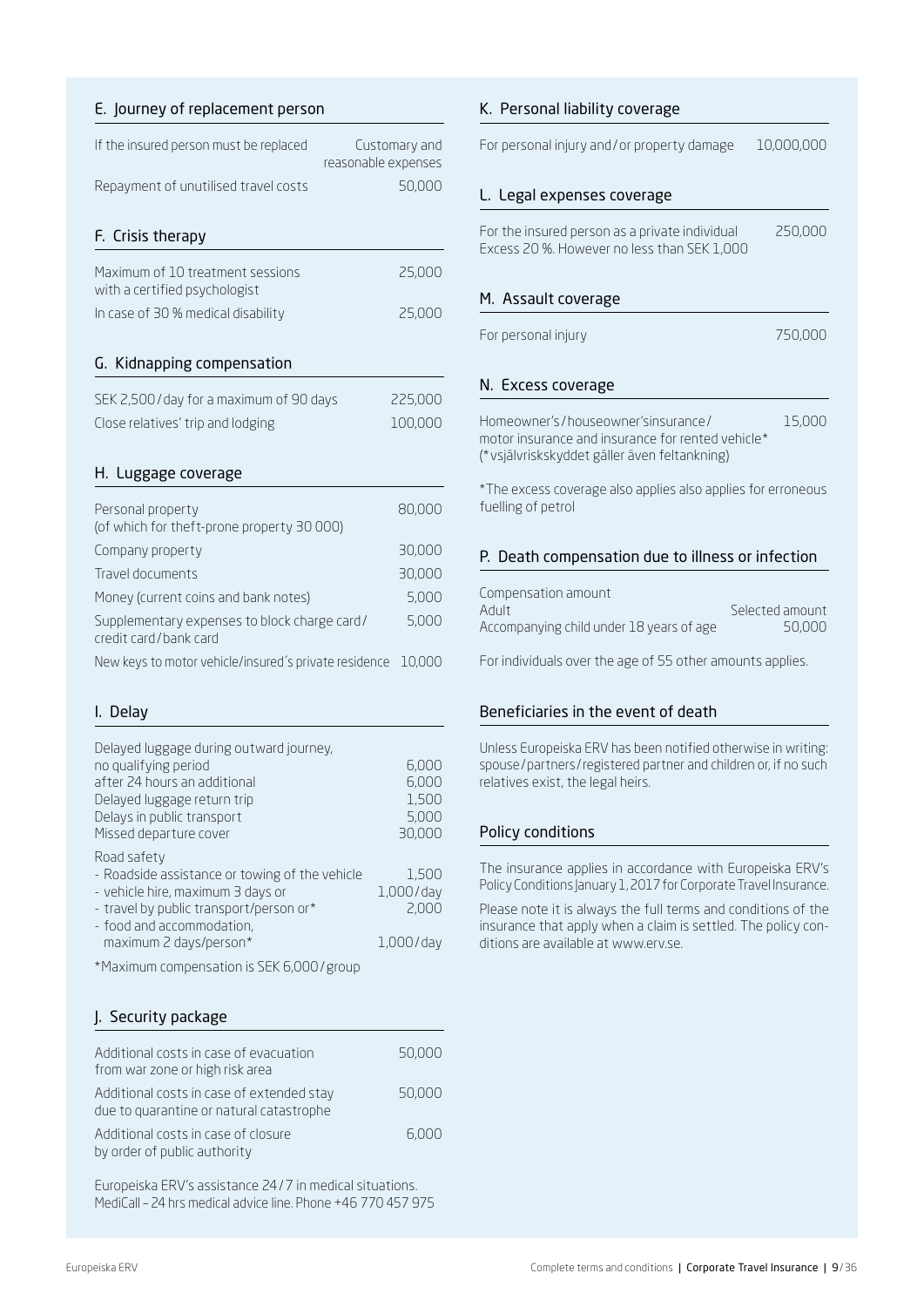# A - General conditions

Validity and scope of coverage

### <span id="page-9-0"></span>A.1 For whom the insurance applies

The employer, who is the policyholder, has purchased this insurance policy for all *employees*, who are the *insureds*, unless stated otherwise in the insurance policy. CEO, board member and trainee travelling on a *business trip* on behalf of the employer are also insured.

The policyholder has sole right to enter into an agreement with Europeiska ERV concerning amendments or cancellation, and to receive notice of termination of the insurance policy. The *insured* is the owner of that part of the insurance which specifically relates to him/her.

Insurance coverage applies in respect of the *insured* as long as employment is in force, unless otherwise agreed with Europeiska ERV and stated in the insurance policy.

# <span id="page-9-1"></span>A.2 When the insurance applies

The insurance applies during a journey / assignment outside the *residence*/temporary residence, or regular workplace and which is undertaken in the course of duty on behalf of the employer.

The journey / assignment is deemed to commence when the *insured* leaves his /her *residence*/temporary residence, or the *regular workplace*, and is deemed to end when returning to any one of these places. The insurance also applies during working hours and leisure hours during the business trip.

In the event that the journey / assignment is interrupted prior to returning to the *residence*/*temporary residence* or the *regular workplace*, the insurance will apply only up to the time of such interruption.

During a *business trip* outside the *country of domicile*, the insurance will also apply during vacation outside the country of domicile, up to totally 14 days, provided the vacation is in direct conjunction with the business trip.

The period of validity of the insurance – unless otherwise contractually agreed – has been maximised to cover a period of 365 consecutive days commencing on the first outward journey day even if shorter breaks in the business trip are taken e.g for visiting the country of domicile.

# A.2.1 Special agreement for certain occupational categories and assignments/travel

In the event that the *insured* regularly performs his /her work / assignments in different locations, a special agreement is required between the policyholder and Europeiska ERV, to ensure that these occupational categories are covered by the insurance policy in their daily work. Examples of such occupational categories are chauffeur, repairman, service technician, mechanic and consultants,

as well as building/ construction workers. A special agreement is also required for travel to, between and from work sites, e.g. building/ construction sites.

# *A.2.1.2 Exceptions for certain assignments /journeys*

Unless otherwise agreed with Europeiska ERV, and stated in the insurance policy, the following assignments /journeys are not covered by the insurance:

- ¡ Travel between the *residence*/*temporary residence* and the *regular workplace* in the *country of domicile*, and vice versa;
- ¡ Weekly commuter travel;
- ¡ Assignments /work tasks performed by the insured during vacation or other leisure time.

# <span id="page-9-2"></span>A.3 Geographical scope of the insurance

The geographical scope of the insurance is stated in the Insurance policy.

## A.3.1 Special provisions

Special provisions, as specified in Section Q, will apply in the event of stay in, and travel to war zones /high risk zones.

#### A.3.2 Trade barriers / sanctions

An approval in advance is required for travel to countries which are subject to trade barriers / sanctions.

#### <span id="page-9-3"></span>A.4 Scope of insurance coverage

The scope of the insurance coverage is specified in the insurance policy.

# A.4.1 Special provisions

Special provisions apply in the event of aviation accidents, accumulated risks in connection with group travel and also in the event of nuclear damages. See Section R. Common terms and conditions of the contract.

# <span id="page-9-4"></span>A.5 Security directives

If the *insured* is covered by both Europeiska ERV's Corporate Travel Insurance and Europeiska ERV's Corporate Expatriate Insurance, compensation will only be paid under the policy which is most beneficial to the insured. The *insured* is liable to study the limitations in the terms and conditions of insurance regarding amounts scope, standards of care and exclusions.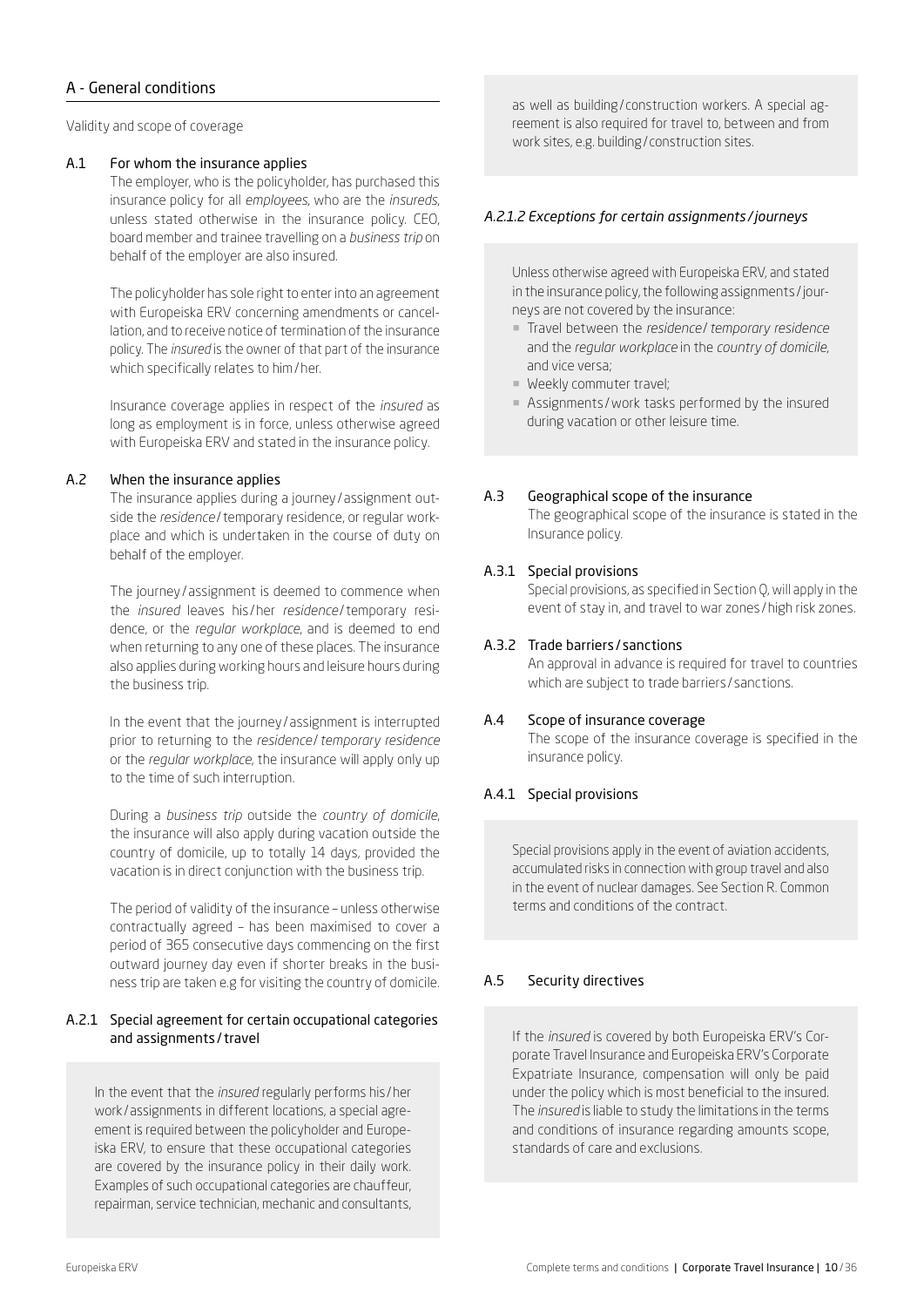These insurance policy conditions contain a number of *security directives* for the respective categories of insurance coverage.

In the event that the *insured* has omitted to follow a *security directive* specified in the insurance policy conditions or in an ordinance referred to in the conditions, compensation is payable under the terms of this insurance only to the extent that it can be assumed that the damages would have occurred even if the instructions had been duly observed. Under the terms of this insurance, any other person who has had a duty to ensure that the instructions are followed, is equal to the insured.

#### <span id="page-10-0"></span>A.6 Excess

Unless otherwise agreed, and excluding Legal Expenses coverage, the insurance applies without excess.

# B - Illness and Accident

# <span id="page-10-1"></span>B.1 Coverage

The insurance covers *reasonable and customary expenses* for *medically necessary*, scientifically recognised medical treatment for purposes of the healing process of acute medical conditions covered by the insurance. Treatment must be carried out by a qualified physician or a qualified medical practitioner to whom the *insured* has been referred by a medical doctor. The insurance covers private and public health care. Public health care should be chosen as first preference provided that it is both available and of medically acceptable standard.

In the event of illness / accidental injury in the *country of domicile*, the insured shall, in the first instance, use services provided under the national health scheme, or alternatively his /her own private health insurance.

#### B.1.1 Limitation

Compensation is not payable for expenses incurred in connection with a medical condition where symptoms were apparent already before commencement of the journey. However, compensation is payable in the event of a significant and unexpected *acute deterioration* of the *insured's* medical condition. It is considered that the acute phase has passed when the *insured's* medical condition has stabilised, even if continued treatment is required.

#### <span id="page-10-2"></span>B.2 Coverage in respect of illness

In the event of illness, compensation is payable during a period of one year from the date of the first visit to a physician.

#### <span id="page-10-3"></span>B.3 Coverage in respect of accident

In the event of *accident*, compensation is payable during a period of three years from the date of the accident.

Clothing and other personal belongings normally carried and which have been damaged in an *accident* leading to the need for medical or dental care is compensated according to section H. Luggage coverage.

### <span id="page-10-4"></span>B.4 Coverage in respect of dental treatment

The insurance covers temporary treatment at the destination, in the event of acute dental problems. If it is not possible to visit a dentist at a destination outside the *country of domicile* temporary acute treatment that is performed within 48 hours from the time of return can also be compensated.

In case of dental *accident* compensation is payable during a period of three years for the date of the accident. Dental damages due to chewing and biting are not regarded as accident. However compensation is payable for acute temporary dental treatment following damages due to biting and chewing.

In the event of dental treatment as a consequence of *accidental* injury, and where, in accordance with the recommendations of the attending dentist treatment must be postponed, approval may be granted for such postponement, provided that treatment commmences within three years,and is terminated within five years after the date of the accident. If treatment must be postponed on grounds of the *insured's* age, this is acceptable until the *insured* attains the age of 25.

# B.4.1 Exclusions

The insurance does not pay for dental treatment where the need for treatment in all likelihood already existed before starting the business trip. The insurance also does not pay for the completion if treatment that has already begun when the *insured* started on the business trip.

# <span id="page-10-5"></span>B.5 Costs covered by the insurance

Europeiska ERV will compensate the *reasonable* and customary cost for:

- ¡ necessary medical care and treatment in the event of illness or accident
- **prescribed drugs and medicines;**
- ¡ doctor's certificates when required by Europeiska ERV;
- local travel expenses for medical care/treatment;
- ¡ travel expenses for the use of own motor vehicle are compensated in an amount of SEK 1.80 per kilometer;
- ¡ supplementary expenses for repatriation, alternatively, for local funeral. The maximum compensation for a local funeral is SEK 30 000;
- ¡ supplementary expenses for escort in case of repatriation or other medical transport where escort is necessary.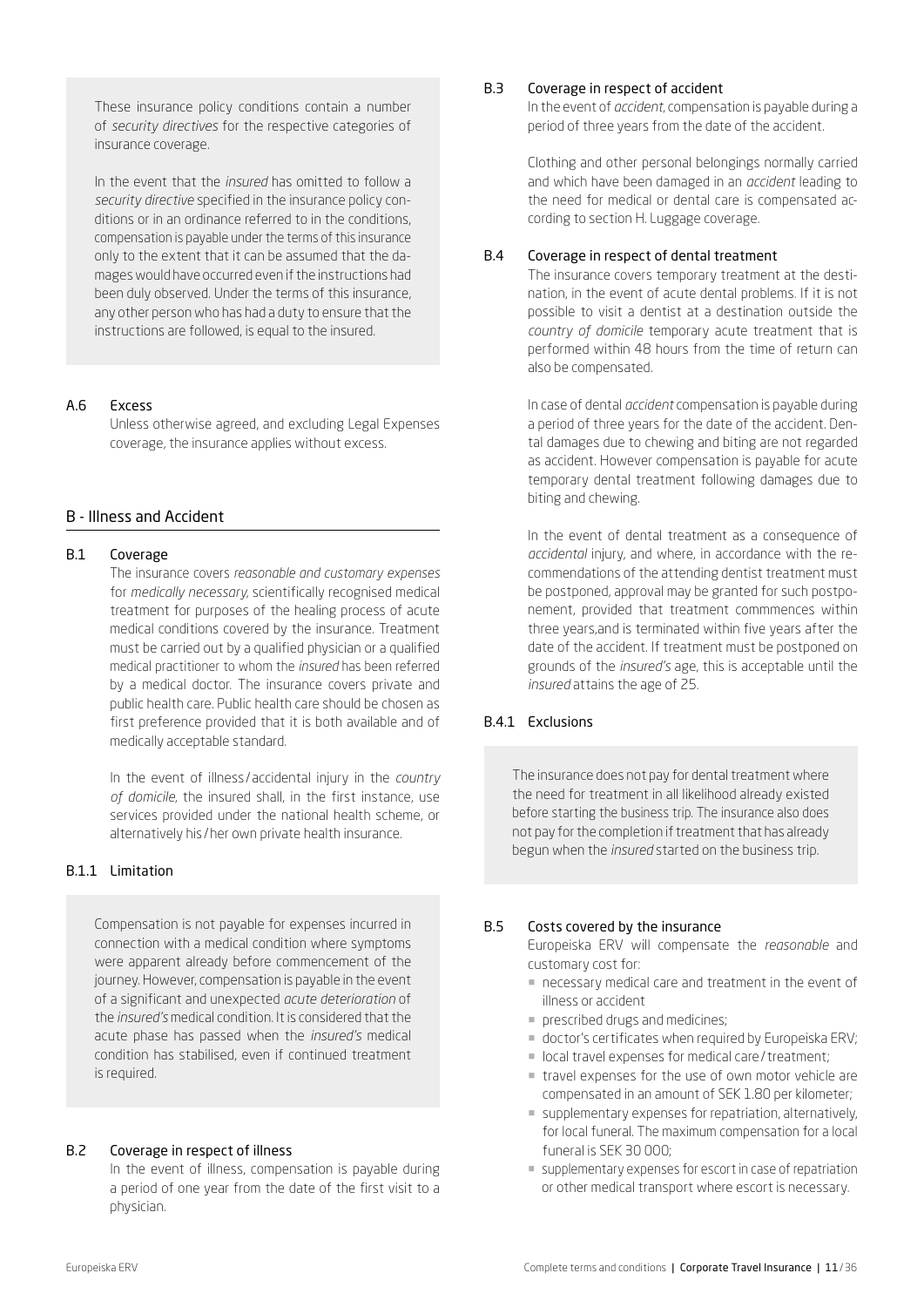- other supplementary expenses incurred in connection with repatriation;
- ¡ supplementary living expenses and supplementary expenses for home journey in the event of extended the stay due to *illness* /*accidental* injury, for a maximum of 60 days;
- treatment and medical aids / devices prescribed by the attending physician to facilitate the healing process following an *accident*/*illness*;
- up to five consultations with a registered chiropractor, naprapath or physiotherapist without the need for referral;
- ¡ supplementary travel and living expenses for two close relatives, alternatively, for one co-insured, in the event of the *insured's* death or life-threatening illness / accidental injury, for a maximum of 60 days;
- ¡ supplementary costs in the event of hospitalisation abroad, up to SEK 600 per day;
- ¡ convalescence compensation following a period of sicklisting of a minimum of 30 full days, SEK 2 000 per month, during a maximum period of six months.

# <span id="page-11-0"></span>B.6 Security directives

- ¡ In the event that expenses excluding expenses for emergency treatment – are estimated to exceed SEK 10 000 such expenses must be approved in advance by Europeiska ERV/Europeiska ERV's assistance company. However, expenses for travel by a relative in the event of the insured's death or life-threatening ill-ness / accidental injury, must always be approved in advance.
- ¡ Following an appraisal by Europeiska ERV's /Europeiska ERV's assistance company physician, Europeiska ERV has the right to request that the insured shall return to the *country of domicile* for continued medical treatment.
- ¡ All medical care shall be prescribed by the attending physician/dentist in the place where illness /accidental injury occurs, and all expenses must be substantiated by presentation of original receipts, original medical certificates, or similar certification in the original.
- The first visit to the physician/dentist must take place during an ongoing business trip.
- The attending physician/dentist who also issues any medical certificate, must be duly qualified and impartial.
- ¡ The insurance applies in respect of normal alcohol consumption. Insured persons should have such control over their behaviour not to expose themselves to increased risk of injury.

If the *insured* neglects his /her duty to adhere to prescribed instructions, this may entail a partial or total reduction in the amount of compensation.

# <span id="page-11-1"></span>B.7 Riskful activities

The insurance applies during participation in all activities under the supervision of an authorized instructor or guide.

# B.7.1 Exclusions

The insurance does not apply during:

- ¡ Motor sports (speed contests).
- Deep sea diving (deeper than 30 metres).
- Sports that include kicking and striking.
- Mountain climbing (mountain, rock and ice).
- Expeditions and other similar excursions.
- ¡ Sports or athletic competitions or training at elite level.

Special provisions apply in respect of war zones and high risk zones (section Q.), and also in the event of an aviation accident (item R.5) and nuclear damages (R.7).

# <span id="page-11-2"></span>B.8 Common exclusions

Compensation is not payable for expense(s):

- ¡ that are incurred when a vessel or aircraft is required to alter its travel route due to the *insured's* injuries or illness;
- ¡ for *accidental* injury or *illness* which, in a conclusive manner, has been caused by the use of alcohol, other intoxicants, barbiturates or narcotic substances;
- that are connected with pregnancy and when the need for treatment arises after the 32nd week of pregnancy;
- ¡ incurred for preventive health care, vaccinations, pregnancy checkups, normal dental treatment or orthodontics;
- ¡ for repatriation or other transport, solely due to the insured's fear/ concern about the risk of infection;
- ¡ that can be compensated from other sources in accordance with law, other ordinance, conventions , other insurance or claim for damages;
- $\blacksquare$  in the event that the attending physician has warned the insured not to embark on the *business trip*;
- that are related to loss of income.

# <span id="page-11-3"></span>B.9 Notification of claim

You can make a claim directly on ERV Europeiska's website [www.erv.se](https://www.erv.se/foretag/) as soon as possible. For information about what documents we need, please see item S. Notification of claim.

# C - Disability and death compensation

<span id="page-11-4"></span>C.1 What is covered by the insurance in respect of accidents Compensation is payable in the event of accident that lead to permanent *medical or economic disability*, and in the event of death due to accidental injury.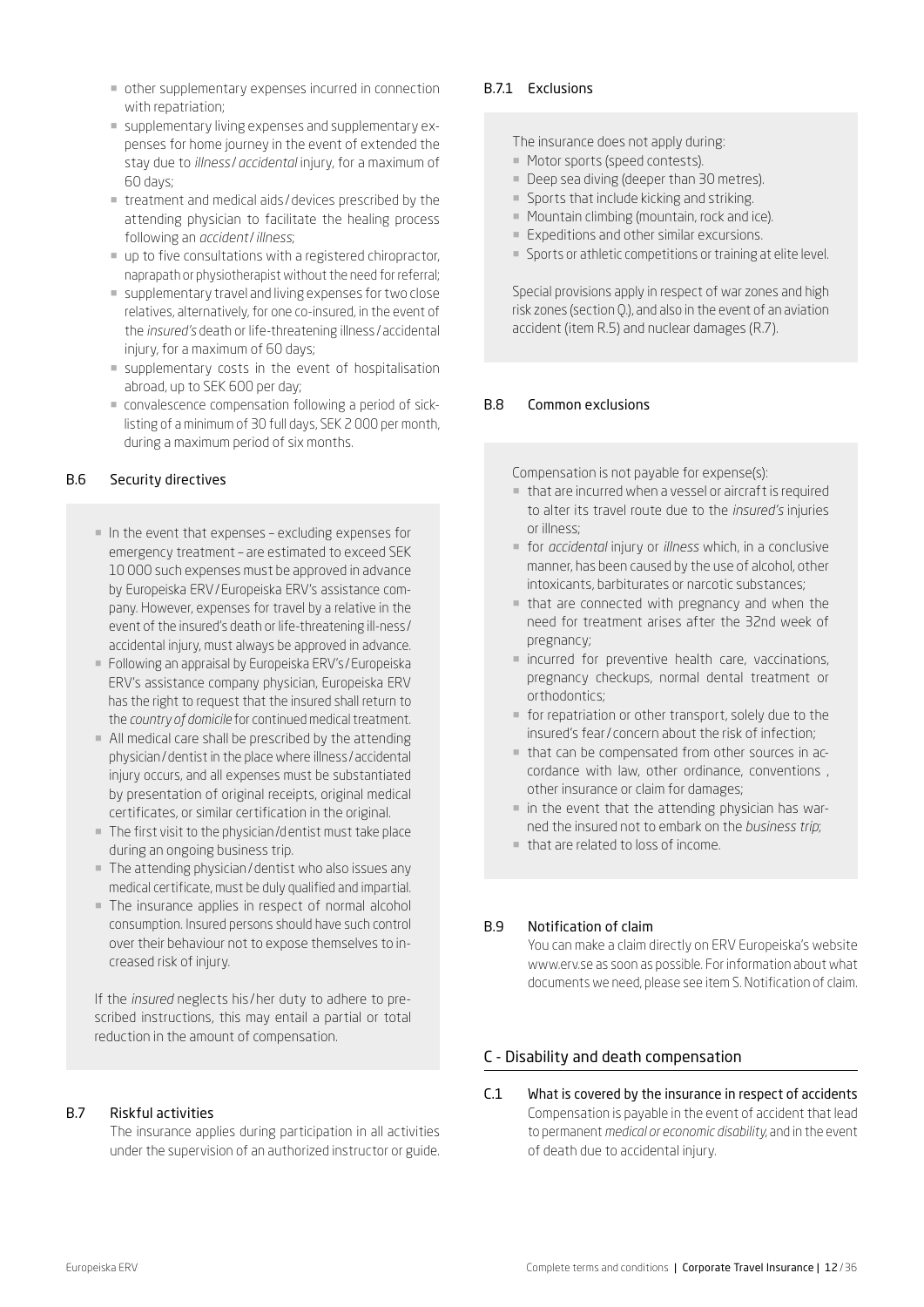# C.1.1 Compensation in the event of medical disability caused by accident

Determination of the degree of *medical disability* is based on such injuries and symptoms that have been caused by the accident and that can be ascertained objectively.

Assessment of disability is performed regardless of the degree of reduction of the injured person's working capacity due to the consequences of the accidental injury. If a limb that has been lost can be replaced by prosthesis, the degree of disability will be assessed in consideration of the functionality of such prosthesis.

The degree of *medical disability is* determined in accordance with common statistical tables established within the Swedish insurance industry. The calculation is based on the table that was valid at the time when the accident occurred.

If several parts of the body have been injured in one and the same *accident*, the maximum amount of compensation that will be paid will be based on an estimated degree of disability of 99%, which is equivalent to complete disability.

# *C.1.1.1 Disability benefit*

Compensation will be paid in such proportion of the insurance amount that corresponds to the degree of *disability* at the age of the insured at the time when the accident occurred.

Entitlement to *disability* benefit arises if the accidental injury leads to disability within years after the accident, and at least 12 months have passed since occurrence of the accident. *Disability* benefit will be paid as soon as the definitive degree of *disability* has been established.

The definitive degree of *disability* shall, if possible, be determined within three years after the date of the *accident*, however, this may be postponed for as long as may be necessary in consideration of medical opinion or rehabilitation options.

In the event of death as a consequence of an injury, the final settlement shall be made through payment of a lump sum that corresponds to the degree of *medical disability*  that prevailed prior to death.

If the insured dies before entitlement to disability benefit comes into force, then no disability benefit will be paid.

# *C.1.1.2 Aids and devices*

Over and above the compensation that is determined proportionate to the degree of disability, compensation is payable for a maximum three years for aids and devices that may be prescribed by a qualified medical practitioner in order to alleviate the condition of *disability*, and for which compensation is not payable by law or special statutes, or from some other source. Compensation in a total amount of SEK 50 000 is payable by Europeiska ERV for costs that have been approved in advance.

# C.1.2 Cost of accident-related rehabilitation and aids

# *C.1.2.1 Training and occupational rehabilitation*

Compensation of up to SEK 60,000 is paid for necessary and *reasonable* costs approved by Europeiska ERV in advance for occupational training and rehabilitation to allow the insured to return to work. Alternatively, compensation is paid for rehabilitation costs if the *insured* cannot carry out his / her normal tasks after the accident. Compensation will only be paid if the medical disability resulting from an accident has been confirmed to be at least 15 %.

# *C.1.2.2 Technical alterations to the environment*

To make it easier for the *insured* to carry out his /her tasks after an *accident*, compensation up to SEK 60,000 will be paid for necessary and *reasonable* costs approved by Europeiska ERV in advance for technical alterations to the workplace, permanent residence or, alternatively, private vehicle. Compensation will only be paid if the medical disability resulting from the *accident* has been confirmed to be at least 15 %.

# *C.1.2.3 Common exclusions*

Compensation is not payable for expenses that can be indemnified from other sources by law or statute.

# C.1.3 Death benefit

Entitlement to death benefit will apply if the *accidental* injury leads to the death of the insured within 3 years after occurrence of the *accident*. The amount of compensation corresponds to the insurance amount payable at death. If compensation in a lump sum in respect of *disability* arising out of the same *accident* has already been paid by Europeiska ERV, alternatively, if entitlement to such compensation has already been established but has not yet been paid, then the death benefit will be reduced by the amount of the *disability compensation*.

# *C.1.3.1 Beneficiaries*

Unless Europeiska ERV has been notified otherwise in writing, the beneficiaries are: the *insured's* spouse/*partner*/registered partner and children, or, if there are no such relatives, the legal heirs.

# C.1.4 Security directives

The insurance applies in respect of normal alcohol consumption. Insured persons should have such control over their behaviour not to expose themselves to increased risk of injury.

If the insured does not adhere to the security directives compensation may be reduced in part or in full.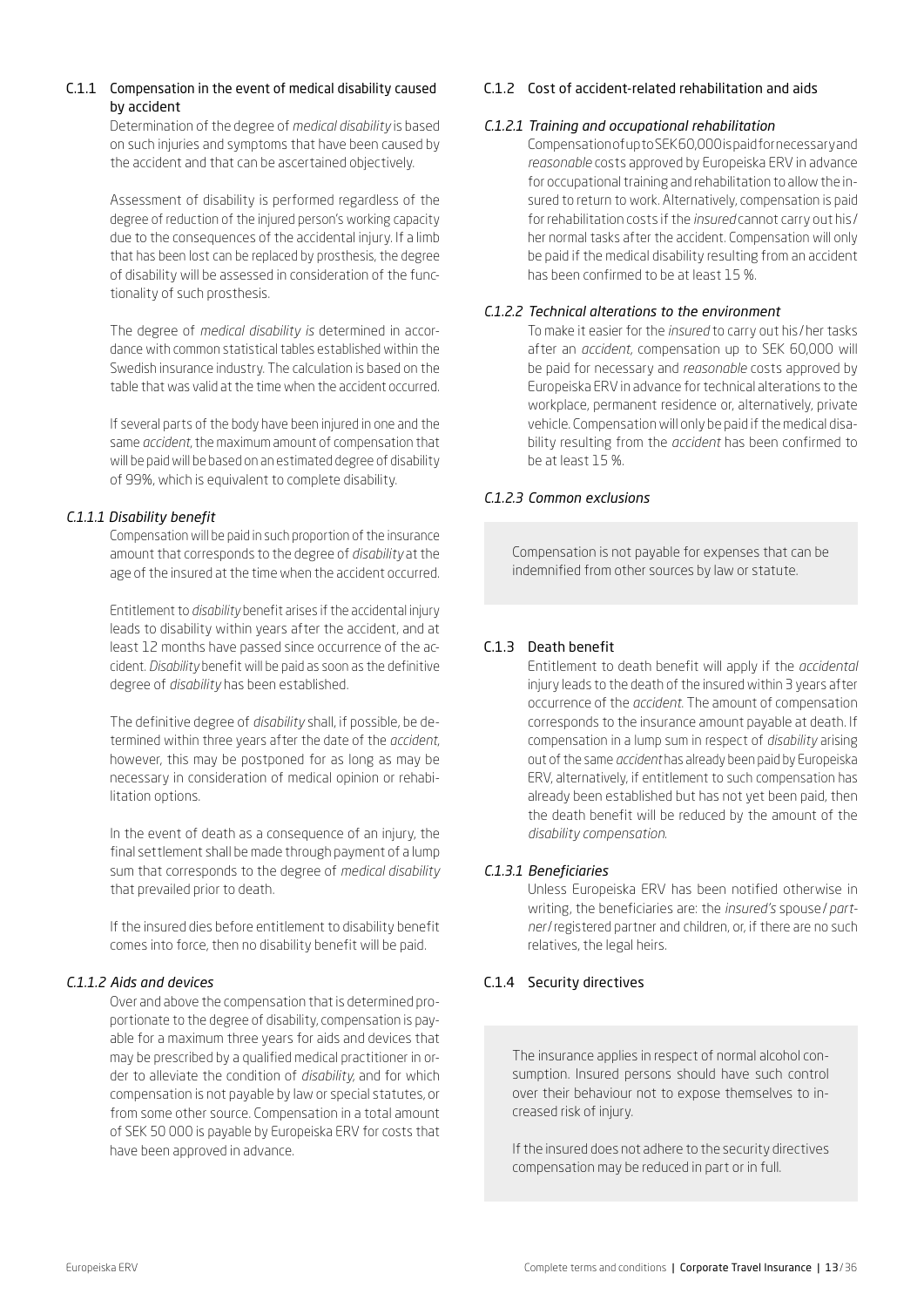# C.1.5 Exclusions

Compensation will not be paid for accident when the insured has participated in:

- Motor sports.
- Deep sea diving (deeper than 30 metres).
- Sports that include kicking and striking.
- Mountain climbing (mountain, rock and ice).
- Expeditions and other similar excursions.
- ¡ Sports or athletic competitions or training at elite level.

Nor is compensation paid for injury which in a conclusive manner has been caused by the insured being afffected by narcotic substances, barbiturates or medicine abuse.

The following are not classified as *accidents*:

- injury due to infection caused by bacteria, virus or other infectious substances
- ¡ injury caused through the use of pharmaceuticals, surgery, treatment or medical examination not resulting from the accidental injury covered under this insurance
- ¡ suicide or attempted suicide
- $\blacksquare$  such condition which even if the condition has been ascertained after an *accident* – in the opinion of medical experts cannot be deemed to be due to the *accident*, but rather due to an *illness*, deformity, or pathological changes. If it can be assumed that the bodily defect has aggravated the consequences of the accidental injury, compensation is payable only for such consequences that have occurred regardless of the bodily defect, and that are due solely to the accidental injury.

# <span id="page-13-0"></span>C.2 What is covered by the insurance in respect of illness and infection

Compensation is payable for *illness* or infection occurring while on a business trip that leads to permanent medical disability of at least 10%.

# C.2.1 Compensation for medical disability caused by illness and infection

# *C.2.1.1 Disability*

Disability is considered to have occurred when the *insured's* physical or psychological capabilities can be proven to have deteriorated due to the *illness*. Medical disability is compensated without consideration to the profession or employment of the *insured*. Medical disability may be a physical or psychological reduction in capability due to illness or infection.

# *C.2.1.2 When degree of disability is established*

As soon as the condition has stabilised, however at the latest three years after the outbreak of the illness or infection. If the illness continues to deteriorate after three years, the degree of disability is established on basis of the state of the condition three years after the outbreak of the illness.

# *C.2.1.3 How degree of disability is established*

The degree of disability is established according to the disability table that was applicable on the date when the illness or infection occurred. If several parts of the body are disabled due to the same illness, total disability may not exceed 99%, which corresponds to complete disability.

## *C.2.1.4 How compensation is established*

Compensation is decided when the condition has stabilised or at the latest three years after the outbreak of the illness or infection begins as a percentage of the appropriate compensation amount. The percentage corresponds to the established degree of disability.

# *C.2.1.5 Payment of compensation*

Compensation is paid to the patient in accordance with the degree of disability. Payment into accounts is made in accordance with the value assigned to the diagnosis in the disability table that was applicable on the date when the illness or infection occurred. Payment is made at the latest three years after the outbreak of the illness. In addition to disability payments, compensation is payable during a maximum period of three years for aids and devices prescribed by a doctor as necessary for mitigating the disability and which are not provided elsewhere by law. Europeiska ERV will compensate for pre-approved costs of up to SEK 50 000.

# *C.2.1.6 When compensation is paid out*

The compensation will be paid when the illness has caused permanent reduction of physical capability and the condition is permanent, although at the earliest 12 months from the time when the illness occurred.

# *C.2.1.7 Date of illness*

The illness is considered to have occurred when a deterioration in health was first identified by a doctor during the business trip. This may not necessarily be the same date as the start of the illness. The insured must be able to prove when and where health deterioration commenced.

#### *C.2.1.8 Dating of illness and insurance terms*

Compensation is based on the policy conditions that apply when the illness occurs. This refers to the time when deterioration in health is first established by a doctor. This may not necessarily be the same date as the start of the *illness*.

# C.2.2 Safety measures

- ¡ The *insured* shall have complied with the recommendations of WHO and/or the Public Health Agency of Sweden (or equivalent foreign agency) concerning vaccination and preventive measures, for example concerning travel in areas where malaria exists.
- ¡ The *insured* shall be receiving regular treatment from a medical doctor and be following the measures prescribed by the doctor after the outbreak of the *illness*.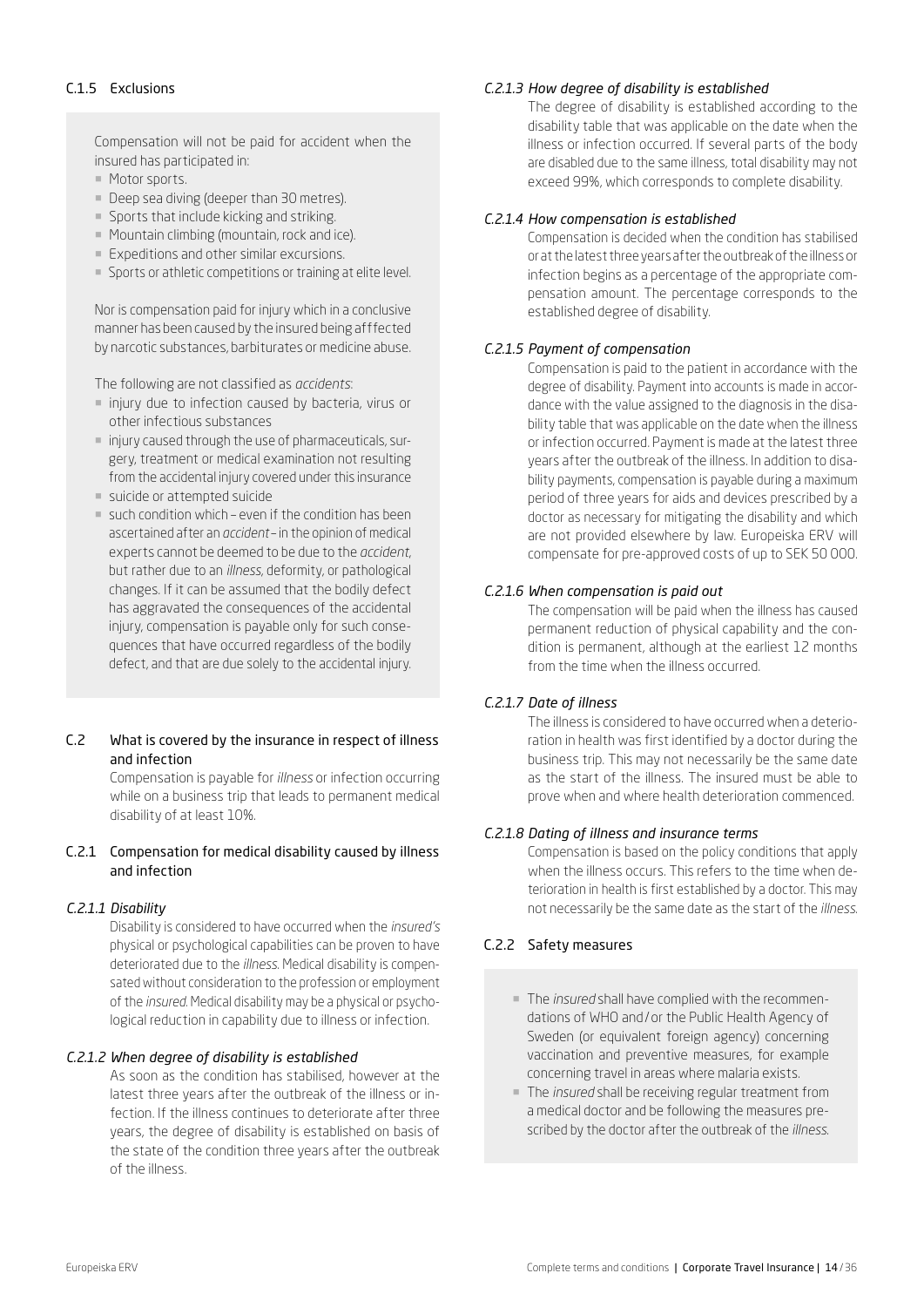# C.2.3 Exclusions

# *C.2.3.1 The insurance does not cover:*

- ¡ Infections and *illness* related to abuse of alcohol, other intoxicants, barbiturates, narcotics or medicineIllness, bodily malfunction or psychological illness, or consequences of such, when the symptoms occurred before commencing the business trip, even though diagnosis can not be determined until the business trip has started.
- ¡ Consequences of suicide attempt.
- **Psychological illnesses and affective syndrome** (e.g. fatigue syndrome).
- ¡ Chronic pain condition, myalgia and fibro-myalgia.

A self-inflicted injury or accident does not qualify as *illness*.

#### <span id="page-14-0"></span>C.3 Economic disability

Economic *disability* is a permanent reduction by at least 50% of the insured's future capacity to work due to *accident or illness*.

Assessment of the degree of *economical disability* is based on injuries and symptoms that are caused by the *illness* or accident that can be objectively ascertained. The *insureds* capacity to work is considered to be permanently reduced when all possibilities of gainful employment have been tried and the Swedish Social Insurance Agency or the corresponding agency in the other Nordic countries have granted at least 50% sickness compensation before the age of 60 in accordance with the National Insurance Act (1962:381) [lag (1962:381) om allmän försäkring].

Not until the *insured* has received such compensation continuously during three years, does the right to *economic disability* arise, whereby Europeiska ERV will examine if compensation for economic disability can be paid. If activity compensation has been paid out for three years by the Swedish Social Insurance Agency Europeiska ERV may determine if the right to *economic disability* has arisen.

If sickness compensation is granted or if *economic disability* arises when the *insured* has reached the age of 60 or later no compensation is paid for *economic disability*. This applies irrespective of when the *accident* or *illness* occurred.

If compensation for *medical disability* has been paid or an advance for such compensation has been paid, the amount already paid out will be reduced by the amount of the *medical disability* compensation.

# C.3.1 Limitation

Compensation is never paid for both *medical and economic disability*. The most favourable alternative for the *insured* will apply.

## C.3.2 Exclusion

When the insured has reached the age of 60 compensation is only paid for medical disability.

## <span id="page-14-1"></span>C.4 Maximum amount of compensation

The maximum amount of compensation is stated in the insurance policy.

# C.4.1 Limitations

With regard to an insured who has attained the age of 75, unless otherwise agreed with Europeiska ERV, the sum payable at death has been maximized at SEK 100 000, and at SEK 300 000 in the event of *disability*. For children under the age of 18, the sum payable at death has been maximized at SEK 50 000.

# <span id="page-14-2"></span>C.5 Notification of claim

You can make a claim directly on ERV Europeiska's website [www.erv.se](https://www.erv.se/foretag/) as soon as possible. For information about what documents we need, please see item S. Notification of claim.

# D - Interruption of travel

# <span id="page-14-3"></span>D.1 Coverage

Compensation is payable for necessary and *reasonable expenses* if the *insured* is required to interrupt his /her *business trip* prematurely and with immediate effect, due to:

- ¡ acute *illness* /*accidental injury* with life threatening consequences or death of the *insured's* close relative(s), or a close colleague in the *country of domicile*, or a coinsured accompanying colleague on the business trip;
- ¡ serious damages or burglary which occur in the workplace or in the *insured's residence* in the *country of domicile* which require the *insured's* immediate return home. (Serious damages or burglary means that all or a significant part of the *residence* or the workplace has, for example, been affected by fire or burglary resulting in extensive damages or loss of property)
- $\blacksquare$  a sudden and unforeseen event or an unforeseen situation at the destination making it impossible for the *insured* to perform the planned business assignment in a businesslike manner.

# <span id="page-14-4"></span>D.2 Compensation is payable for:

- ¡ Supplementary expenses for travel to the *country of domicile*;
- Travel expenses incurred for the use of own motor vehicle in an amount of SEK 1.80 per kilometer.
- ¡ Unused *travel expenses*.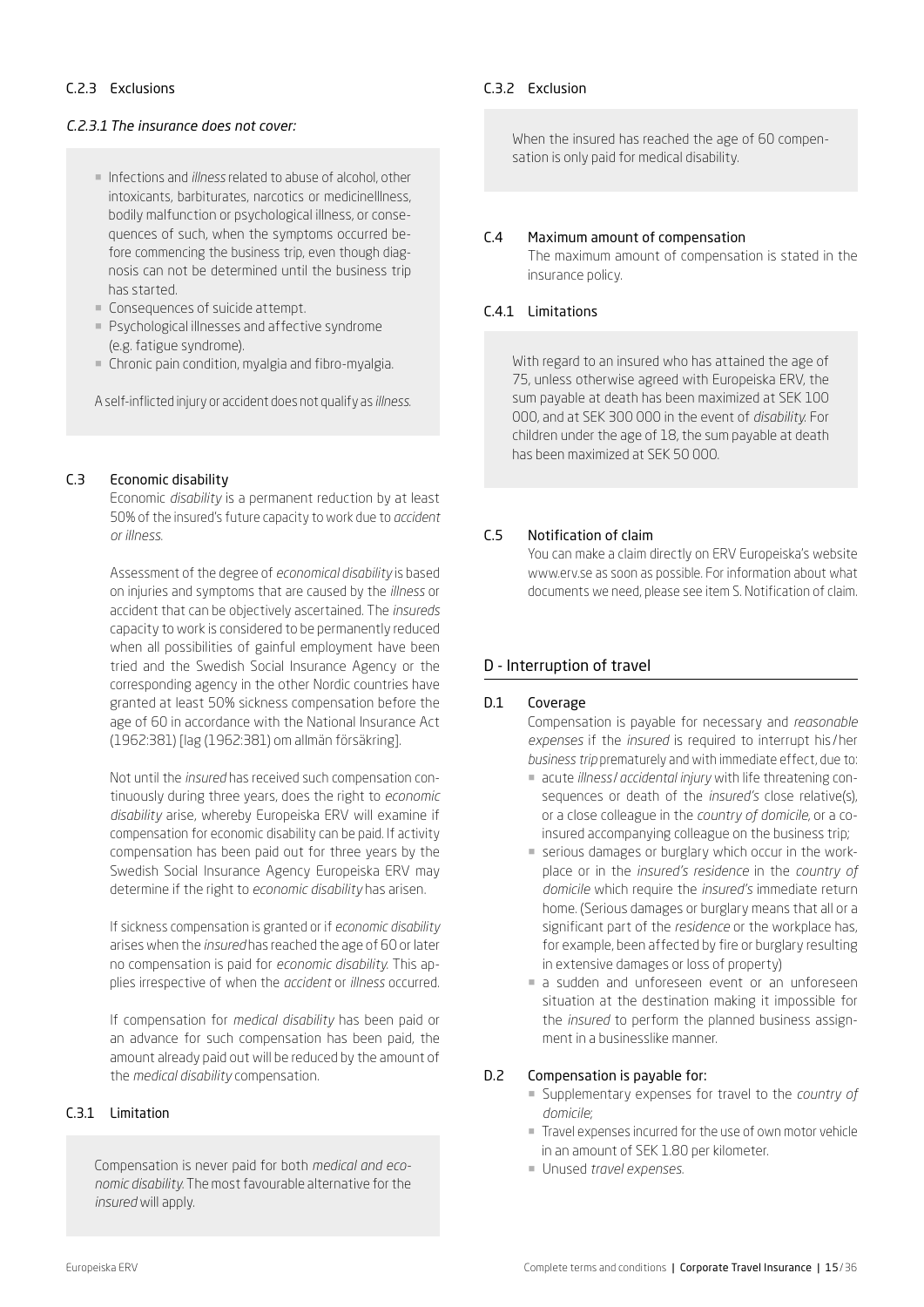# <span id="page-15-0"></span>D.3 Maximum amount of compensation

The maximum amount of compensation is SEK 50 000.

# <span id="page-15-1"></span>D.4 Security directives

- ¡ The home journey must be approved by Europeiska ERV's assistance company or Europeiska ERV before commencement of travel.
- ¡ The home journey must commence no later than when a minimum of 48 hours remain prior to the originally scheduled, planned and booked home journey.
- The home journey must be undertaken by regular, scheduled means of transportation, alternatively, by motor vehicle.
- ¡ The reason for the interruption of the trip must be substantiated through customary written statements.
- ¡ All expenses /disbursements must be substantiated through original receipts.

If the insured neglects his /her duty to adhere to these instructions, this may entail a partial or total reduction in the amount of compensation.

# <span id="page-15-2"></span>D.5 Exclusions

Compensation is not payable for expenses:

- ¡ for which compensation may be payable from other sources by law, conventions or special statutes;
- ¡ for which compensation is payable from other sources.

#### <span id="page-15-3"></span>D.6 Notification of claims

You can make a claim directly on ERV Europeiska's website [www.erv.se](https://www.erv.se/foretag/) as soon as possible. For information about what documents we need, please see item S. Notification of claim.

# E - Journey of replacement person/New journey/ Repayment of unused Travel expenses

#### <span id="page-15-4"></span>E.1 Coverage

E.1.1 Journey of replacement person and new journey

Compensation is payable for necessary and *reasonable expenses* in the event that the insured is required to interrupt his /her *business trip* and must, for business reasons, be replaced immediately by another person:

- ¡ in the event of *illness* /*accidental injury* and where the *insured*, in accordance with the recommendations of the attending physician, is unable to perform his /her work;
- in the event of acute *illness/ accidental injury* with lifethreatening consequences or death of the *insured's close relative(s)*, or a close colleague in the *country of domicile*, or a co-insured accompanying colleague on the business trip;

 $\blacksquare$  in the event of serious damages or burglary in the workplace or in the *insured's* private residence in the *country of domicile* which requires the *insured's* immediate return home. Serious damages or burglary eans that all or a significant part of the *residence* or the workplace has, for example, been affected by fire or burglary resulting in extensive damages or loss of property.

# <span id="page-15-5"></span>E.2 Compensation is payable for

- ¡ Supplementary expenses for travel undertaken by regular, scheduled means of transportation;
- ¡ If the *insured*, after returning home must personally resume his / her work in the place where travel was interrupted, compensation is payable additionally for necessary and reasonable expenses for the round trip for purposes of finalising work in that place. Such a trip must be undertaken within three months.

# E.2.1 Repayment of unused travel expenses

- ¡ In the event that a replacement person will not be sent out, and the *insured* will not personally resume his /her work in the place where travel was interrupted, compensation will instead be payable for unused *travel expenses* for those travel days that could not be used. The actual expenses for travel and living expenses are divided by the total number of *travel days* in order to calculate the average daily travel expenses.
- ¡ Compensation is payable for unused *travel expenses* also if the *insured*, due to *illness* or *accidental injury*, was not able to perform his /her work in the place where the interruption occurred.

#### <span id="page-15-6"></span>E.3 Maximum amount of compensation

The maximum amount of compensation is SEK 50 000.

# <span id="page-15-7"></span>E.4 Security directives

- ¡ Trips must be approved by Euro-Center Assistance or Europeiska ERV before commencement of travel.
- ¡ Proof of the insured's incapacity for work and the number of sicklisted days, must be provided through medical certificates issued by an impartial, qualified physician.
- The cost of travel tickets must be substantiated through original receipts.

If the insured neglects his /her duty to adhere to these instructions, this may entail a partial or total reduction in the amount of compensation.

# <span id="page-15-8"></span>E.5 Exclusions

¡ Compensation is payable only for such expenses that cannot be indemnified from other sources.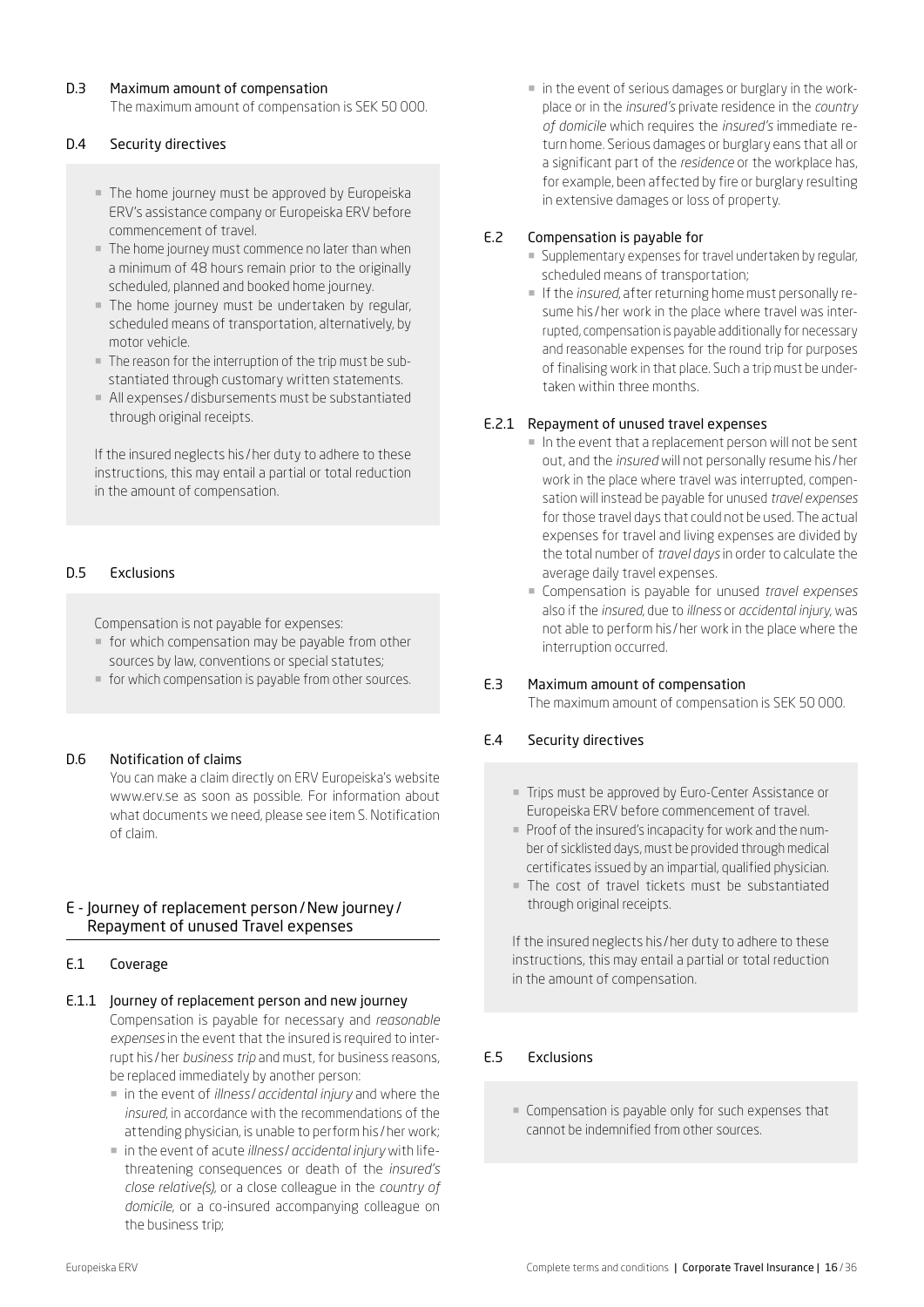# <span id="page-16-0"></span>E.6 Notification of a claim

You can make a claim directly on ERV Europeiska's website [www.erv.se](https://www.erv.se/foretag/) as soon as possible. For information about what documents we need, please see item S. Notification of claim.

# F - Crisis therapy

# <span id="page-16-1"></span>F.1 Coverage

Compensation is payable in the event that the insured during his /her *business trip* suffers an acute mental crisis after witnessing, or being subjected to, a sudden and unexpected event, in the form of:

- ¡ robbery, threat or personal *assault*;
- ¡ serious *accidental* injury;
- ¡ other traumatic incident, such as, fire, burglary, explosion, traffic accident, natural disaster, hijacking or terror attack.

# <span id="page-16-2"></span>F.2 Compensation is payable for

- ¡ Up to ten consultations for crisis therapy, any one event, per *insured* individual;
- ¡ Up to ten consultations for crisis therapy for the *insured's* spouse/*partner*/registered partner and children in the event that the insured dies during a *business trip* as a consequence of any of the unexpected events listed above.
- $\blacksquare$  Up to ten consultations for crisis therapy, any one event, per insured individual in case of accident or illness causing medical disability of at least 30%.

#### <span id="page-16-3"></span>F.3 Maximum amount of compensation

The maximum amount of compensation is SEK 25 000.

#### <span id="page-16-4"></span>F.4 Security directives

- ¡ When there is a need for crisis therapy, Europeiska ERV should be contacted and expenses must be approved in advance by Europeiska ERV.
- ¡ Treatment must be performed by a qualified, registered psychologist, and must be performed within a 12-months period after the date of the occurrence of the insurance incident or from the determination of *disability* in the event of crisis therapy in case of accident or *illness* causing medical disability of at least 30%.
- ¡ Robbery, threat or assault must be reported to the police and a copy of the police report, in the original, must be submitted to Europeiska ERV.
- ¡ Expenses must be substantiated through original receipts.

If the *insured* neglects his /her duty to adhere to these instructions, this may entail a partial or total reduction in the amount of compensation.

#### <span id="page-16-5"></span>F.5 Notification of a claim

You can make a claim directly on ERV Europeiska's website [www.erv.se](https://www.erv.se/foretag/) as soon as possible. For information about what documents we need, please see item S. Notification of claim.

# G - Kidnapping compensation

#### <span id="page-16-6"></span>G.1 Coverage

Compensation is payable in the event that the *insured* is kidnapped during a *business trip*.

# <span id="page-16-7"></span>G.2 Compensation is payable for

- ¡ Physical and mental suffering for the time, calculated in 24-hour periods, that unlawful deprivation of liberty lasted, however, for a maximum of 90 24-hour periods;
- ¡ necessary and *reasonable* accomodation expenses for two *close relatives* and the cost for the round trip to the country / area where the *insured* is held.

# <span id="page-16-8"></span>G.3 Maximum amount of compensation

Compensation payable is SEK 2 500 per 24-hour period. The maximum amount of compensation is SEK 225 000. The maximum amount of compensation in respect of travel and accomodation expenses for *close relatives* is SEK 100 000.

# <span id="page-16-9"></span>G.4 Security directives

- Europeiska ERV/Europeiska ERV's assistance company should be notified without delay when kidnapping has been ascertained.
- ¡ Relatives' travel arrangements must be approved in advance by Europeiska ERV/Europeiska ERV's assistance company.
- ¡ Expenses for relatives' travel arrangements and living expenses must be substantiated through original receipts.

If the insured neglects his /her duty to adhere to these instructions, this may entail a partial or total reduction in the amount of compensation.

# <span id="page-16-10"></span>G.5 Notification of claim

You can make a claim directly on ERV Europeiska's website [www.erv.se](https://www.erv.se/foretag/) as soon as possible. For information about what documents we need, please see item S. Notification of claim.

# H - Luggage coverage

## <span id="page-16-11"></span>H.1 Coverage

Compensation is payable for the *insured's* /policyholder's property, also leased or borrowed property that is taken on the trip and intended for use on the trip. The insurance applies also in respect of gifts that have been purchased during the trip. Damages /loss must be due to sudden and unforeseen event.

#### <span id="page-16-12"></span>H.2 What is covered by the insurance

The insurance covers the following property and additional costs:

¡ Personal property SEK 80 000 whereof SEK 30 000 for theftprone property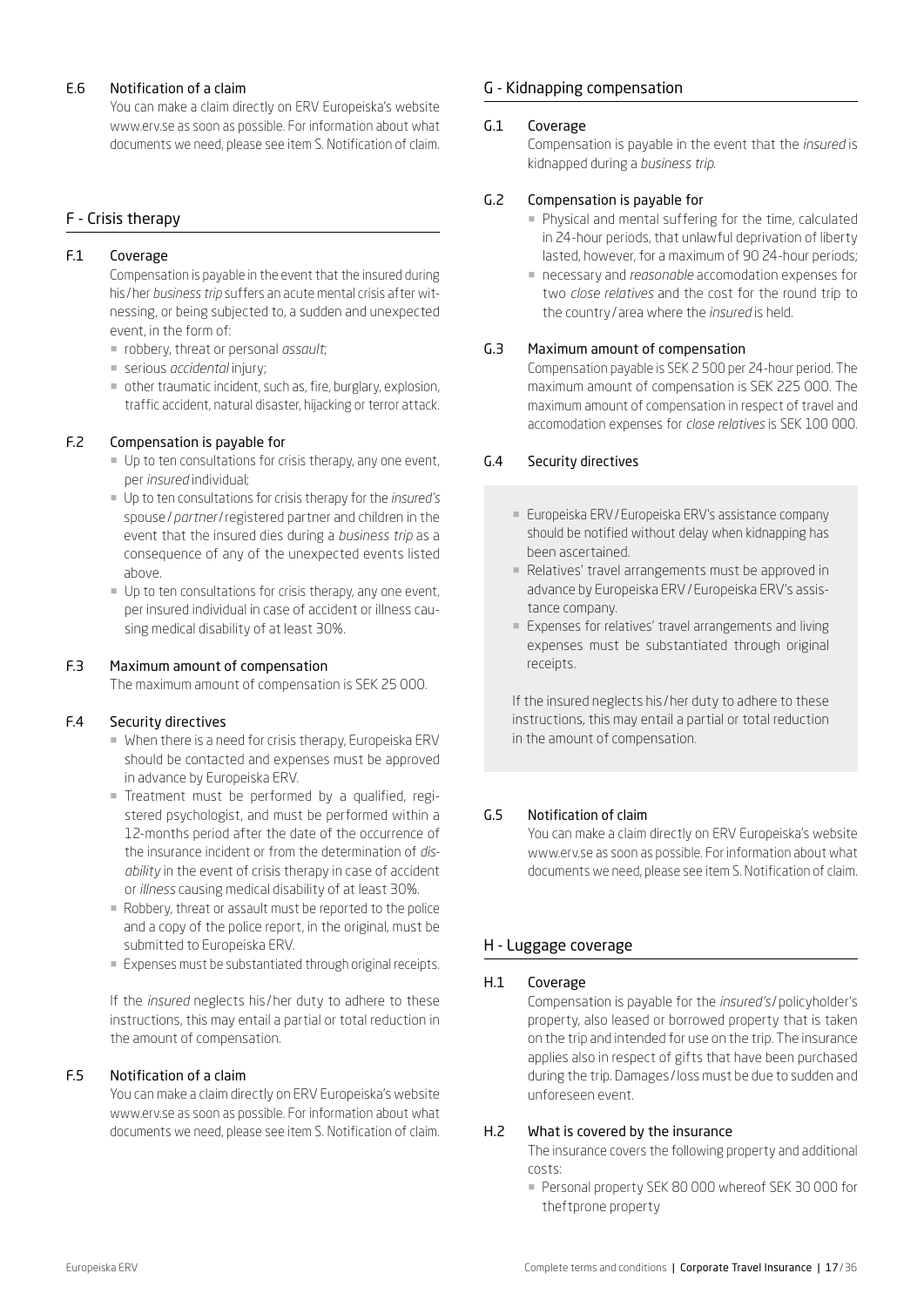- ¡ company property SEK 30 000
- ¡ *travel documents* SEK 30 000
- *monev* SEK 5 000

Compensation will also be paid for verified necessary and *reasonable* supplementary expenses which occur as a direct result of indemnifiable damages, e.g. expenses.

- connected with efforts to block chargecard/creditcard/ bankcard, or travel expenses incurred in connection with submitting a police report, and similar up to SEK 5,000 in total
- new keys for a motor vehicle and/or new keys and/or installation of new locks in the *insured's* private residence, up to SEK 10,000 in total. New lock is compensated if personal documents making it possible to identify the residence are lost at the same time as the keys are lost. The locks must be changed within a week of the incident.

The above mentioned amounts are the maximum amounts of compensation unless otherwise agreed and stated in the insurance policy.

H.2.1 Valuation and rules governing compensation for property Compensation is payable for direct financial loss, corresponding to the replacement price which applied immediately prior to the insurance incident. This means, amongst other things, that when property is damaged or lost, the amount of compensation will be affected by the age, wear and tear, modernity and usefulness of the item.

> The following are, for example, not considered to be direct financial loss:

- ¡ *sentimental value*;
- $\blacksquare$  loss of earnings;
- value of own work for the production of photographs, films, recordings, computer programmes, models and similar items, or the value of own work and efforts after damages;
- ¡ losses that may arise from the use of chargecard/ creditcard, telephone/SIMcard or similar, cheques, bills of exchange and use of accounts, irrespective of whether this can be deemed to have taken place lawfully or unlawfully.

# H.2.2 Valuation rules

See page 17.

#### H.2.3 Rules governing payment of compensation

Depending on the particular circumstances of each case, compensation may take the form of a cash payment according to the valuation rules on page 18, or with property that is new, second-hand or repaired. Europeiska ERV will have the right to determine the form of compensation and also where any purchase or repair shall take place.

Property that has been indemnified becomes the property of Europeiska ERV. If the replaced item is found, the *insured* shall surrender the item and pass it to Europeiska ERV, or shall undertake to refund the amount of compensation that was received.

#### <span id="page-17-0"></span>H.3 Security directives and standards of care

- ¡ The insurance does not apply in respect of property that the *insured*, prior to departure from the *residence* or the workplace or when returning to any one of these places, leaves in a motor vehicle for longer time than is normally required for immediate loading or unloading.
- ¡ In the event of theft, burglary, loss and robbery, the *insured* must submit a report to the police in the place where damages occurred. The police report, in the original, must be attached to the notification of claims sent to Europeiska ERV.
- ¡ In the case of damages that occur in a hotel, or during transportation, the damages must also be reported to the hotel management and to the transport company who must issue a written statement substantiating the circumstances. These written statements, in the original, must be attached to the notification of claims sent to Europeiska ERV.

In order to qualify for full compensation, the *insured* must handle his /her property with care so that theft and damages can be prevented as far as possible. It is important to consider that property that is theftprone, delicate or *specially valuable*, requires special supervision.

Forgetfulness is an indication that requirements concerning standards of care have not been observed, and this may result in reduced compensation.

Requirements concerning standards of care also mean, that:

- ¡ means of transportation and temporary *residence* may not be left unlocked, or with open windows. Temporary *residence* includes, e.g. apartment, hotel room, passenger cabin, or similar;
- ¡ *money*, *travel documents* and *theft-prone property* must be locked into a suitcase, cupboard, drawer, or similar, when the insured leaves the temporary residence, i.e. locked in twice;
- ¡ *theft-prone property* may not be left in a motor vehicle or kept in baggage that is checked in or is transported by other person/means beyond the *insured's* immediate control and supervision;
- ¡ *specially valuable property* may not be left in a motor vehicle;
- ¡ *specially valuable property* must, wherever possible, be checked in separately and with special arrangement;
- ¡ bottles or other containers with liquids contents may not be placed in baggage

Failure to meet the requirements to exercise standards of care will result in reduced compensation. The amount of the reduction depends on the circumstances, amongst other things, the nature of negligence and its significance to the claim and the value of the property. Gross negligence will entail a substantial reduction of compensation, and in exeptional cases compensation may be totally denied.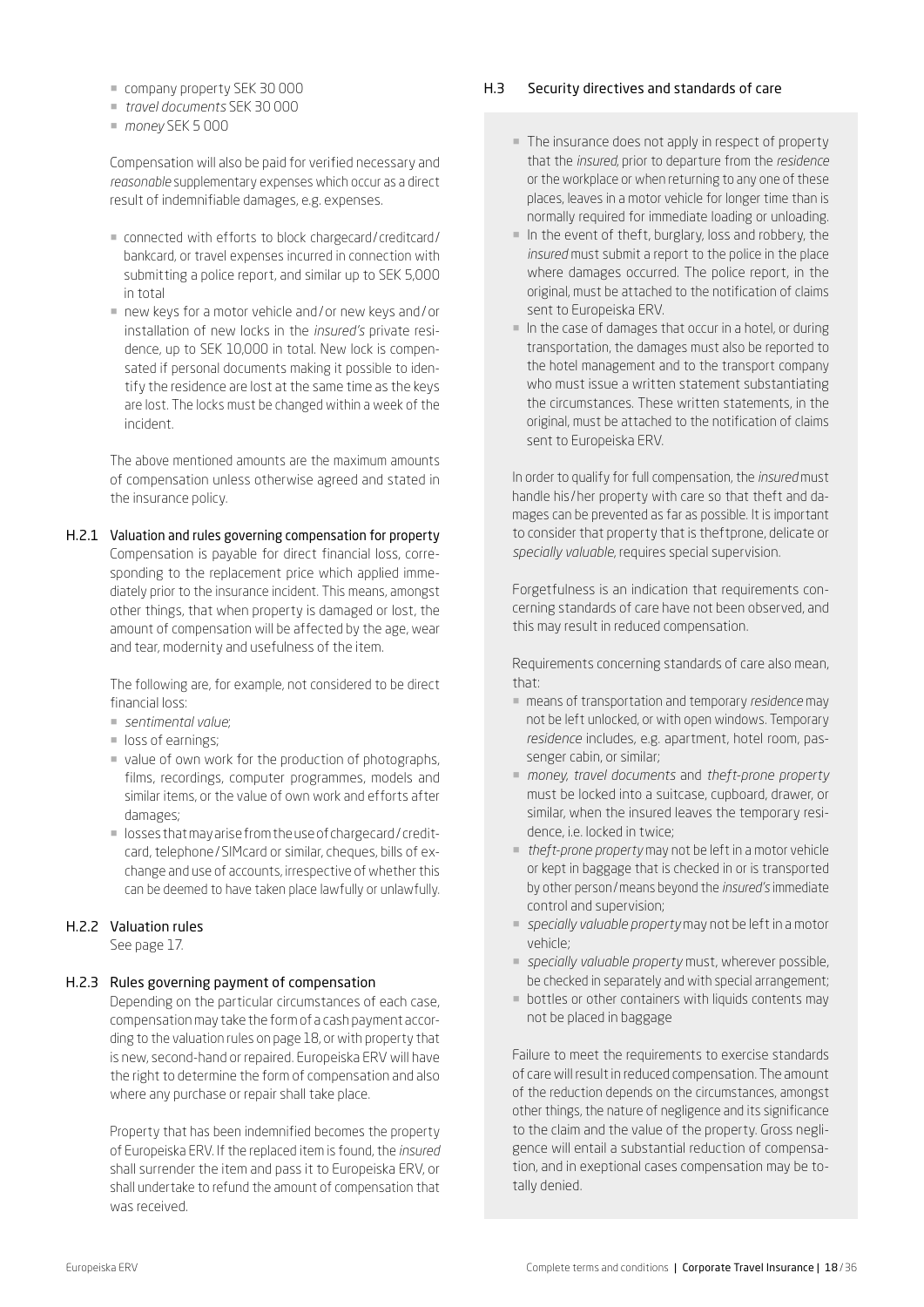#### <span id="page-18-0"></span>H.4 Common exclusions

The insurance does not apply in respect of:

- ¡ goods intended for sale or processing, sample collections, samples of merchandise, demonstration items, gift advertising articles, or similar;
- ¡ stamps, coins and bank notes with collector's value, manuscripts, drawings or *valuable documents*;
- umals;
- motor vehicle, caravan or other type of trailer;
- ¡ steamboat, motorboat, water scooter or sailboat;
- ¡ hovercraft, hydrocopter, aircraft, hot air balloon, paraglider, windglide

Additionally, the insurance does not apply for parts or equipment or fitments for the above-mentioned vehicles and conveyances.

Compensation is not payable for:

- ¡ superficial damages, such as, scratches or similar damages that do not have substantial effect on usage;
- ¡ *money*, *travel documents* and documents of value which were:
	- forgotten, lost or mislaid,
	- left in a motor vehicle,
	- handed over for transportation, checked in, or committed to the care of an other person beyond the insured's immediate control and supervision;
- ¡ *theft-prone property* and *specially valuable property* that has been left in a motor vehicle during over-night parking (Over-night parking includes the hours between 20.00-08.00);
- costs than can be compensated from other sources by law, other statutes, conventions, insurance or claims to indemnity.

As regards the property belonging to the policyholder/ company, this insurance applies only to the extent that compensation is not payable through other insurance or other contract.

# <span id="page-18-1"></span>H.5 Notification of claim

You can make a claim directly on ERV Europeiska's website [www.erv.se](https://www.erv.se/foretag/) as soon as possible. For information about what documents we need, please see item S. Notification of claim.

# Valuation rules

| Type of property                | Compensation                     |
|---------------------------------|----------------------------------|
| Photographs, films, recordings  | Valued at the cost to repurchase |
| on disc and tape and hobby work | the raw materials                |

| Type of property                                                                                                                                                                                                                                              | Compensation                                                                                                                                                                                                                                                                                                                                                                                                                                                                                                                                                                                                                                                                                                                                                                                          |
|---------------------------------------------------------------------------------------------------------------------------------------------------------------------------------------------------------------------------------------------------------------|-------------------------------------------------------------------------------------------------------------------------------------------------------------------------------------------------------------------------------------------------------------------------------------------------------------------------------------------------------------------------------------------------------------------------------------------------------------------------------------------------------------------------------------------------------------------------------------------------------------------------------------------------------------------------------------------------------------------------------------------------------------------------------------------------------|
| Books, antigues, works of<br>ш<br>art, genuine (handmade/<br>Oriental) carpets, collections<br>and items of value that have<br>collector's value<br>$\blacksquare$ Theft-prone property<br>(e.g. computers, computer<br>equipment and mobile tele-<br>phones) | Claims are valued at what it<br>would cost in the open market<br>to buy an item of the same<br>type and in the same condition<br>as the lost/damaged item<br>when loss/damages occurred<br>= Market value                                                                                                                                                                                                                                                                                                                                                                                                                                                                                                                                                                                             |
| Other property<br>(e.g. clothes, bags, etc)                                                                                                                                                                                                                   | Provided that the property<br>is not older than 2 years, it is<br>classified as new property, and<br>compensation is payable in the<br>amount needed to purchase, in<br>the open market, a new, similar<br>item of equal value = Current<br>value. If a replacement purchase<br>is not made within 6 months<br>from the date when damages<br>occurred, compensation is pay-<br>able in an amount equivalent<br>to 70% of the amount needed<br>to purchase a new similar item<br>of equal value = New value.<br>If the property is older than<br>2 years, depreciation of 20%<br>per year will apply, calculated<br>from the year of acquisition.<br>Deduction for depreciation is<br>never more than 80% provided<br>the property was in functio-<br>ning order at the time when<br>damages occurred. |
| Spectacles                                                                                                                                                                                                                                                    | No deduction is made for spec-<br>tacles for the first 2 years.<br>Depreciation is 20 % as from<br>year 3. Deduction for depreci-<br>ation is never more than 80%<br>of the cost of procurement of<br>spectacles.                                                                                                                                                                                                                                                                                                                                                                                                                                                                                                                                                                                     |
| Consumer items such as<br>m.<br>toileries, perfumes, after<br>shave, and similar items<br>Socks and underwear                                                                                                                                                 | 50% of the cost to buy new<br>property of equal value.                                                                                                                                                                                                                                                                                                                                                                                                                                                                                                                                                                                                                                                                                                                                                |

## I - Delay

### <span id="page-18-2"></span>I.1 Coverage in respect of delayed public transportation Compensation is paid for necessary and *reasonable* additional expenses if a public transportation on which the insured intends to travel is delayed for more than three hours upon departure.

I.1.1 Delay of public transportation upon departure Compensation can be paid for additional expenses up to SEK 5 000 in case of delayed public transportation.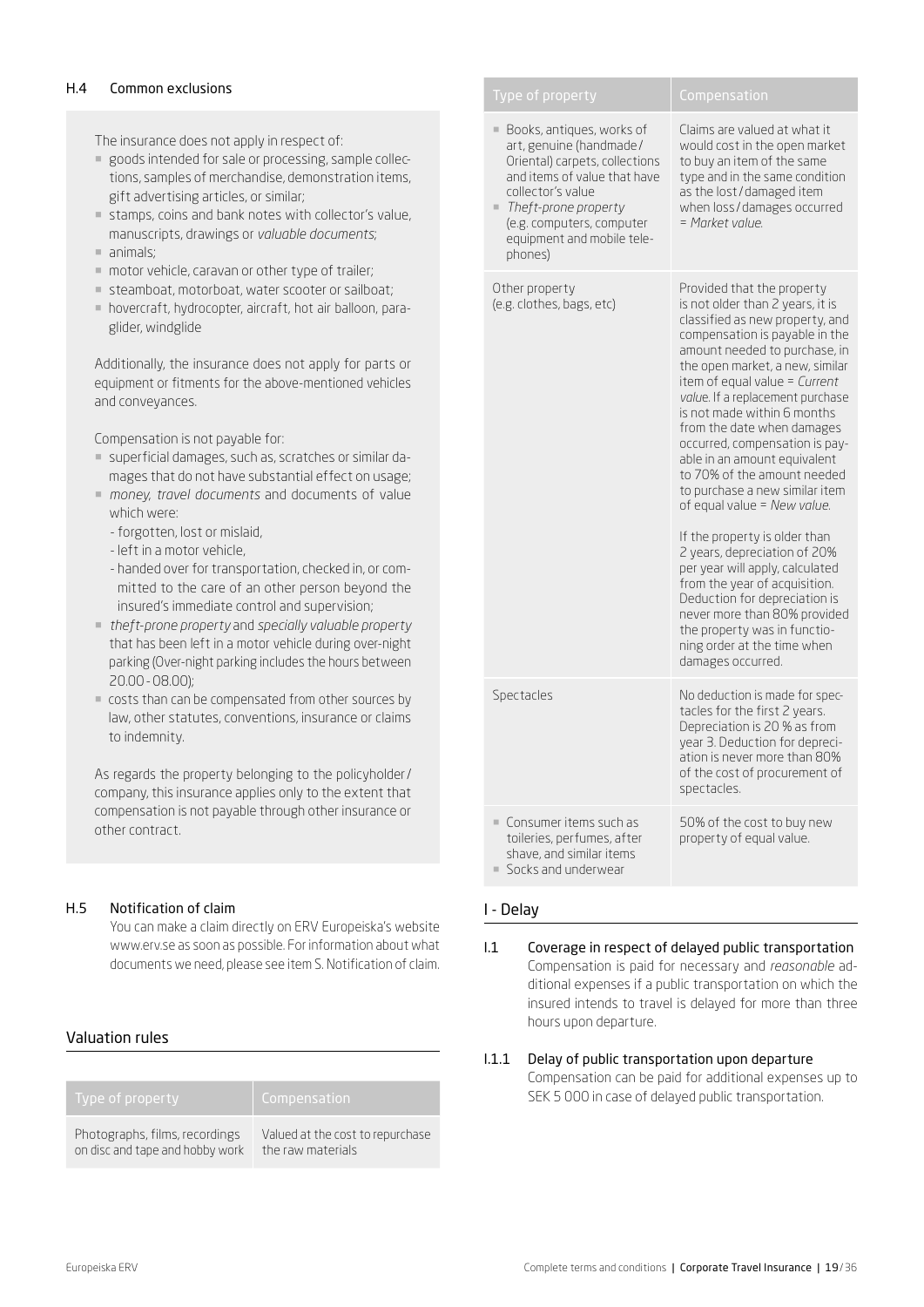# <span id="page-19-0"></span>I.2 Coverage in respect of delayed luggage

Compensation is paid for necessary and *reasonable* additional expenses if the insured's checked luggage is delayed during business travel.

# I.2.1 Delayed luggage on outbound journey

- ¡ Luggage delay applies without any waiting period. Compensation is paid up to a maximum of SEK 6 000 for purchases of among other things clothing, toiletries or other necessary expense for the purpose of the business trip, of which the maximum compensation for the purchase of a bag is SEK 500.
- In the event of luggage delay exceeding 24 hours, up to an additional SEK 6 000 is paid for necessary and *reasonable* additional expenses for clothing and toiletries or other necessary expense for the purpose of the business trip.

If compensation for delay has been paid in accordance with this item and compensation can also be paid according to item H. Luggage coverage, the amount related to delay exceeding 24 hours will be deducted.

# I.2.2 Delayed luggage on the home journey

In case of luggage delay on the home journey compensation is paid up to a maximum of SEK 1 500 for necessary and *reasonable* expenses for clothing and essential toiletries.

# <span id="page-19-1"></span>I.3 Security directives for delayed luggage and delayed public transportation

For immediate onwards transport connections, the insured should ensure that there is a sufficient margin for change of transport. The margin for change of transport should not be less than 2 hours. A shorter margin for catching connecting transport may result in compensation being reduced or withheld.

The purchases must be made during actual travel, directly connected with the delay and before the luggage is returned. All costs /expenses must be confirmed by original receipts.

In the event of luggage delay a P.I.R (Property Irregularity Report) should also be enclosed. In the event of a delay a certificate from the responsible carrier should be enclosed.

If the insured neglects his /her duty to adhere to these instructions, this may entail a partial or total reduction in the amount of compensation.

## <span id="page-19-2"></span>I.4 Coverage in respect of missed departure

Compensation is payable for necessary and *reasonable* expenses if – when embarking on a business trip – the insured is delayed whilst travelling to the place of departure, either on the outward journey or inward return journey, and consequently misses a scheduled, booked departure.

- ¡ The trip must be pre-booked for travel by public transportation.
- ¡ The reason for missing the departure must be an occurrence that could not be foreseen or prevented personally by the insured.

# I.4.1 Compensation payable for missed departure

- Extra expenses up to SEK 30 000 incurred for purposes of catching up with the original schedule
	- directly on the outward journey when departing from the country of domicile
	- directly on the inward return journey from the scheduled destination.

# I.4.2 Security directives relating to missed departure

- ¡ The insured must be out in good time and must be in the pertinent place at the latest 2 hours before departure, or other time in accordance with the written instructions issued by the common carrier/tour operator.
- $\blacksquare$  The insured must also be aware of weather and traffic conditions that prevail, or can be expected to prevail, at the time when the trip is due to start.
- Europeiska ERV must be notified in advance before a new ticket is booked.
- ¡ All expenses /disbursements must be substantiated through original receipts.

If the insured neglects his /her duty to adhere to these directives, this may entail a partial or total reduction in the amount of compensation.

# <span id="page-19-3"></span>I.5 Coverage in respect of missed connection

Compensation is paid for necessary and reasonable extra expenses for reaching the destination up to SEK 30 000. The trip must be prebooked for travel by public transportation.

If a travel connection is not possible, or if the insured loses more then half of the scheduled travel time, Europeiska ERV will pay an amount equal to the cost of the journey, up to SEK 30 000.

The reason for missing the connection must be an occurrence that could not be foreseen or prevented personally by the insured, which prevents the insured from catching a directly following travel connection.

# I.5.1 Security directives in respect of missed connection

- ¡ The insured must have a good margin for changing means of transport. The margin should not be shorter than two hours. Shorter margin could entail reduced or denied compensation.
- Europeiska ERV must be notified in advance before a new ticket is booked.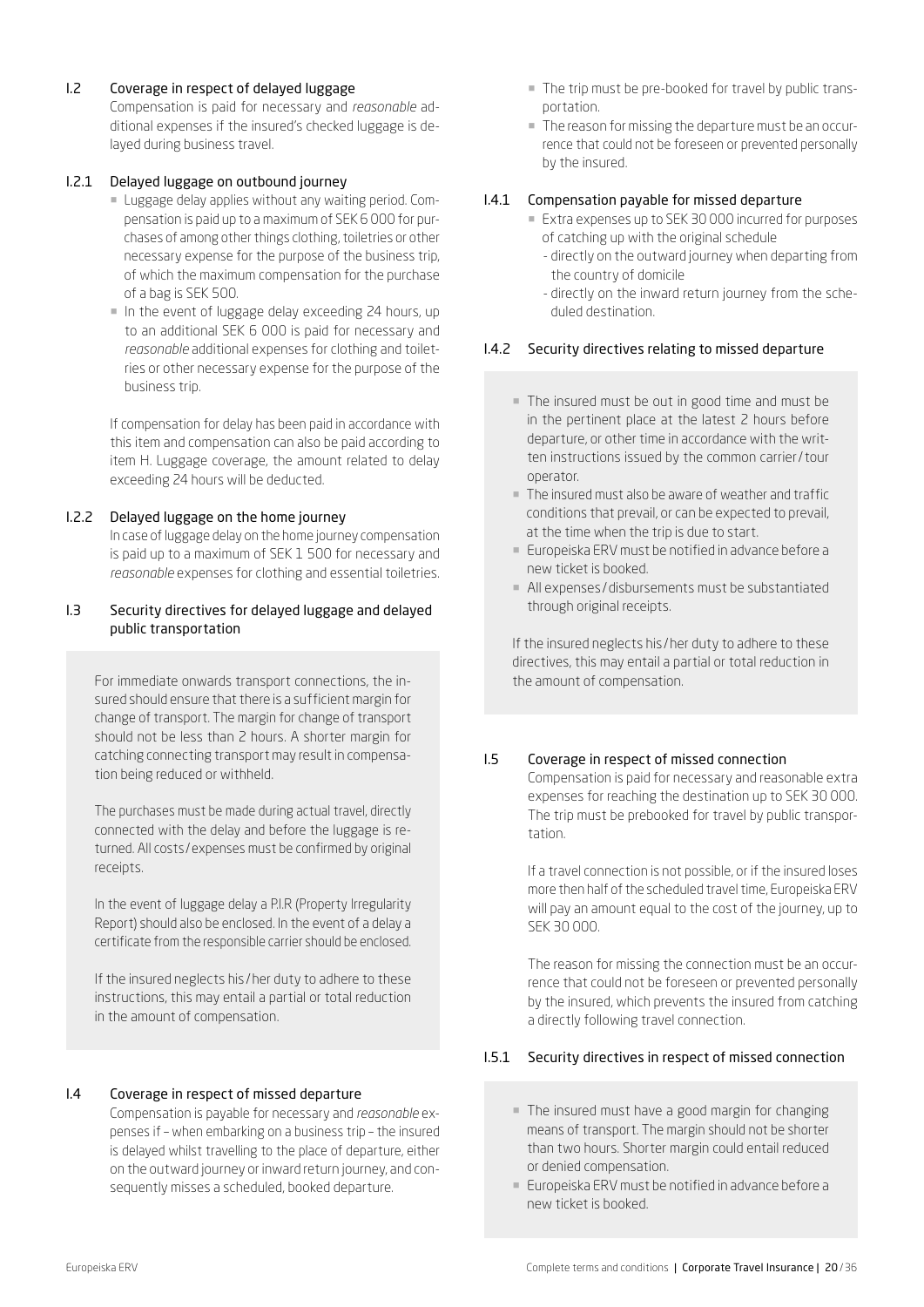- ¡ All expenses /disbursements must be substantiated through original receipts.
- ¡ The event must be substantiated by a certificate from the responsible carrier.

If the insured neglects his /her duty to adhere to these directives, this may entail a partial or total reduction in the amount of compensation.

#### <span id="page-20-0"></span>I.6 Common exclusions

Compensation is not payable:

- ¡ for expenses that can be indemnified from other sources by law, other insurance, other statutes, conventions, or claims to indemnity;
- ¡ when delay is due to bankruptcy or intervention by authorities;
- $\blacksquare$  in the event of strikes, industrial actions or lockout in existence, or publicly declared before commencement of the trip.

# <span id="page-20-1"></span>I.7 Road safety

#### I.7.1 Scope

Compensation will be paid for necessary and reasonable costs if a personal vehicle, while travelling on business trip, suffers an unexpected breakdown, collision, vehicle runs / skids off road or other event which makes it impossible to continue the journey using the same vehicle.

#### *I.7.1.1 Compensation will be paid for*

- ¡ Roadside assistance or towing of the vehicle, as necessary due to the accident suffered, to a workshop or, alternatively, to the insured's chosen location. The maximum compensation is SEK 1 500.
- $\blacksquare$  In addition to towing, compensation may also be paid for:
- ¡ vehicle hire for up to three days, up to a maximum of SEK 1 000 per day or,
- ¡ travel by public transport, to the destination for the journey or, alternatively, the insured person's private residence or workplace, up to a maximum of SEK 2 000 per person or,
- ¡ for necessary and reasonable additional expenses for food and accommodation for up to 2 days, when becoming aware of that the time to complete repairs exceeds 12 hours and the breakdown happened more than 50 km from the insured person's private residence, up to a maximum of SEK 1,000 per person per day.

#### *I.7.1.2 Maximum compensation for group travel*

The maximum amount paid in compensation for travel by public transport and for meals and accommodation is SEK 6,000 per group per day if more than three insured individuals are travelling in the same vehicle.

# I.7.2 Safety regulations

- ¡ The insured's vehicle must be in roadworthy condition.
- ¡ All costs and expenses must be confirmed with original receipts.
- The reason for the accident must be supported by a police report or report from the repair workshop.
- $\blacksquare$  If the insured does not comply with the safety regulations specified, the compensation may be reduced or withheld completely.

# I.7.3 Limitation

The vehicle must not be older than 10 years, based on the date when it was first registered.

#### I.7.4 Exclusions relating to hire vehicles

Under the terms of the policy, no compensation will be paid for additional expenses incurred by the insured when hiring a car, including but not limited to additional equipment, fuel, additional insurance, parking charges etc.

#### I.7.5 Common exclusions

The insurance policy does not cover:

- $\blacksquare$  damage occurring as a result of the insured having obviously neglected to maintain and care for the car
- ¡ damage occurring in connection with the insured having deliberately acted in a way which is a legal offence under current legislation
- ¡ events which are based on or involve motorsport competitions, displays, off-road competitions or test driving the vehicle
- ¡ damage where a breakdown is due to the insured forgetting to fuel the vehicle
- ¡ damage to the interior of the car
- ¡ costs for which compensation has been or can be obtained from another party under current legislation, provisions, conventions, compensation for loss or damage or guarantee.

# <span id="page-20-2"></span>I.8 Notification of a claim

You can make a claim directly on ERV Europeiska's website [www.erv.se](https://www.erv.se/foretag/) as soon as possible. For information about what documents we need, please see item S. Notification of claim.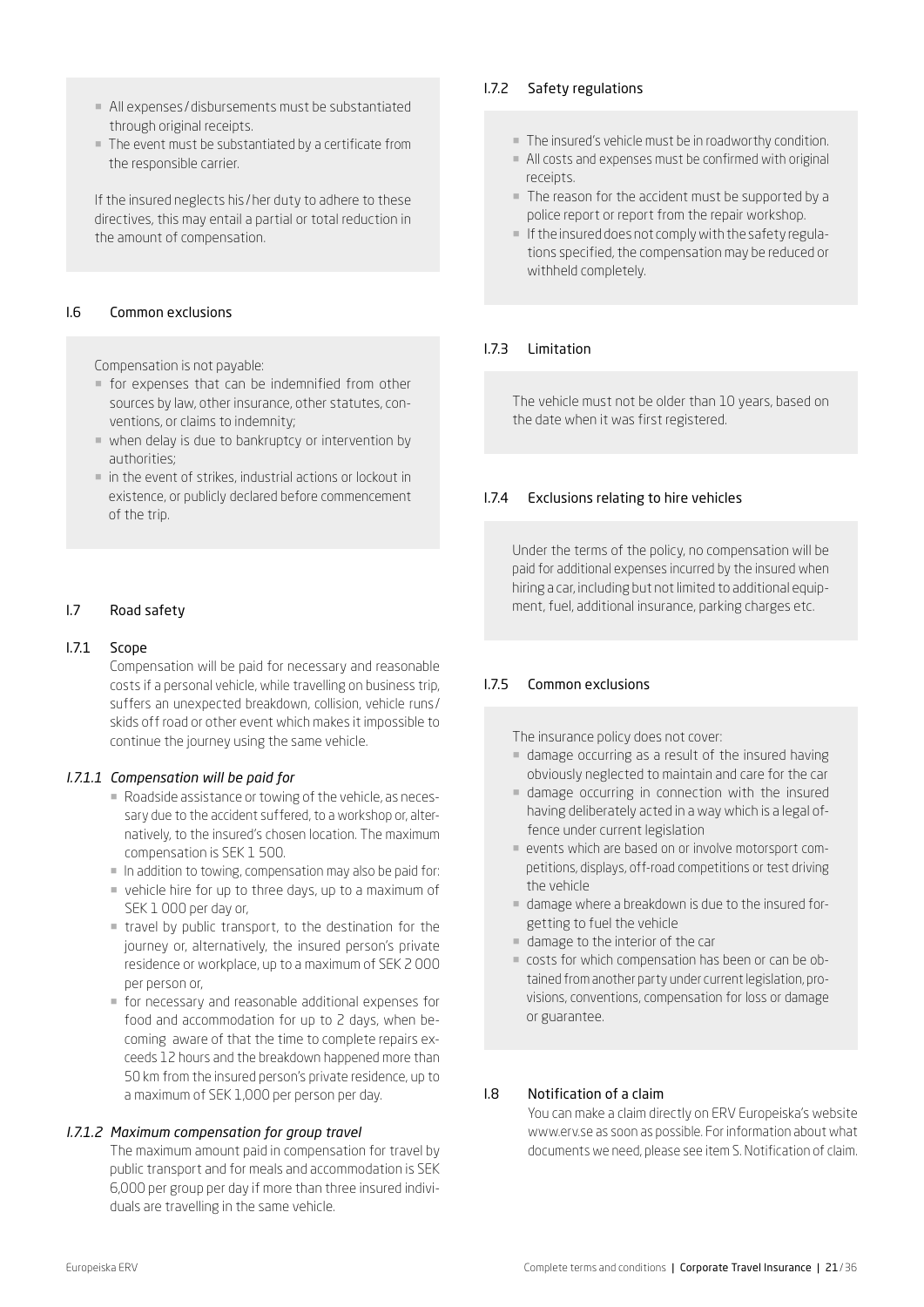# J - Security package

### <span id="page-21-0"></span>J.1 Medicall 24-hour medical advice line.

# <span id="page-21-1"></span>J.2 Additional expenses for lodging and travel in case of evacuation

# Coverage:

- ¡ If an area, at the time when the *insured* is already in that area, is classified as war zone/high risk zone, in accordance with the risk listing applied by Europeiska ERV, compensation is payable for necessary and reasonable supplementary expenses for the home journey or, after approval by Europeiska ERV, the outbound trip from such area, including lodging expenses, to another area that is deemed to be a more secure place for the insured to stay in.
- ¡ Compensation may also be payable for supplementary expenses for the home journey, alternatively for the outbound trip, after approval by Europeiska ERV, if the risk zone, within 50 km from the place where the insured is staying, is struck by war, war-like conditions, revolution, civil commotion, riots, terror, or where similar conditions prevail, or that has been struck by natural disaster, earthquake or landslide – depending entirely on extent and intensity.

# J.2.1 Limitations

- ¡ Compensation is payable for supplementary expenses for the home journey, alternatively for the outbound trip, only if the insured leaves the area on the first possible opportunity, however, at the latest within 14 days, calculated from the date when the area was classified as a war zone/high risk zone, or is struck by the circumstances listed above.
- ¡ Extra expenses incurred for the home journey for participants in such group travel as may be covered by the Act governing Travel Guarantee, are not covered under this insurance.

The maximum amount of compensation payable is SEK 50 000 per *insured*.

# <span id="page-21-2"></span>J.3 Additional expenses for lodging and travel in case of prolonged stay

If the *insured* is forced to prolong the business trip due to quarantine, natural disaster or similar event making it impossible for the *insured* to travel home as scheduled, compensation is payable for additional expenses for lodging and travel. Europeiska ERV's approval is required.

The maximum amount of compensation payable is SEK 50 000 per *insured*.

# <span id="page-21-3"></span>J.4 Additional expenses due to closure by order of public authority

If the temporary residence of the insured during the business trip is shut off due to order by public authorities, e.g. in case of fire, terror threat or other serious incident, there-

by preventing the insured from accessing his /her personal belongings compensation is paid up to SEK 6 000 for necessary and reasonable extra expenses for among other things clothing, toiletries or other expense necessary for the purpose of the business travel. The closure should exceed three hours and must be verified by a certificate or similar from the authorities or appropriate person from the temporary residence.

# <span id="page-21-4"></span>J.5 Security directives

In the event that expenses are expected to exceed SEK 10 000 such expenses should be approved in advance by Europeiska ERV or Europeiska ERV's assistance company.

# <span id="page-21-5"></span>J.6 Exclusions

The insurance does not cover:

¡ costs for which compensation has been or can be obtained from another party under current legislation, provisions, conventions, insurance or other compensation for loss or damage.

# <span id="page-21-6"></span>J.7 Notification of claim

You can make a claim directly on ERV Europeiska's website [www.erv.se](https://www.erv.se/foretag/) as soon as possible. For information about what documents we need, please see item S. Notification of claim.

# K - Personal liability coverage

#### <span id="page-21-7"></span>K.1 Coverage

Compensation is payable when someone demands that the *insured*, as a private individual, should pay compensation to third parties for personal injuries or property damages that have been caused by the *insured* during a *business trip*.

Compensation is payable for personal injury and material damages as well as for pure economic loss which are the direct consequence of indemnifiable claims for personal injury and property damages.

# <span id="page-21-8"></span>K.2 Europeiska ERV's undertakings

If the *insured* is required to pay compensation for damages which are covered under this insurance, Europeiska ERV undertakes, on behalf of the *insured*, to:

- **· investigate whether liability to pay damages exists;**
- **negotiate with the party claiming damages;**
- ¡ plead the cause of the *insured* in court or arbitration proceedings, and to pay the litigation or arbitration costs which the *insured* incurs or is ordered to pay, and which cannot be obtained from the opposite party or from any other source;
- ¡ pay the damages for which the *insured* is liable according to applicable law of damages.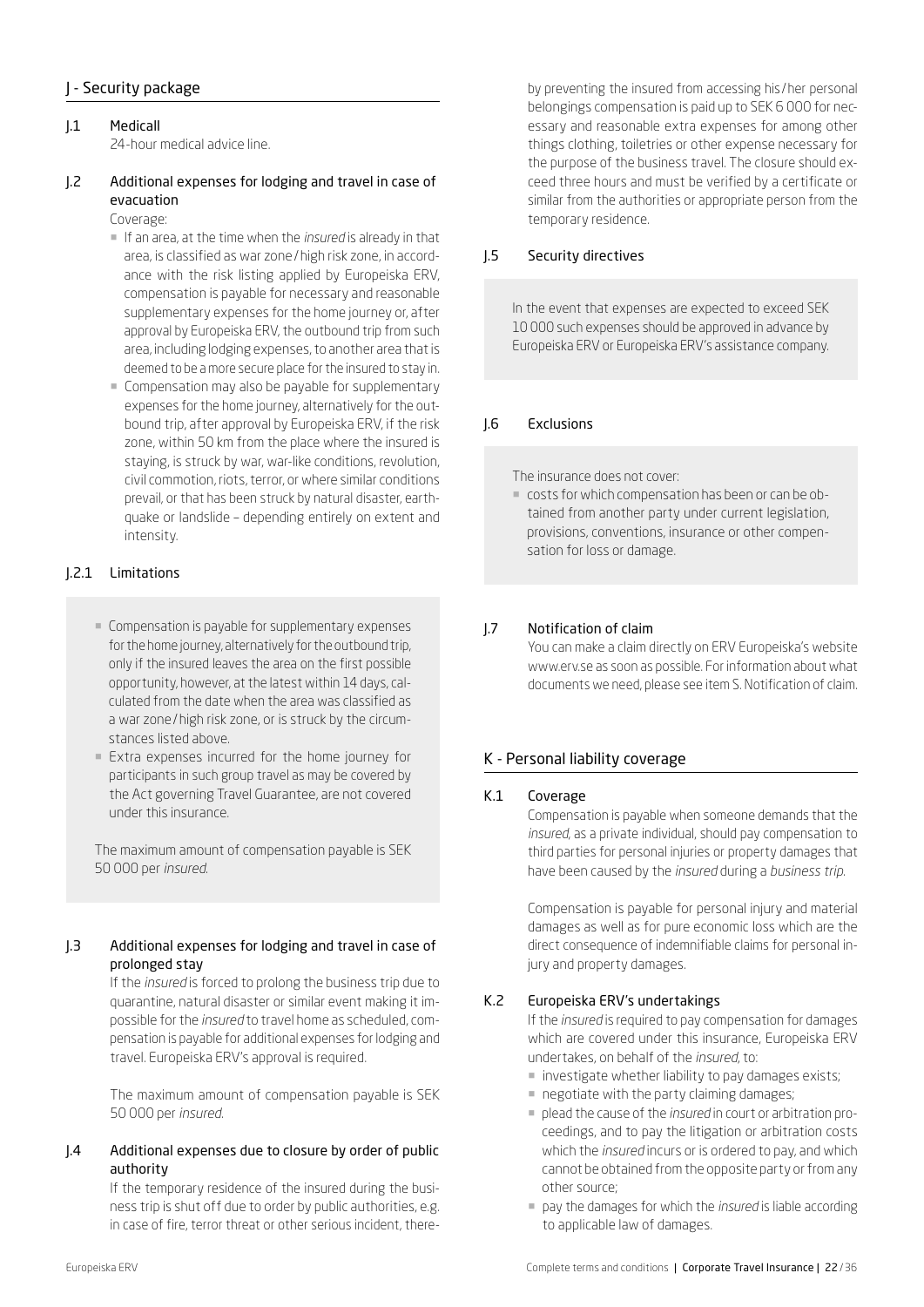# <span id="page-22-0"></span>K.3 Maximum amount of compensation

The maximum amount of compensation, any one event, is MSEK 10, and applies collectively in respect of personal injury and property damages.

The maximum amount of compensation constitutes the upper limits of compensation, for each claim event, even if several insureds are liable to pay damages.

If several injuries or damages occur at the same time this is considered to be one claim event if these have occurred through the same incident.

If the insured is liable to pay damages for injury to a person who is domiciled in Sweden, the amount of compensation will be limited to reasonable compensation for personal injury in accordance with Swedish law.

# <span id="page-22-1"></span>K.4 Security directives

# K.4.1 Notification of claim

A claim for which Europeiska ERV may be liable to pay compensation, must be reported to Europeiska ERV without delay.

If someone demands that the *insured* should pay compensation for damages, details concerning such claim must be forwarded to Europeiska ERV immediately.

# K.4.2 Obligation to provide information

The *insured* has an obligation to submit to Europeiska ERV, without delay, pertinent documents and other information that may be significant for the assessment of the claim. If the *insured*, with fraudulent intent, provides, withholds or conceals any information that is of significance for the assessment of the claim, the insurance will cease to be in force.

# K.4.3 Obligation to take salvage measures

The *insured* has a duty, to the best of his /her ability, to avert imminent damages, or to endeavour to limit damages that have already occurred.

This means, amongst other things, that:

- ¡ the insured has an obligation to limit the effects of the incident that may entail liability to pay damages;
- ¡ the insured has a duty to cooperate to ensure that any right of recourse against a third party is preserved.

If the *insured* neglects his /her duty to adhere to these directives, this may entail a partial or total reduction in the amount of compensation.

# K.4.4 Summons and legal counsel

If the *insured* is summoned to appear before a court, or is advised that such summons is forthcoming, this must be reported to Europeiska ERV immediately, whereupon Europeiska ERV will appoint a legal counsel. If the insured fails to observe these obligations, a court order regarding liability to pay damages cannot be referred to Europeiska ERV nor will litigation or arbitration court costs be compensated.

# K.4.5 Settlement out of court

If the *insured*, without Europeiska ERV's prior consent, admits liability to pay damages, endorses claims for compensation, or pays compensation, this is not binding on Europeiska ERV, unless the demand had an obvious legal basis.

The *insured* is obliged – if Europeiska ERV so wishes – to cooperate in necoopegotiations to reach settlement out of court with the injured party. If Europeiska ERV has declared a preparedness to accept settlement out of court with the party demanding damages, Europeiska ERV shall be discharged from any obligation to meet any subsequent costs or damages or to carry out a further investigation.

# K.4.6 Penalty interest

Europeiska ERV will not pay any interest which has accrued because of delay by the *insured* to meet his /her obligations as stated in these *security directives*.

# <span id="page-22-2"></span>K.5 Exclusions

Liability coverage does not apply for:

- **pure economic loss, i.e. economic losses that have** occurred, and that have no connection with personal injury or property damages;
- ¡ damages for which the *insured* has assumed liability, over and above the provisions of the law of damages;
- ¡ damages /injuries that the *insured* inflicted on a *close relative*;
- ¡ damages to property that the *insured* has rented, leased, borrowed, processed, repaired or has dealt with other than purely temporarily;

Note: Compensation will be paid for damages caused by the *insured* to hotel room or other rented accommodation, including fixtures and fittings therein, provided that such damages cannot be compensated under other insurance. Compensation is never paid for damages that are due to wear and tear or gross negligence or deliberate, malicious action;

- ¡ damages for which the *insured* may be held liable as the owner of property, or apartment, or the owner of leasehold rights;
- ¡ damages for which the *insured* may be held liable as owner, user, or driver of:
	- a) motor vehicle, when damages occurred as a result of use of the vehicle in traffic

Note: This exclusion does not apply in respect of electrically-operated wheelchair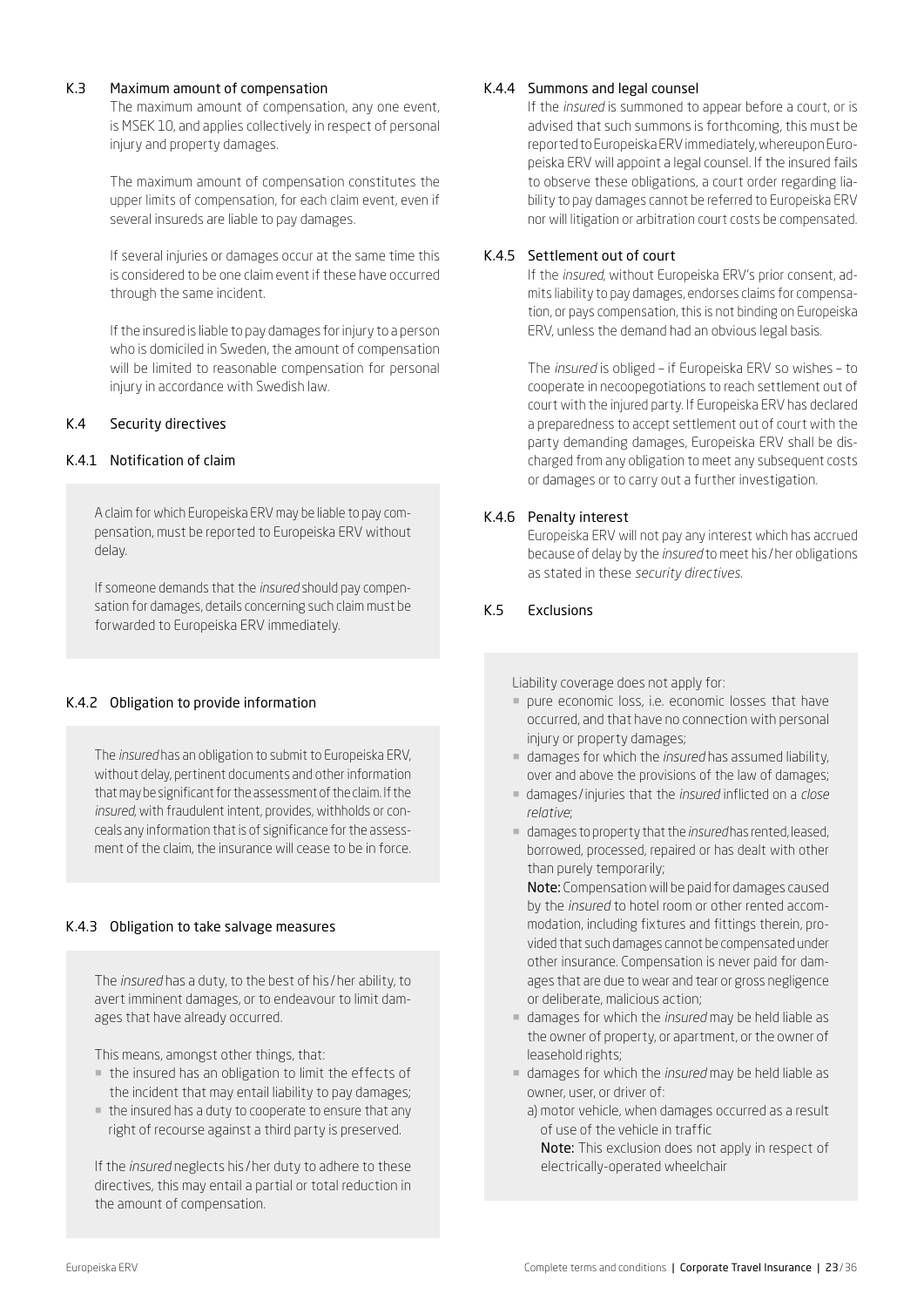b) steam boat, motor boat, or sailing boat, water scooter, hovercraft or hydrocopter Note: If the boat is equipped with an outboard motor of a maximum of 10.0 h.p. (7.36 kW), or a sail with a

maximum surface of 10 sq. m. the insurance will, however, apply in respect of accidental injury;

- c) aircraft, hot air balloon, paragliders, windgliders, hanggliders, or similar conveyances;
- ¡ damages that have occurred in connection with the *insured* having wilfully committed an act which is a criminal offence;
- ¡ damages caused by the *insured* in connection with the exercise of profession, official duties or other gainful occupation;
- ¡ such nuclear damages for which the *insured* may be held liable under the provisions of the Swedish Nuclear Liability Act, or equivalent foreign law;
- ¡ damages, the course or extent of which, directly or indirectly, have been caused by, or are connected with, war, war-like event, civil war or revolution;
- ¡ expenses that have been incurred because a ship or aircraft was required to alter its travel route due to the *insured's* injuries;
- ¡ injuries that the *insured* has inflicted on another person

# <span id="page-23-0"></span>K.6 Notification of claim

You can make a claim directly on ERV Europeiska's website [www.erv.se](https://www.erv.se/foretag/) as soon as possible. For information about what documents we need, please see item S. Notification of claim.

# L - Legal expenses coverage

# <span id="page-23-1"></span>L.1 Coverage

Compensation is payable for necessary and reasonable legal representative and litigation costs for court proceedings resulting from a dispute and which cannot be paid on behalf of the insured from public funds or by the opposite party. Legal expenses coverage applies in respect of disputes that may arise during the course of a *business trip*. The insurance applies for the *insured* as a private individual.

# <span id="page-23-2"></span>L.2 Compensation is payable

# L.2.1 In the case of disputes without trial

- ¡ compensation is payable for costs for the *insured's* own lawyer in the event of a dispute that can be tried in a district court or equivalent court of law/tribunal or which, after trial in such a court of law, may be tried by the Court of Appeal or the Supreme Court, or equivalent court of law abroad;
- $\blacksquare$  the insurance applies also in the case of disputes with arbitration proceedings.

# L.2.2 In the case of disputes with trial

¡ compensation is payable for litigation costs relating to disputes – both the *insured's* own costs as well as those costs he/ she may be obliged to pay after trial in such court of law as listed above;

¡ compensation is also payable for litigation costs arising out of a settlement during a trial, which the insured has undertaken to pay to the opposite party, provided that it is evident that the court would have ordered the *insured* to pay litigation costs in a higher amount if the dispute had been brought to trial.

# L.2.3 Compensation is payable for the following costs

Compensation is payable for the costs listed below when the *insured* cannot obtain payment from the opposite party or from public funds. This means, amongst other things, that Europeiska ERV will not pay compensation if the *insured*, in court or out of court, abstains from the possibility to obtain compensation from the opposite party.

- the legal representative's fee and expenses. Fees will be paid for reasonable time expenditure on the case;
- ¡ costs for pre-trial investigation, provided that the investigation is ordered by the *insured's* legal representative;
- ¡ litigation costs that the *insured* has been ordered to pay to the opposite party or the State after the court or arbitrator has considered the dispute;
- litigation costs which, in the event of settlement during the trial, the *insured* has undertaken to pay to the opposite party, provided that it is evident that the court would have ordered the insured to pay costs in a higher amount if the dispute had been brought to trial;
- ¡ costs for the presentation of evidence in court and arbitration proceedings;
- **administration fees in court.**

Note: To the extent that Europeiska ERV has paid compensation, Europeiska ERV will take over the *insured's* right to demand payment from the counterparty, the State, or other party. The insured has a duty to cooperate to ensure that any right of recourse against a third party is preserved.

# <span id="page-23-3"></span>L.3 Maximum amount of compensation

The maximum compensation payable, any one event/dispute, is SEK 250 000.

If more than one dispute arise, these shall be deemed to be a single dispute if the disputes are based essentially on the same event or circumstances.

It is considered that a single dispute exists if the *insured* together with one other *insured* person are on the same side in a dispute.

# <span id="page-23-4"></span>L.4 Security directives

If the *insured* does not seek the services of a legal representative in accordance with the provisions of Section L.6 below, the insurance will cease to be in force. However, in the event of a dispute which may be tried in accordance with the provisions of Chapter 1, Section 3d, first paragraph, of the Code of Judicial Procedures (small claims), no legal representative need be engaged.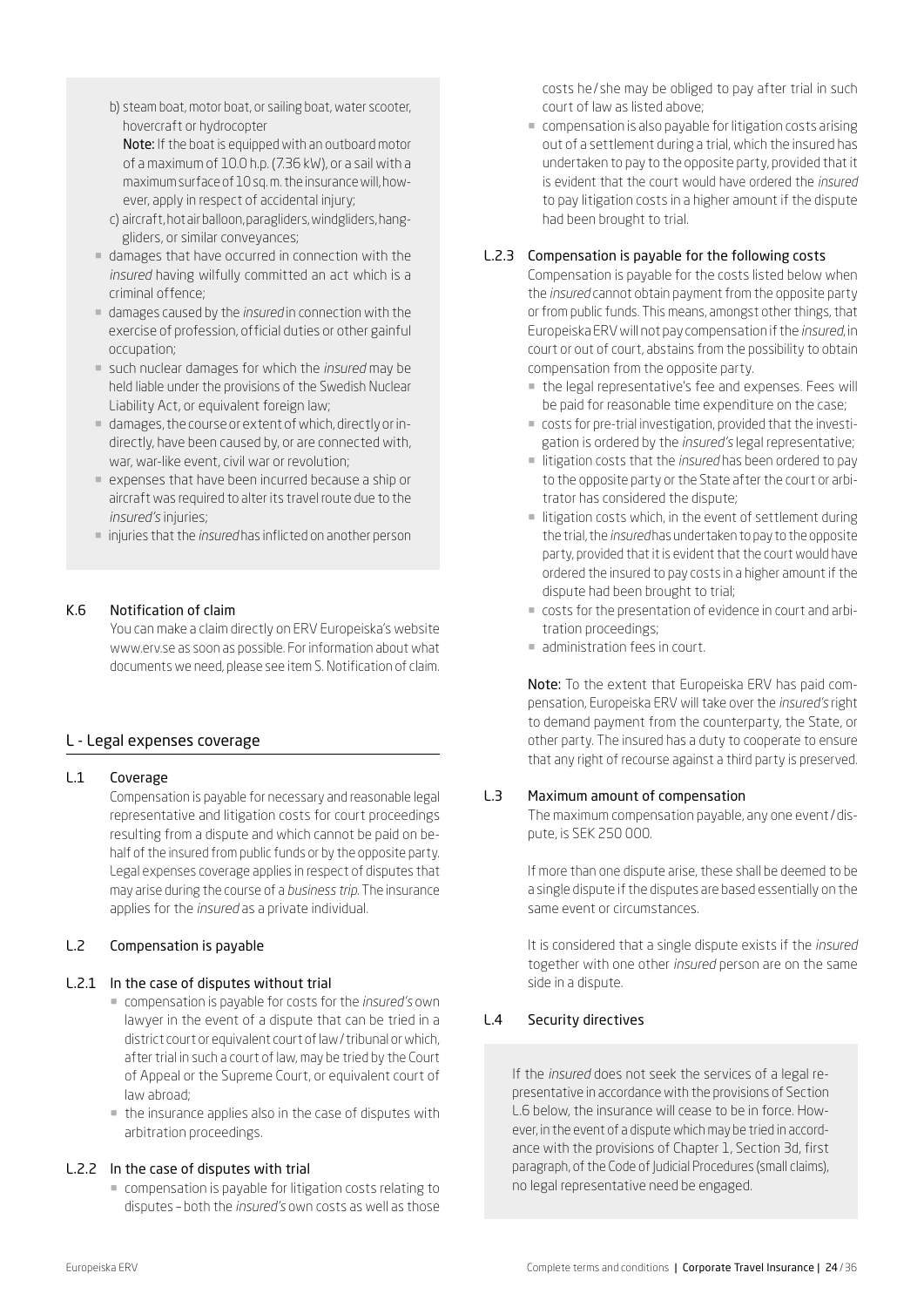<span id="page-24-0"></span>Europeiska ERV will not compensate costs incurred in connection with a criminal case, nor costs for a dispute that can only be tried by an administrative court.

# L.5.1 Exclusions pertaining to disputes

The insurance does not apply in respect of disputes relating to:

- matters connected with exercise of profession, official duties, or other gainful occupation;
- $\blacksquare$  family law;
- $\blacksquare$  financial activities of an unusual nature and scope for a private individual;
- **personal financial guarantees:**
- ¡ financial claim or demand transferred to the *insured*;
- the *insured*, in the capacity of owner, user or driver of a motor vehicle, caravan or other trailer, aircraft, steam boat, motor boat, sail boat or water scooter, Note: Legal expenses coverage does, however, apply for the *insured* as driver or user of a motor vehicle, caravan or other trailer, aircraft, motor boat or sail boat which the *insured* has temporarily borrowed or leased outside the Nordic ountries;
- ¡ damages or other claim on grounds of an act or deed carried out by the *insured*, that has given rise to suspicion of, or prosecution for, a criminal offence;
- ¡ if the *insured* does not show that he/ she has a legitimate interest to have his /her case tried.

# L.5.2 Exclusions pertaining to costs

Compensation is not payable under the terms of this insurance for:

- ¡ own work, loss of earnings, travel and living expenses, or other expenses incurred by the *insured*;
- implementation of judgement, decisions or contracts;
- ¡ additional expenses which may arise if the *insured* engages more than one legal representative, or changes legal representative;
- ¡ costs for arbitrators.

If the *insured* has been awarded compensation in the form of damages that shall also cover the solicitor's fee, Europeiska ERV will not pay compensation for such costs.

#### <span id="page-24-1"></span>L.6 Selection of legal representative

In order to be eligible for compensation, the *insured* will be required to engage a legal representative who is suited to the task in consideration of the *insured's* place of *residence*,

the place where the dispute will be tried, as well as the nature and scope of the dispute, and:

- a) who is a member of a national Bar Association, or other lawyer who is an *employee* at a public law firm, or
- b) who has been appointed counsel in accordance with the provisions of the Legal Aid and Advice Act, in the dispute, or
- c) who can show that he, at some time during the previous three years, was appointed counsel in accordance with the provisions of the Legal Aid and Advice Act, in a dispute similar in nature, and is still suited to the task of such counsel, or
- d) who in some other way has shown that he is especially suited to the assignment.

Examination of Item c) or Item d) concerning the legal representative's suitability to the task, is performed in Sweden by the Insurance Companies' Legal Expenses Committee (Försäkringsbolagens Rättskyddsnämnd).

The *insured*, and Europeiska ERV, reserve the right to demand arbitration from the Swedish Bar Association, or similar professsional foreign association, concerning the reasonableness of the lawyer's fees and costs.

A prerequisite to allow the insured to seek the services of a legal representative in accordance with the provisions of Item c) and Item d) above, is that the legal representative undertakes, in the event of a dispute, to accept the Insurance Companies' Legal Expenses Committee's examination of his fees and other expenses relating to the case.

In case of a dispute that is to be tried outside Sweden the legal representative must be approved by Europeiska ERV.

# <span id="page-24-2"></span>L.7 Excess

An excess equivalent to 20% of the expenses, however, at a minimum SEK 1 000, applies for legal expenses coverage.

#### <span id="page-24-3"></span>l.8 Notification of claim

You can make a claim directly on ERV Europeiska's website [www.erv.se](https://www.erv.se/foretag/) as soon as possible. For information about what documents we need, please see item S. Notification of claim.

# M - Personal assault coverage

#### <span id="page-24-4"></span>M.1 Coverage

Compensation is payable for personal injuries inflicted on the *insured* in his /her capacity as a private individual, during a *business trip*, through assault or through other intentional force or violence.

The *insured* must be able to provide evidence that he/ she was not under the influence of alcohol, barbiturates, narcotic drugs or other intoxicants, or abuse of pharmaceutical drugs or doping preparations, alternatively, that such influence or abuse has no connection with the injuries.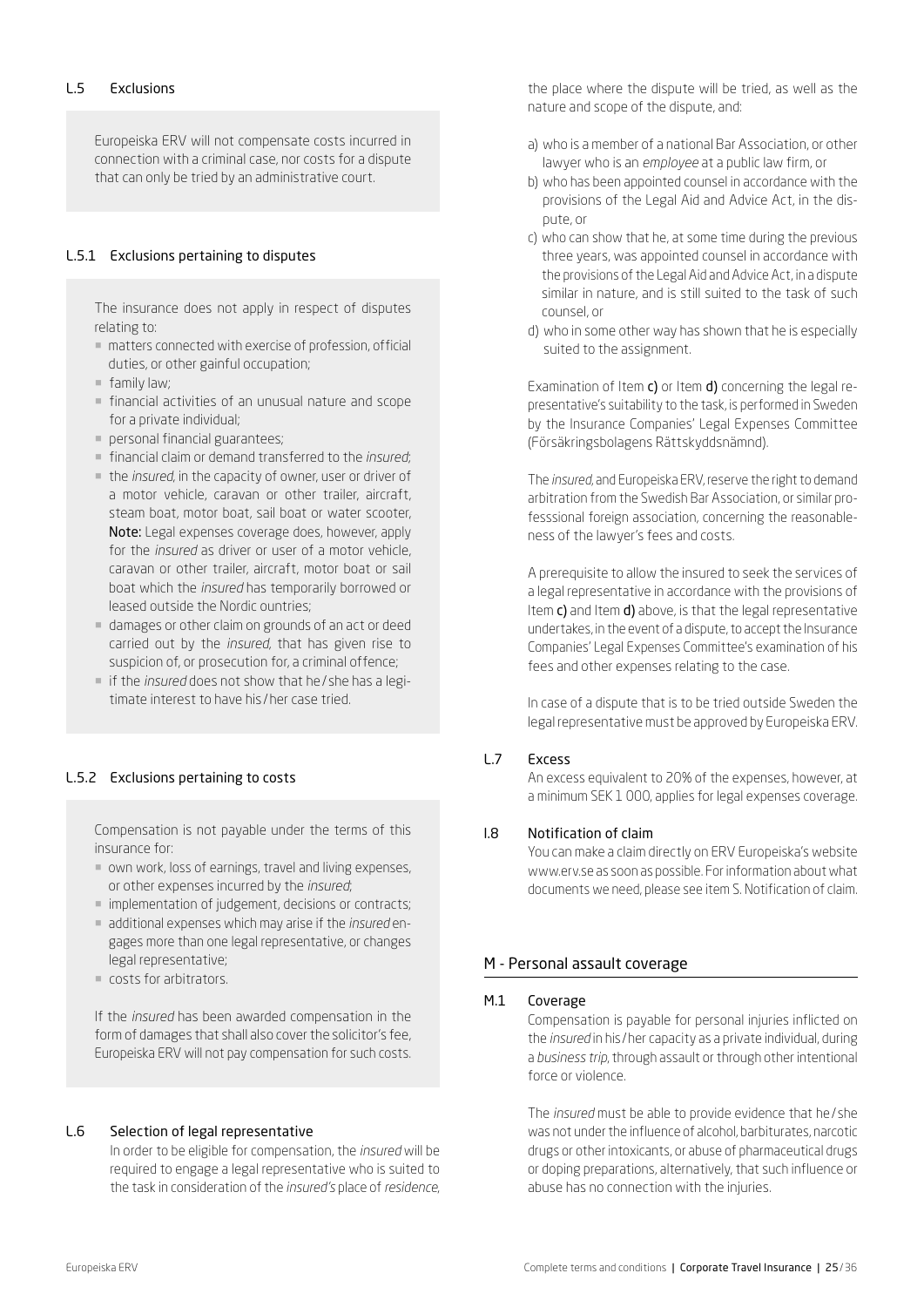# <span id="page-25-0"></span>M.2 Compensation

Compensation is calculated in accordance with the Swedish laws governing damages, and the provisions of Chapter 5 of the Damages Act.

# <span id="page-25-1"></span>M.3 Maximum amount of compensation

The maximum amount of compensation, any one event, is SEK 750 000. Several injuries are regarded as a single injury if they occur on the same occasion.

# <span id="page-25-2"></span>M.4 Security directives

Injuries that may result in a claim for compensation must be reported to Europeiska ERV without delay.

In the event of an injury, the *insured* must be able to:

- ¡ prove that he/ she is entitled to compensation for damages;
- ¡ prove that the perpetrator was not known to the *insured*, or that the perpetrator cannot pay compensation.

Additionally, the *insured* must submit a report to the police in the place where the assault occurred, and must consult a hospital/physician for treatment/medical assessment of the injury. The original police report, medical report/ assessment must be sent to Europeiska ERV.

If the injury leads to prosecution of the perpetrator, the *insured* must sue for damages, if Europeiska ERV so wishes, whereby Europeiska ERV will pay the litigation costs.

If the *insured* neglects his /her duty to adhere to these instructions, this may entail a partial or total reduction in the amount of compensation.

# <span id="page-25-3"></span>M.5 Exclusions

Compensation is not payable for injuries inflicted on the *insured* when:

- ¡ the *insured*, without adequate reason, has exposed himself/herself to the risk of injury;
- ¡ the *insured*, in connection with accidental injury, has committed a criminal offence which, according to Swedish law, can result in fines or more severe penalty;
- ¡ the *insured* is injured by a close relative;
- $\blacksquare$  the occurrence of injury, and the severity of injury, directly or indirectly, is caused by, or is connected with, war, war-like conditions, civil war or revolution;
- ¡ the *insured* is injured while exercising his /her profession, official duties or other gainful occupation.

Compensation is not payable either for injuries /damages:

- ¡ that are based on confession alone;
- ¡ that are based on transfer of entitlement from the person who is entitled to compensation;

• if the compensation is payable by another party, e.g. the perpetrator, other insurance policy /insurance company, or State/municipality.

# <span id="page-25-4"></span>M.6 Notification of claim

You can make a claim directly on ERV Europeiska's website www.erv.se as soon as possible. For information about what documents we need, please see item S. Notification of claim.

# N - Excess coverage

# <span id="page-25-5"></span>N.1 Coverage

Compensation is payable for the excess amount for which the *insured* is liable in the event of indemnifiable damages under the terms of the *insured's* homeowner's /houseowner's comprehensive insurance/motor insurance.

Compensation is also payable for the excess amount in the event of damages to motor vehicle, boat, motorcycle, scooter, and bicycle that the *insured* has leased.

# <span id="page-25-6"></span>N.2 Compensation is payable for

N.2.1 Indemnifiable damages under the terms of homeowner's /houseowner's comprehensive insurance In the event that indemnifiable damages occur in the *insured's* uninhabited permanent *residence*.

# N.2.2 Indemnifiable damages under the terms of motor insurance in the country of domicile

- $\blacksquare$  In the event that indemnifiable damages occur to the *insured's* or his /her spouse/partner/registered partner's private or private lease motor vehicle. Spouse/partner or registered partner should be resident at the same residential address as the insured.
- ¡ In the event that the insured's motor vehicle has not been used on the *business trip*, it must have been parked and otherwise unused, in the *country of domicile*, in order to be eligible for compensation.
- ¡ If the insured by mistake has fuelled the private vehicle with wrong fuel the excess for cleaning the tank and towing to the nearest workshop is compensated.

# N.2.3 Indemnifiable damages relating to leased motor vehicle, boat, motorcycle, scooter or bicycle

The insurance applies in the event of indemnifiable damages to a motor vehicle, boat, motorcycle, scooter and bicycle that the *insured* has leased.

#### <span id="page-25-7"></span>N.3 Maximum amount of compensation

The maximum amount of compensation, any one event, is SEK 15 000.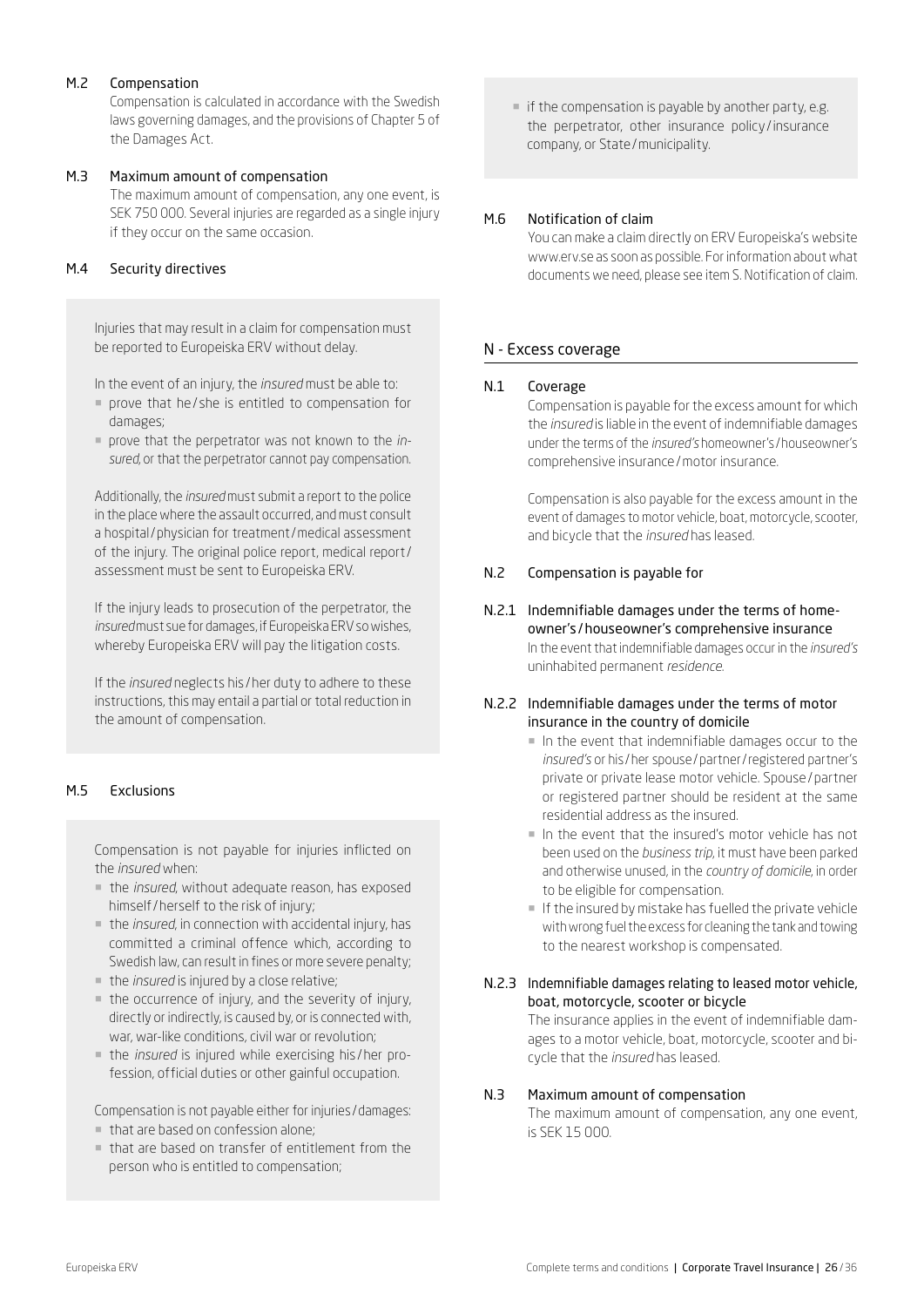- <span id="page-26-0"></span>¡ When filing a claim for damages, it is a requirement to attach a written statement issued by the employer certifying that the *insured* was engaged in a *business trip* when damages occurred, as well as a copy of the decision passed by the homeowner's /houseowner's or motor.
- ¡ Insurance company, stating details about the pertinent excess amount.
- ¡ If excess coverage shall apply in respect of an event that also includes property damages, as specified under the section on Luggage coverage, and where a deduction has been made for the damages in consideration.
- ¡ Of the pertinent requirements regarding standards of care, the same deduction that applies for the damages will also apply for the excess coverage.
- ¡ Original receipts must be presented to substantiate costs.
- $\blacksquare$  It is a condition of the coverage that damages must have occurred during the time that the *insured* was engaged in a *business trip*.
- The amount of damages must exceed the pertinent amount of excess for the respective insurance coverage. However, this does not apply to Section N.2.3.
- **Before compensation is payable in accordance with the** provisions of excess coverage, a claim for damages must have been approved and settled in accordance with the respective homeowner's / houseowner's / motor insurance.

If the *insured* neglects his /her duty to adhere to these instructions, this may entail a partial or total reduction in the amount of compensation.

# <span id="page-26-1"></span>N.5 Exclusions

Excess coverage for motor insurance does not apply for:

- ¡ damages covered under the motor vehicle's mechanical breakdown coverage or legal expenses coverage;
- ¡ compensation relating to motor breakdown coverage;
- loss of bonus;
- ¡ compensation for business interruption or cost of motor vehicle rental;
- ¡ wear and tear;
- ¡ damages which arise when travelling for a period longer than 30 days.
- ¡ Damage which affects a car other than the one owned or rented by the *insured*.

# <span id="page-26-2"></span>N.6 Notification of claim

You can make a claim directly on ERV Europeiska's website www.erv.se as soon as possible. For information about what documents we need, please see item S. Notification of claim.

# O - Cancellation insurance

# <span id="page-26-3"></span>O.1 When the insurance applies

Insurance coverage applies parallel with the Corporate Travel Insurance which the company has purchased through Europeiska ERV. When the Corporate Travel Insurance ceases to be in force, validity of the Cancellation coverage will also cease.

The coverage starts applying when a binding booking of a trip, ticket or arrangement is made by the employee on the employers account with a travel agency or other provider of travel/ arrangements.

The trip, ticket or arrangement should concern the time when the insured is on a business trip. The insurance ceases to apply when the travel/ arrangement has commenced.

# <span id="page-26-4"></span>O.2 Coverage

- ¡ The cancellation insurance protects the policy holder against cancellation costs in case of cancellation of a trip, ticket or arrangement in the event of *accident*, acute *illness* or death affecting the insured or a *close relative* or someone the insured is intending to visit. By acute *illness* is meant that the illness shall have been unknown when booking and have occurred after the time of the booking.
- ¡ The cancellation insurance also provides coverage for the policy holder in case the insured is subjected to other sudden and unforeseen event that leads to that the insured can not reasonably partake in the purchased travel/ arrangement.

# <span id="page-26-5"></span>O.3 Compensation is payable for

Compensation is payable for expenses that are not refundable according to stipulated cancellation regulations or not otherwise excluded from coverage according to the policy conditions of this insurance. Compensation is paid to the policy holder.

# <span id="page-26-6"></span>O.4 Maximum amount of compensation

The maximum amount of compensation is SEK 30 000 per *insured* and travel/ arrangement. In case of group travel/ arrangement the maximum total amount is SEK 150 000 if several insured persons cancel due to one and the same event.

# <span id="page-26-7"></span>O.5 Security directives

The reason for the cancellation should have occurred after the travel, ticket or arrangement has been booked and is binding towards the policy holder. In order that compensation is payable, it is a condition of the coverage that the reason for the cancellation must overall be unexpected for the employee, and must be of such nature that the employee cannot reasonably undertake the trip or participate in the arrangement.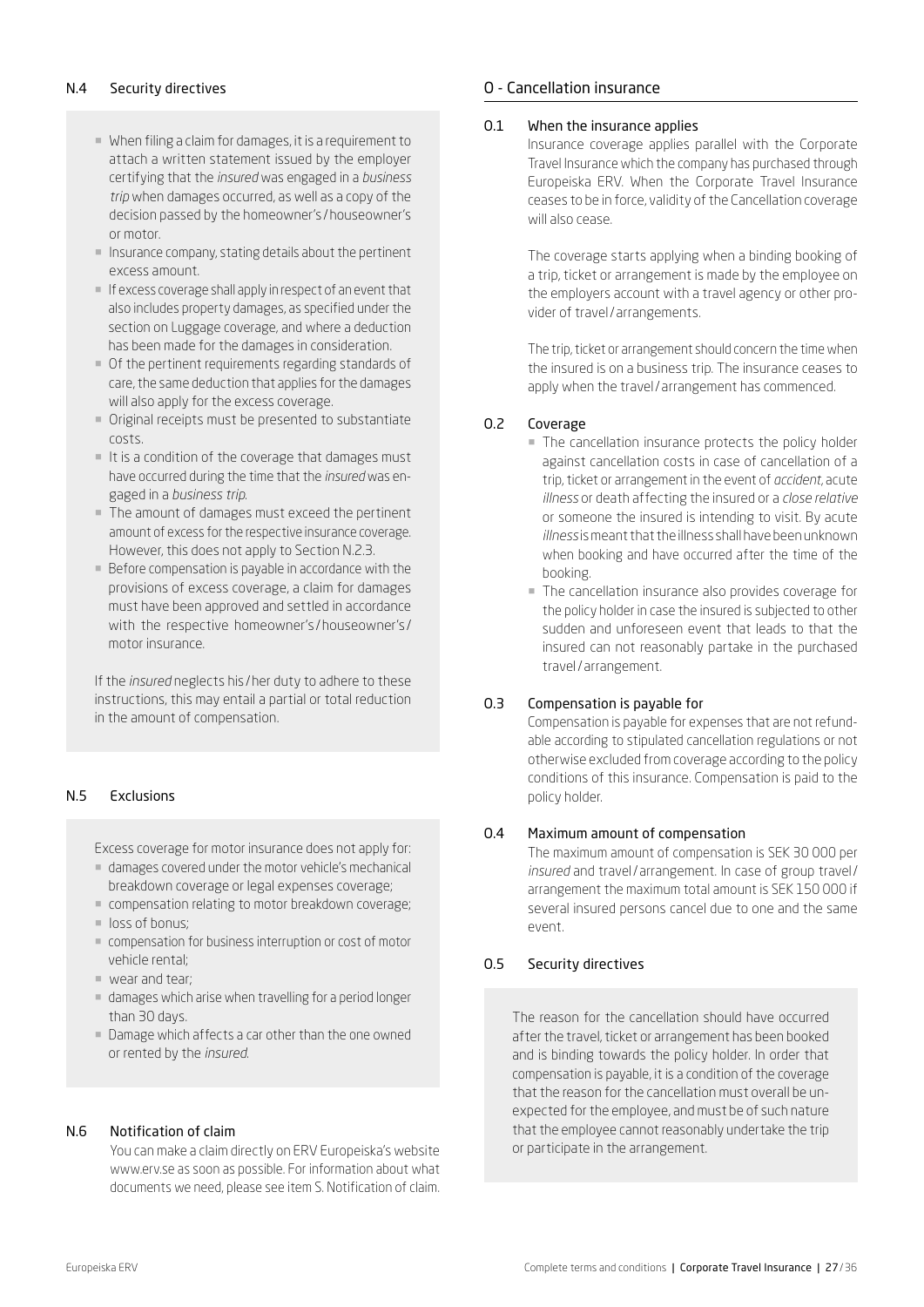It must also be possible to substantiate the reason for cancellation through a written statement issued by a physician, pertinent authorities, police, or similar. A medical certificate should state the diagnosis the date for the first visit and the reason why the doctor has advised you against participating in the travel/arrangement. The person issuing the certificate should have been contacted prior to when the trip/arrangement should begin.

#### <span id="page-27-0"></span>O.6 Exclusions

The insurance does not apply:

- if compensation can be obtained from other sources according to general fixed cancellation rules, according to law, other statutes, conventions, insurance or indemnity
- $\blacksquare$  in case of cancelled trip or cancelled arrangement
- if the reason for cancellation is that necessary tickets or other documents such as visa or passport are missing.

If the reason for the cancellation is a pre existing medical condition that has shown symptoms already before the time of booking of the travel/arrangement compensation is only payable in case of an *acute deterioration*.

#### <span id="page-27-1"></span>O.7 Excess

The insurance applies without any excess.

# <span id="page-27-2"></span>O.8 Notification of claim

You can make a claim directly on ERV Europeiska's website [www.erv.se](https://www.erv.se/foretag/) as soon as possible. For information about what documents we need, please see item S. Notification of claim.

#### P - Death compensation due to illness and infection

#### <span id="page-27-3"></span>P.1 Compensation in case of death

If the insured dies as a consequence of *illness* or infection/ contagion, during the term of the insurance and in the course of business travel, a lump sum is paid, death benefit. The sum insured is stated in the insurance policy.

The death benefit is reduced by five percentage points per year from the age of 55. No compensation is paid if the insured upon death has attained the age of 74. There is no reduction if the insured's death occurs before the end of the month in which a child entitled to inherit attains the age of 25.

#### P.1.1 Limited death benefit

If the insured has attained the age of 70 and has a child entitled to inherit whose age does not exceed the last day of the month in which the child entitled to inherit attains the age of 25, the amount of compensation is SEK 100 000, or the agreed sum insured taking into account age reduction,

whichever of the two amounts of compensation is the highest. No compensation is paid if the insured upon death has attained the age of 74.

# <span id="page-27-4"></span>P.2 Compensation in case of illness

A death benefit is paid to the beneficiary upon the death of the insured due to *illness* during the term of the insurance and in the course of business travel.

Death benefit is also paid if the insured during the term of the insurance and in the course of business travel is afflicted by an *illness* whereby the insured dies within 14 days from return to their home/the temporary residence.

It is for the payment of compensation required that the return to home was in direct conjunction with the time of *illness*.

#### <span id="page-27-5"></span>P.3 The insurance cover in case of contagion

There is a right to death benefit if the insured during the term of the insurance and in the course of business travel outside the borders of the country of residence, is afflicted by infection / contagion through bacteria, virus or other contagious substance that causes the death of the insured within three years from the time of infection/ contagion.

### <span id="page-27-6"></span>P.4 Beneficiaries

Unless Europeiska ERV has been notified otherwise in writing, the beneficiaries are: the insured's spouse/partner/ registered partner and children, or, if there are no such relatives, the legal heirs.

### <span id="page-27-7"></span>P.5 Exclusions

#### P.5.1 Suicide

The first paragraph of Clause P.5.2 does not apply if the insured has committed suicide.

In the case of suicide, the insurer is liable if more than one year has elapsed from when the insurance agreement was concluded or extended, or in the event of a shorter period, if it is assumed that the insurance was applied for without any thought of suicide.

### P.5.2 Intent and gross negligence

If the insured has by intent or gross negligence induced a bodily injury, accidental injury or illness, or aggravated its consequences, the compensation may be reduced or lapse completely in accordance with the Insurance Contracts Act. The compensation will be reduced to the extent reasonable considering the circumstances generally.

The compensation will never be reduced if the insured was under the age of 18 or suffered from a serious mental disorder at the time when the bodily injury, accidental injury or illness was induced or aggravated.

If the insured has committed suicide, Europeiska ERV is liable if more than one year has elapsed from when the insurance agreement was concluded or extended or, in the event of a shorter period, if it must be assumed that the insurance was applied for without any thought of suicide.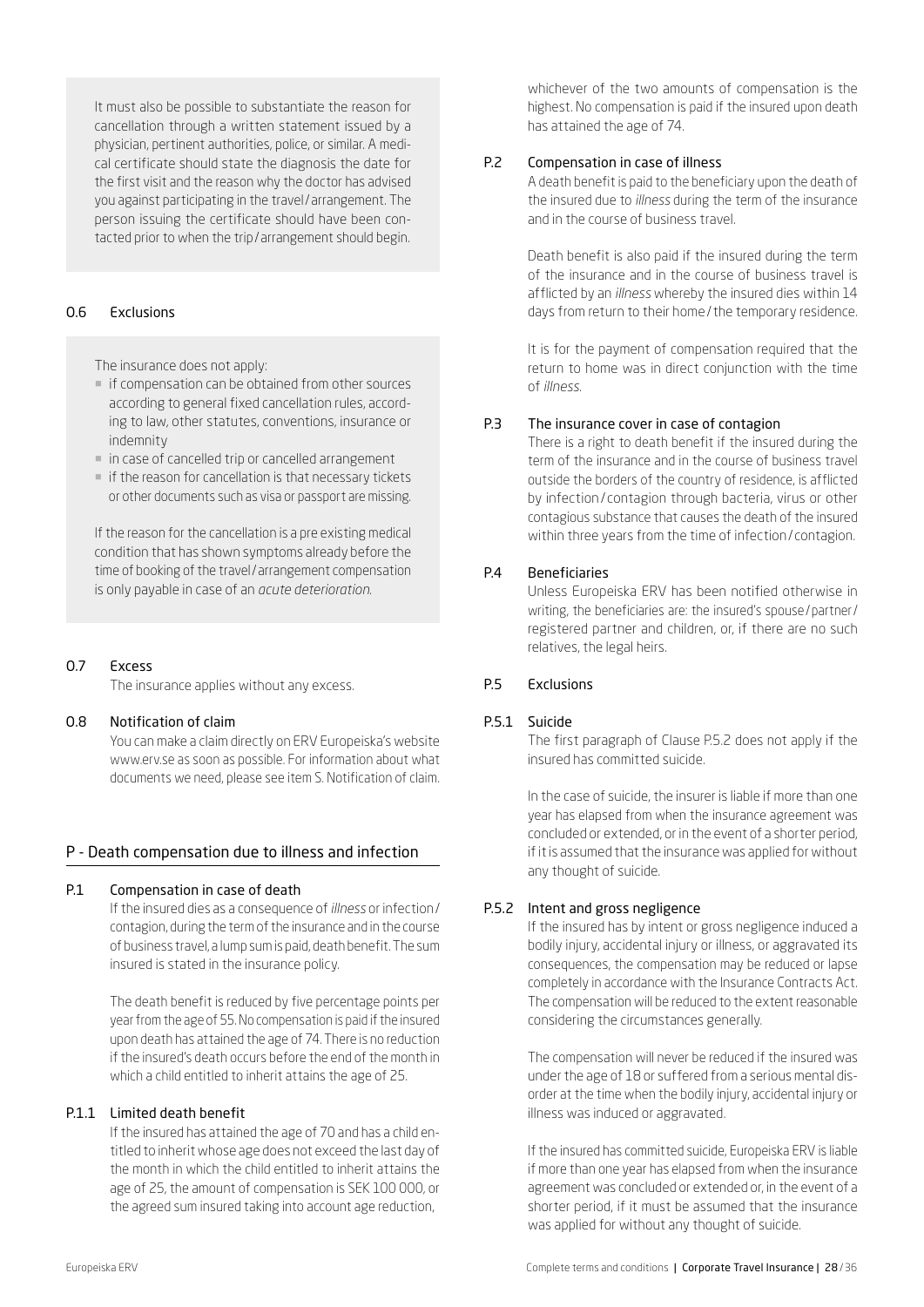# P.5.3 Exclusions regarding hazardous activities

The insurance does not apply to claim events as a consequence of the insured participating in adventure, expedition or other hazardous activities such as professional diving, diving with heavy equipment and all leisure diving at depths greater than 30 meters and/or leisure diving with planned decompression stops.

# <span id="page-28-0"></span>P.6 Extended cover protection and continuation insurance

There is no right to extended cover protection or continuation insurance. The insurance is a mandatory insurance paid for by the employer and it is not technically possible to provide this insurance as voluntary individual insurance. This means that if the group scheme agreement between Europeiska ERV and the policyholder is terminated then all of the insurance granted on the basis of the group scheme agreement ceases.

# Q - War zone/High risk zone

# <span id="page-28-1"></span>Q.1 Definition

The terms war zone/high risk zone refer to areas where war, war-like conditions, revolution, civil commotion, riots, terror and similar conditions prevail, or areas affected by natural disasters, earthquake or landslide – all depending on extent or intensity of the circumstances. An area where the *insured's* health is at risk, if the insured remains in that area, e.g. in the event of epidemics, may also be classified as a high risk zone.

An updated list of war zones can be found in Europeiska ERV's website: [www.erv.se.](https://www.erv.se/foretag/) It is the responsibility of the policyholder to regularly check this list and keep updated as to which countries are classified as war zones or high risk zones.

# <span id="page-28-2"></span>Q.2 Coverage

In the event of travel to, or stay in, war zones or, High risk zones, the insurance coverage applies only in accordance with the terms stated below.

# Q.2.1 Travel to war zone/high risk zone

Insurance coverage will apply only if the policyholder/ employer has informed Europeiska ERV in advance concerning intention to travel to war zone / high risk zone, whereupon a special premium to cover higher level of risk must be paid. If Europeiska ERV has not been notified accordingly, this insurancewill not apply in any of its parts.

Europeiska ERV reserves the right, at its discretion, to decline insurance coverage if it is deemed that the risk in the area in question is too high. If insurance protection is granted, the scope, limitations and maximum amount of compensation that will apply are as follows:

¡ With respect to *illness* and *accidental injury* (including repatriation), in accordance with the provisions of Section B – the maximum amount of compensation is MSEK 2. Section B.5, item: "Supplementary travel and living expenses for two *close relatives*, alternatively, for one coinsured in the event of the *insured's* death or life-threatening *illness* /*accidental injury*" – will not apply.

- ¡ With respect to disability and death compensation, in accordance with the provisions of Section C – optional amounts – however, a maximum of MSEK 2.
- ¡ With respect to Luggage coverage, in accordance with the provisions of Section H, the following exclusions / limitations apply:
	- The insurance does not apply for *money*.
	- The maximum amount of compensation payable is SEK 50 000, per *insured*.

No other sections of this insurance apply.

# Q.2.2 If an area where the insured is staying is classified as war zone or high risk zone

If an area, at the time when the *insured* is already in that area, is classified as war zone/high risk zone, the terms of insurance which applied earlier will remain in force during a further period of 14 days, calculated from the date when the area was classified as war zone/high risk zone.

During this 14-day period, Europeiska ERV must be contacted, and the *insured* may:

- ¡ leave the area
- ¡ or, if Europeiska ERV gives its approval, purchase insurance, in accordance with the provisions of "Travel to War zone/ High risk zone", above.

# Q.3 Exclusions

The insurance does not apply for:

- ¡ Damages that occur when the *insured* participates in a war, warlike conditions, act of terror, revolution, civil commotion, riots, or similar disturbances, or has assumed assignments, connected therewith, in the capacity of reporter, or similar;
- **Assault coverage, in accordance with the provisions of** Section M, and third party liability coverage, in accordance with the provisions of Section K.
- **journalists, politicians or diplomats in case of travel to** war zone/high risk zone, unless otherwise agreed with Europeiska ERV.

# Q.4 Notification of claim

You can make a claim directly on ERV Europeiska's website [www.erv.se](https://www.erv.se/foretag/) as soon as possible. For information about what documents we need, please see item S. Notification of claim.

# R - Common terms and conditions of the contract

# <span id="page-28-3"></span>R.1 Term and renewal of the insurance contract

The period of insurance is deemed to commence at 00.00 hours, on the commencement date, and will be in force for one year, unless stated otherwise in the Insurance policy.

If the contract is taken out on the commencement date, the insurance is considered to commence first when the contract is entered into. The scope and the scale of premium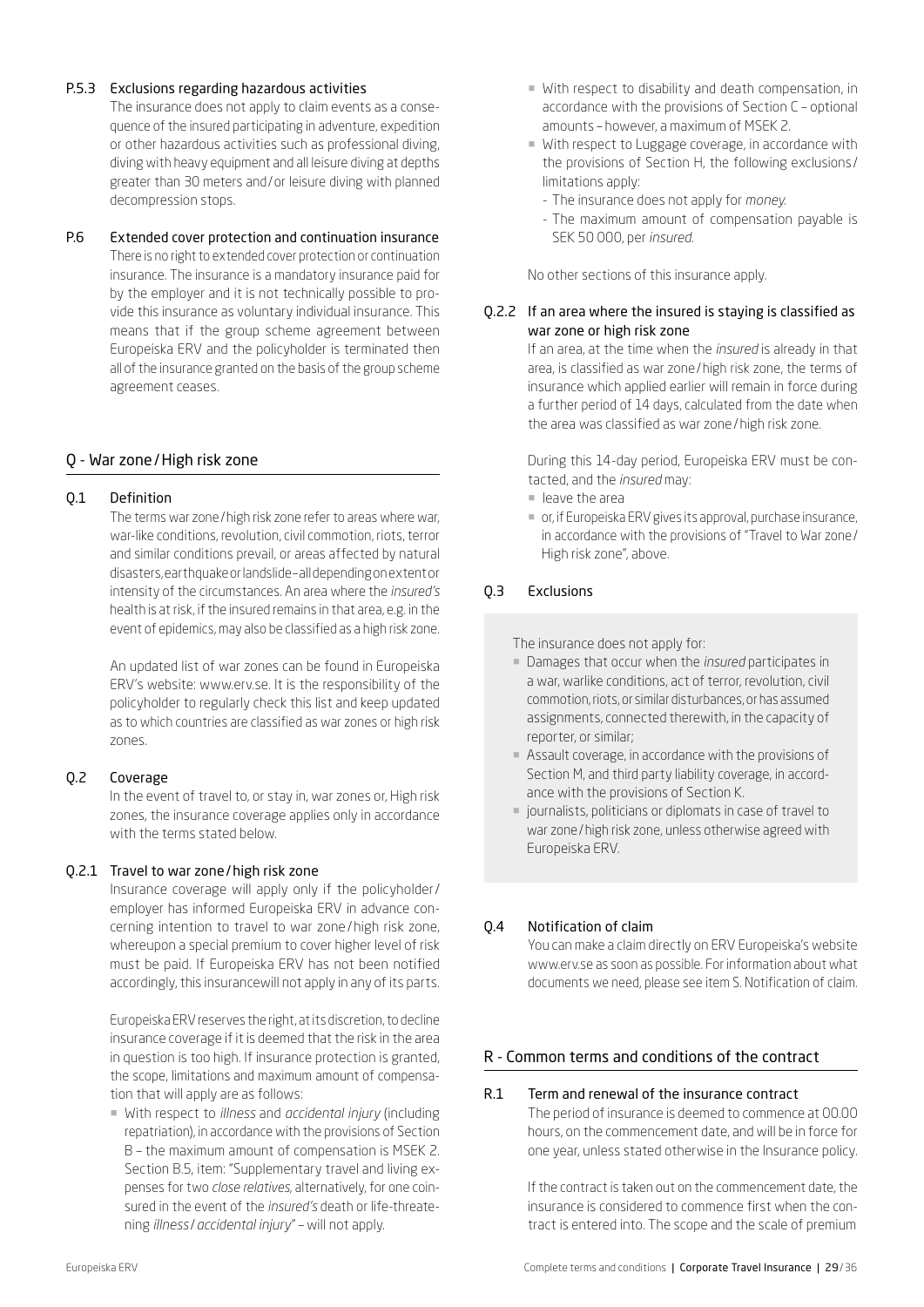amounts, are stated in the Insurance policy. At expiry of the term of insurance, the insurance contract will be renewed when the policyholder has made payment of the renewal premium of which the policyholder has received written notification from Europeiska ERV. If either party does not wish to renew the insurance contract, the other party must be notified accordingly at the latest 30 days before expiry of the term of insurance. If such notification has not been submitted, the insurance contract will be extended for a further year.

If a higher premium amount, or amended conditions will apply for the new policy, Europeiska ERV will give due notification thereof at the latest at the time of sending out the premium renewal notice. The policyholder will subsequently have the right, at the latest 14 days after the premium renewal notice has been sent out, to cancel the insurance contract to expire at the expiry of the term of insurance or, if the insurance contract has been renewed, with immediate effect.

#### <span id="page-29-0"></span>R.2 Cancellation and amendment of insurance conditions

The policyholder's right to prematurely cancel the insurance Unless otherwise agreed, the policyholder has the right to cancel the insurance before expiry of the term of the insurance, if:

- 1. Europeiska ERV has grossly neglected its obligations in accordance with the Swedish Insurance Contracts Act, or in accordance with the conditions stated in the insurance contract;
- 2. there is no longer any need for insurance, or there are otherwise conditions which have had a significant effect on insurance circumstances, or
- 3. Europeiska ERV has amended the policy conditions during the term of insurance.

Europeiska ERV's right to prematurely cancel the insurance Europeiska ERV has the right to terminate the insurance or to amend the policy conditions before expiry of the term of insurance, only if:

- 1. the policyholder or the *insured* have grossly neglected their obligations toward the company, or
- 2. a condition which is specified in the policy contract and which is of some significance as regards risk, has been amended in a manner which the company cannot be assumed to have taken into consideration.
- 3. continuation of the agreement on the basis of any adjustments of laws or legal routines would render the continuation of the insurance agreement incompliant, unless it is possible to make adjustments making the agreement compliant which are accepted by the policy holder and Europeiska ERV.

The insurance must be terminated in writing 14 days' notice, calculated from when Europeiska ERV sent it. For termination according to paragraph 3, three (3) months' notice applies.

Cancellation must be notified in writing, with 14 days notification, calculated from the date when Europeiska ERV sent out such notification.

In the event of overdue payment of premium, Europeiska ERV reserves the right to terminate the insurance, unless the delay is of minor significance. Notification of cancellation will be sent to the policyholder, and will come into effect 14 days after the day when it was sent out.

## <span id="page-29-1"></span>R.3 Payment of premium

## R.3.1 The first premium

The premium must be paid in advance, unless otherwise agreed with ERV and as stated in the Insurance policy. Europeiska ERV's liability comes into effect at the beginning of the period of insurance, provided that the premium has been paid at the latest on the specified due date.

If the premium is paid later, this will entail delayed payment of premium and the insurance will not be valid, and Europeiska ERV's liability will not come into effect until the day after such payment of premium has been made.

#### R.3.2 Renewal premium

The renewal premium must be paid at the latest on the commencement date of the renewed insurance. However, it shall not be necessary to pay the premium earlier than 1 month after the date when Europeiska ERV sent out the premium notification. If payment of premium is not made within the specified period, the insurance will be cancelled.

If the premium is paid later, the insurance will come into force again, and Europeiska ERV's liability will not come into effect until the day after payment has been made.

#### R.3.3 Supplementary premium

If there is reason for a supplementary premium during the term of insurance, in its entirety, due to the need for increased insurance coverage, then what is stated above concerning payment of first premium shall apply also in respect of the supplementary premium.

#### R.3.4 Repayment of premium amount

the normal standard tariffs.

If the insurance ceases to be in force or, in the event of adjustment of the premium amount in accordance with the provisions of Section R.3.5, third paragraph, Europeiska ERV will undertake to repay the unused amount of premium that exceeds SEK 200.

If damages have occurred, it shall be considered that the premium has been expended in an amount corresponding to the amount of compensation.

#### R.3.5 Reporting and determination of the definitive premium When determining the premium amount, an individual risk assessment is performed which may entail a deviation from

The premium amount that is paid at commencement of the insurance term is calculated on the basis of the number of *travel days* in the previous year – alternatively, the number of *employees* – unless otherwise agreed and stated in the insurance policy.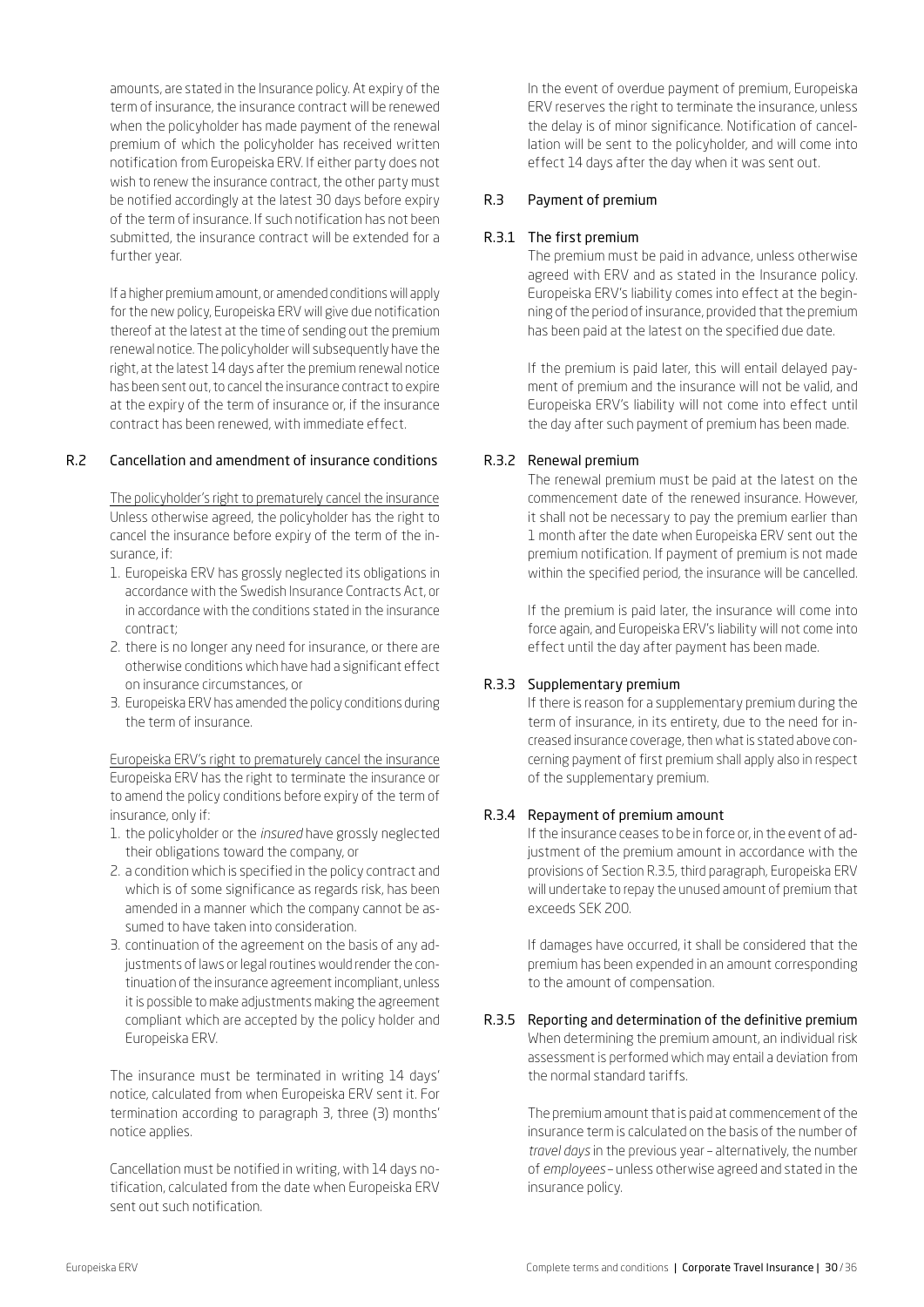In the event that the definitive premium exceeds the preliminary premium that has already been paid, the policyholder must pay the difference. In the event that the definitive premium is lower than the preliminary premium that has been paid, Europeiska ERV will refund the difference. However, the premium will always be at least equal to the lowest premium for the chosen policy alternative.

For companies with a fixed annual premium, such premium shall apply for the current period of insurance if the number of *travel days* – alternatively, the number of employees – is within the maximum limit stated in the insurance policy. If this maximum limit is exceeded during the year, or if it is ascertained, at the expiry of the period of insurance, that the maximum limit has actually been exceeded, the policyholder must submit a report immediately to Europeiska ERV to inform Europeiska ERV about the correct number of *travel days* – alternatively, the number of *employees*. Europeiska ERV will subsequently amend particulars in the Insurance policy in accordance with the new information, and if this indicates that the premium should be higher than the previous fixed annual premium that has been paid, the difference must be paid by the policyholder.

If the report to Europeiska ERV has not been submitted during the prescribed time, or if the definitive premium has not been paid at the latest 14 days after notification, Europeiska ERV will have the right to cancel the insurance contract.

# <span id="page-30-0"></span>R.4 Disclosure and increased risk

An individual who wishes to take out Corporate Travel Insurance, must be prepared, at Europeiska ERV's request, to provide information that may influence the decision as to whether insurance can be granted. The same applies if the policyholder applies for additional coverage or renewal of insurance policy. The policyholder must provide correct and complete answers to Europeiska ERV's questions. Even without being asked to do so, the policyholder is obliged to provide information concerning circumstances that are of obvious significance for risk assessment. During the term of insurance, the policyholder must, on request, provide Europeiska ERV with information relating to those circumstances stated the first paragraph.

A policyholder who realises that Europeiska ERV has previously received incorrect or incomplete information concerning circumstances that obviously are of significance for risk assessment, must rectify the information that has been submitted to Europeiska ERV without unreasonable delay.

If the policyholder, in fulfilling his duties to provide information, as stated above, has acted fraudulently or in contravention of faith and honour, the contract will be declared null and void in accordance with the provisions of the Swedish Contracts Act (1915:218) and other acts-inthe-law in the area of property rights, and Europeiska ERV will be discharged from all liability in regard to insurance incidents that may occur thereafter.

If the policyholder has otherwise, intentionally or through carelessness, neglected his obligation to disclose information, and if Europeiska ERV can prove that Europeiska ERV should not have granted insurance coverage if the policyholder had duly fulfilled his obligation to disclose information, Europeiska ERV will be discharged from liability in regard to insurance incidents. If Europeiska ERV can show that Europeiska ERV could have granted insurance coverage against a higher premium, or otherwise on other terms and conditions than those which were agreed, Europeiska ERV's liability will be limited to the level of liability which corresponds to the premium which has been paid and such conditions that were otherwise agreed. If Europeiska ERV has not procured reinsurance which would otherwise have been the case, liability will be adjusted accordingly.

Europeiska ERV's liability does not fall away, and is not limited in accordance with the provisions stated in the second paragraph, if, at the time when the obligation to disclose information was neglected, Europeiska ERV realised, or should have realised, that the information which was actually submitted was incorrect or incomplete. The same shall apply if the incorrect, or incomplete, information was later of no significance, or ceased to be of significance, in regard to the content of the insurance contract.

# R.4.1 Increased risk

If there is an increased risk for insurance incidents due to changes of such circumstances that have been specified in the Insurance policy, or concerning which the policyholder informed Europeiska ERV in connnection with contract closing, and if the insured has taken action or consented to action which will entail increased risk, Europeiska ERV will be wholly, or partly, discharged from liability.

The same will apply if such increased risk has otherwise occurred and the policyholder has neglected to report this fact, in line with the instructions in the insurance contract.

# R.4.2 Accumulated risk in connection with group travel

The policyholder must inform Europeiska ERV, at the latest 14 days before the day that travel by boat, train, bus or aircraft is commenced, concerning each journey where several insured persons participate, and where the accumulated insurance amount in the event of death exceeds MSEK 100.

- ¡ A supplementary premium is charged for accumulated risks in excess of MSEK 100.
- ¡ In the event of neglect to notify Europeiska ERV of such accumulated risk, or if the notified supplementary premium is not paid, Europeiska ERV's liability will be limited to MSEK 100.

# <span id="page-30-1"></span>R.5 Aviation accident

In the event of an *accident* during a flight, compensation is only payable if the insured was a passenger on an *aircraft* which flies under a national symbol. Passengers are deemed to be only those persons on board an aircraft who do not have, or who do not perform, a function or task connected with the flight.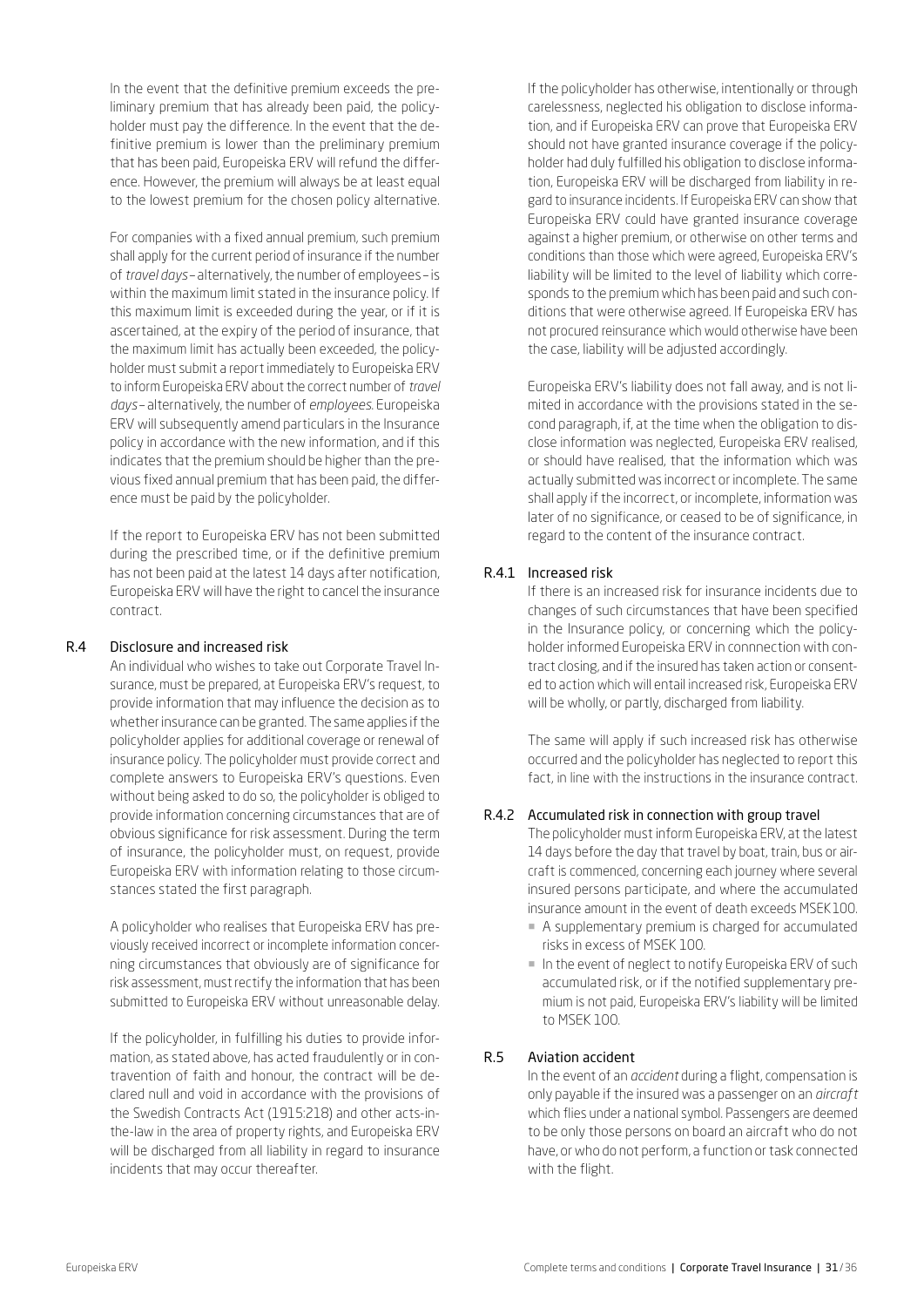# <span id="page-31-0"></span>R.6 Risk areas

Particulars pertaining to War zone/High risk zone are detailed under Section Q.

# <span id="page-31-1"></span>R.7 Nuclear damages

*Accidents*, whose origin and proportion are connected with nuclear process or radioactive disintegration, are included under this insurance only provided that the nuclear process or the radioactive disintegration are not in any way associated with military manoeuvres in which the insured participates.

# Limitation

The insurance amount, in the event of nuclear damages, is limited to *disability* and death at SEK 200 000.

# <span id="page-31-2"></span>R.8 War damages

The insurance does not apply for damages connected to war, warlike conditions, civil commotion, revolution or riots. However the insurance applies if the insured is situated in the affected area at the time of the outbreak and the damage occurs within 14 days of the outbreak of the unrest. The insured must not participate in the warlike events or act as a reporter or similar

# <span id="page-31-3"></span>R.9 Rescue obligation

When an insurance incident occurs, or imminently threatens to occur, the insured must take action, to the best of his / her ability, to restrict or limit damages and, if another party is liable to pay damages, in order to preserve the rights that the insurance company may have against that party. If the *insured* wilfully omitted to fulfil his /her duty in accordance with the provisions stated under the first paragraph, compensation may be reduced, as far as he/ she is personally concerned, in accordance with what is reasonable in consideration of his/her situation and the general circumstances.

The same will apply if the insured has neglected his /her duties, knowing that this entails a considerable risk for the occurrence of damages, or otherwise through gross negligence.

# <span id="page-31-4"></span>R.10 Action in the event of claim

(also see item S. Notification of claim)

# R.10.1 Rules governing claims settlement

Damages must be reported to Europeiska ERV without delay, however, at the latest within six months after ascertainment of the damages.

If a claimant has neglected to follow the rules concerning the necessity to report insurance incidents to Europeiska ERV within 6 months, or conditions, or instructions in respect of the obligation to cooperate in the investigation of the insurance incident or the company's liability, and where such neglect is to the detriment of the company, the amount of compensation that would otherwise have been paid to the *insured*, may be reduced to the extent

as may be considered reasonable in consideration of the circumstances. In the event that the insured in the case of liability insurance has been as negligent as specified in the first sentence, the insurance company shall have the right to repossess from the insured a reasonable portion of the amount that the company has paid to the party who has suffered damages.

The first paragraph shall not apply if the level of negligence can be deemed to be minor.

The *insured* must be able to provide proof that the event occurred during the period that he/ she was on a *business trip*.

The *insured* must be able to provide original receipts verifying any claim for compensation.

If the *insured*, or any other person who is claiming compensation from Europeiska ERV after the occurrence of an insurance incident, has intentionally or through gross negligence provided incorrect information or has withheld or concealed information of significance for the assessment of the right to receive compensation from the insurance company, the amount of compensation that would otherwise have been paid to him/her will be reduced to the extent as may be considered reasonable in consideration of the circumstances, or may result in non-payment of compensation.

# R.10.2 Inspection and repairs

A person who is claiming compensation has an obligation to assist in any inspection that Europeiska ERV may wish to undertake as a consequence of a claim.

Repairs may be made only after Europeiska ERV's approval. The same applies with regard to choice of repair company, method of repairs and material. Damaged items must be held in safekeeping until Europeiska ERV permits otherwise.

# R.10.3 Failure to take action in the event of damages

If the *insured* does not fulfil his /her obligations, as defined above, the amount of compensation for damages may be reduced by way of a special deduction.

# R.10.4 Payment of compensation

Europeiska ERV shall, after receiving information about an insurance incident, take the necessary measures without further delay in order that the claim may be settled. Claims settlement shall be processed with speed and with due consideration to the interests of the insured and other persons who have suffered losses or damages.

Compensation for damages to which the insured is entitled, will be paid at the latest 1 month after the insured has reported the insurance incident and has presented the material which can reasonably be required to determine liability to pay compensation. However, this does not apply in the event of inadequate insurance amount in the case of liability insurance, nor does it apply to the extent that the right to compensation is conditional upon repair of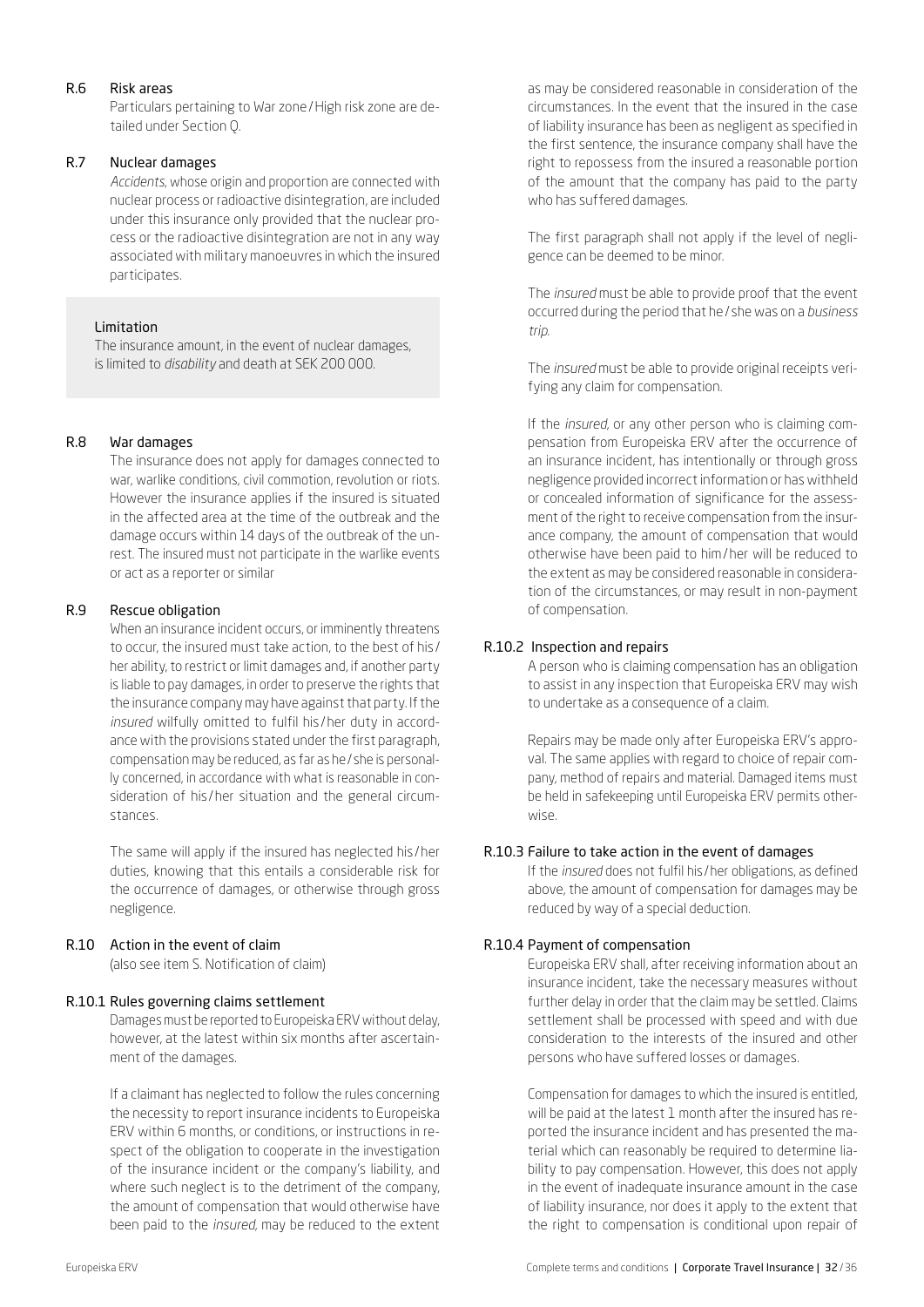the property or that the property shall be replaced, that the pertinent authorities should pass a certain decision, or that some other similar event takes place.

Europeiska ERV will undertake to pay penalty interest in accordance with §6 of the Swedish Interest Act (1975:635) if payment of compensation is not effected within the specified time.

If the person who is claiming compensation clearly is eligible to receive at least a certain amount of compensation, this amount shall be paid immediately, whereupon such amount will be deducted from the final total amount of compensation. Interest is not paid if less than SEK 100.

#### R.10.5 Counter claim and repossession

Europeiska ERV takes over the insured's right to claim damages in matters relating to health care expenses and other expenses and losses for which the company has paid compensation in accordance with the terms of this insurance.

If, after a loss has occurred, the insured abstains from the right to receive compensation from another source in accordance with contractual terms, guarantees or similar, or through repossession, Europeiska ERV's liability to pay compensation will be limited to a corresponding degree, and any compensation that may already have been paid must be repaid to Europeiska ERV.

To the extent that compensation should not by rights have been paid, the person who is entitled to compensation shall be obliged to repay such amount without delay to Europeiska ERV, even if he/ she was not aware that payment was incorrect.

#### R.10.6 Fraudulent means to provoke an insurance incident

Europeiska ERV will be discharged from obligation toward an *insured* who has endeavoured to provoke an insurance incident by fraudulent means, or through gross negligence. The same applies if the insured otherwise must be assumed to have taken action, or refrained from taking action, knowing that this entailed a considerable risk for the occurrence of damages. In the event that an insured has been instrumental in further aggravating the consequences of an insurance incident, in the mannner specified in the first paragraph, Europeiska ERV will be discharged from liability toward the insured to the extent that these circumstances have impacted damages.

### <span id="page-32-0"></span>R.11 Common exclusion

The insurance does not apply for:

- ¡ damages resulting from a criminal offense committed by the insured, his /her beneficiary or legitimate heir.
- ¡ damages that occur when the insured participates in war, warlike conditions, act of terror, revolution, civil commotion, riots or similar disturbances, or has assumed assignments connected therewith, in the capacity of reporter or similar.

Insurance cover, liability to pay any claim or provision of any benefit or service shall be granted only insofar as and as long as not in contradiction to economic, trade or financial sanctions or embargoes enacted by the European Union or Sweden that are directly applicable to the contracting parties.

This shall also apply to economic, trade or financial sanctions or embargoes enacted by the United States of America, insofar as those are not in contradiction to European or Swedish legislative provisions.

# <span id="page-32-1"></span>R.12 Double insurance

If the same risks are insured by several insurance companies, each insurance company shall have a liability toward the insured as if the company alone had provided insurance coverage. However, the insured is not entitled to receive a higher total amount of compensation from the companies than is appropriate to the claim. If the sum of the liability amounts exceeds the loss, liability will be divided between the companies in proportion to the respective liability amounts.

If the same risk is insured also by another insurer that has made reservations according to which he in the event of double insurance shall be totally or partially free of obligations, the same reservations also apply according to the policy conditions of this insurance.

#### <span id="page-32-2"></span>R.13 Force majeure

The insurance does not cover loss that may occur if the claims investigation, repairs, or payment of compensation is delayed due to war, war-like conditions, civil war, revolution, or riots, or due to intervention by authorities, strikes, lockout or blockade or similar actions.

### <span id="page-32-3"></span>R.14 Limitation period

A person who wants to claim compensation, or any other insurance cover, must initiate action against Europeiska ERV within a period of ten years from the date when such circumstance in the insurance contract that entitles to insurance coverage occurred. If actions are not brought within that period, the right to insurance cover will be lost.

If the person who intends to claim for insurance cover has reported the claim to Europeiska ERV within the prescribed period, as specified in the first sentence, the period to initiate actions against Europeiska ERV is always at least six months from the date when Europeiska ERV declared that it has passed a final decision regarding compensation.

## <span id="page-32-4"></span>R.15 Applicable law and court of competent jurisdiction

Swedish law shall apply in all matters pertaining to the insurance contract. Disputes arising out of this insurance contract, or these insurance terms and conditions, shall be decided in a Swedish court of law. This shall also apply if disputes relate to damages that have occurred abroad.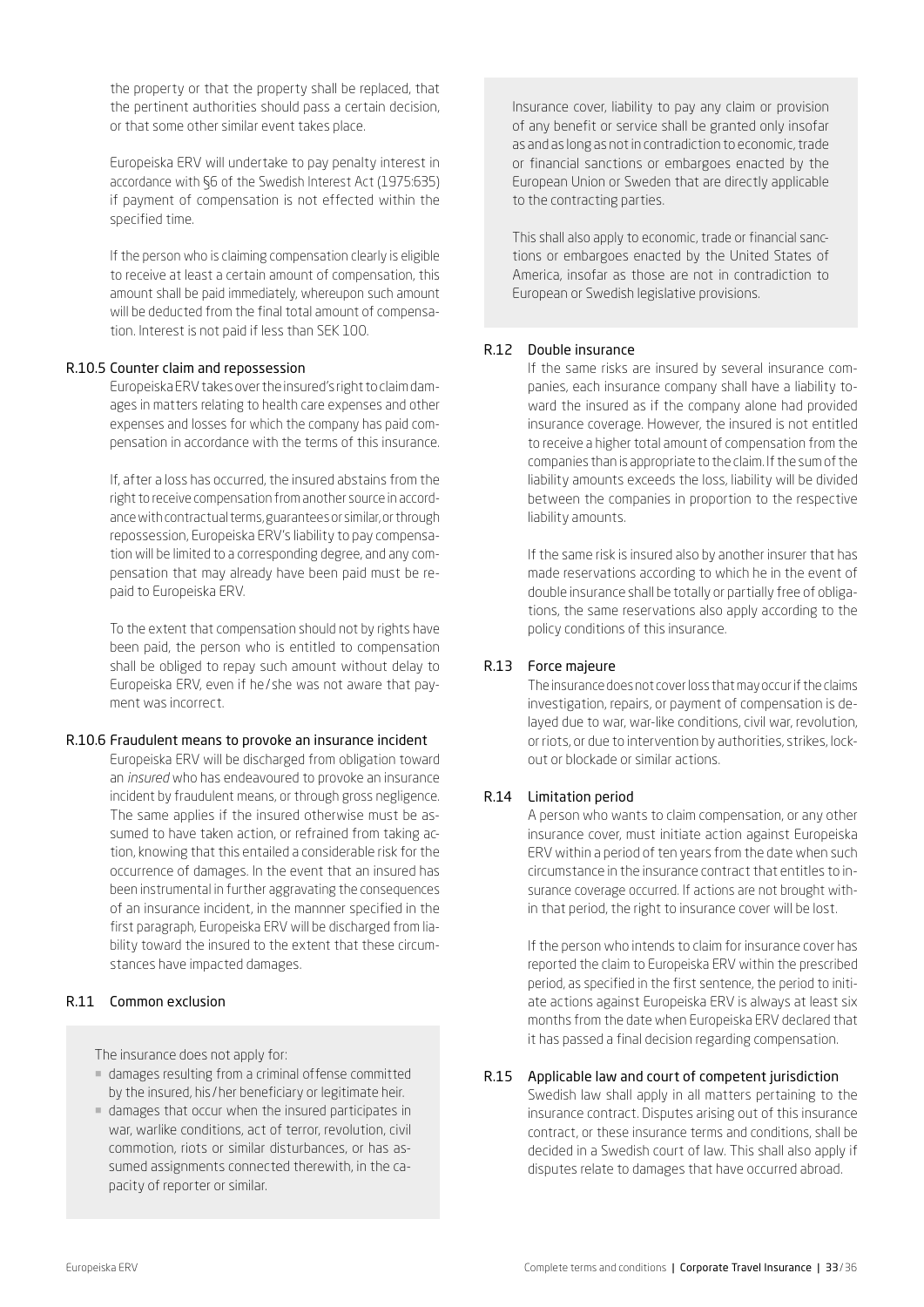# <span id="page-33-0"></span>R.16 Swedish Insurance Contracts Act

In all other respects, the provisions of the Swedish Insurance Contracts Act (Försäkringsavtalslagen – FAL) shall apply.

#### <span id="page-33-1"></span>R.17 Personal data processing and disclosure of information Europeiska ERV values your privacy. We will only use your personal data for the purposes for which you give it to us. We will retain your data for the duration required by our operational purposes.

Europeiska ERV will only disclose your personal data to other organizations where we have your permission to do so, or where we are required to do so by regulation. You also have the right to request, in writing and without cost, information from us about the information we have on you and how it is used. You can also notify Europeiska ERV in writing if you do not want your personal data to be processed for purposes that concern direct marketing.

You have the right to ask us to delete the personal data. Please note that in some cases when you make such a request of personal data, we may not be able to honour your request as this may result in us not being able to fulfil our legal obligations or if there is a minimum statutory period of time for which we have to keep your personal data. If this is the case then we will let you know our reasons.

The address is: Europeiska ERV, Dataskyddsombudet,

Box 1 172 13 Sundbyberg Sweden

Requests for correction of personal ID numbers can be made to the same address.

In the event of a claim, Europeiska ERV is entitled to disclose the information received from the insured and/or policyholder to Europeiska ERV's international network, including our central control unit and service offices. Furthermore, Europeiska ERV can request to seek information on your state of health and treatment from the physicians and hospitals that have treated you. Europeiska ERV may request that you sign a so-called "medical release" giving Europeiska ERV the right to request medical information.

# <span id="page-33-2"></span>S - Notification of claim

# A claim for damages should be sent to:

Europeiska ERV Corporate Claims Box 1 SE-172 13 Sundbyberg Sweden

# Visiting address:

Löfströms Allé 6A Sundbyberg Telephone: +46-(0)770-456 900 Fax: +46-8-454 33 21 E-mail: [corporateclaims@erv.se](mailto:corporateclaims%40erv.se?subject=)

You can also make a claim on [www.erv.se.](https://www.erv.se/foretag/anmal-skada-foretag/)

The notification of claim should always include a written statement issued by the employer confirming the business trip and include the following documentation:

# B. In case of illness and accidental injury

- ¡ Original receipts for medical care, medical expenses, medicine costs and/or similar expenses.
- ¡ Medical certificate.

# C. In case of accidental injury

¡ For payment of death benefit death certificate and certificate of kinship should be attached.

# D. Interruption of travel

- Expenses/out-of-pocket payments should be verified by original receipts.
- ¡ The incident that caused the interruption should be verified by police report/hospital certificate or similar document.

# E. Journey of replacement person/New journey/Repayment of unused travel expenses

- ¡ Certificate issued by impartial and qualified medical doctor.
- Expenses/out-of-pocket payments should be verified by original receipts.

# F. Crisis therapy

- Police report should be attached in case of robbery, threat or assault.
- ¡ Expenses /out-of-pocket payments should be verified by original receipts.

# G. Kidnapping compensation

¡ Travel and accommodation expenses for close relatives should be verified by original receipts.

# H. Luggage coverage

- **Original receipts**
- Police report in case of burglary, theft or robbery.

# I. In case of delayed public transportation/luggage

- ¡ Report regarding luggage delay Property Irregularity Report (P.I.R.).
- ¡ Delay report stating scheduled time of departure, actual time of departure and the cause of the delay.
- ¡ Original receipts of purchases.

## I. In case of roadside assistance or towing of vehicle

- ¡ Verify by original receipt that excess have been paid when indemnifiable damage have resulted in towing and/or assistance covered by the motor insurance.
- J. Security package
	- ¡ Certificate from authority /temporary residence in case of closure by order of public authority.

# K. Personal liability coverage

**• Please contact Europeiska ERV.**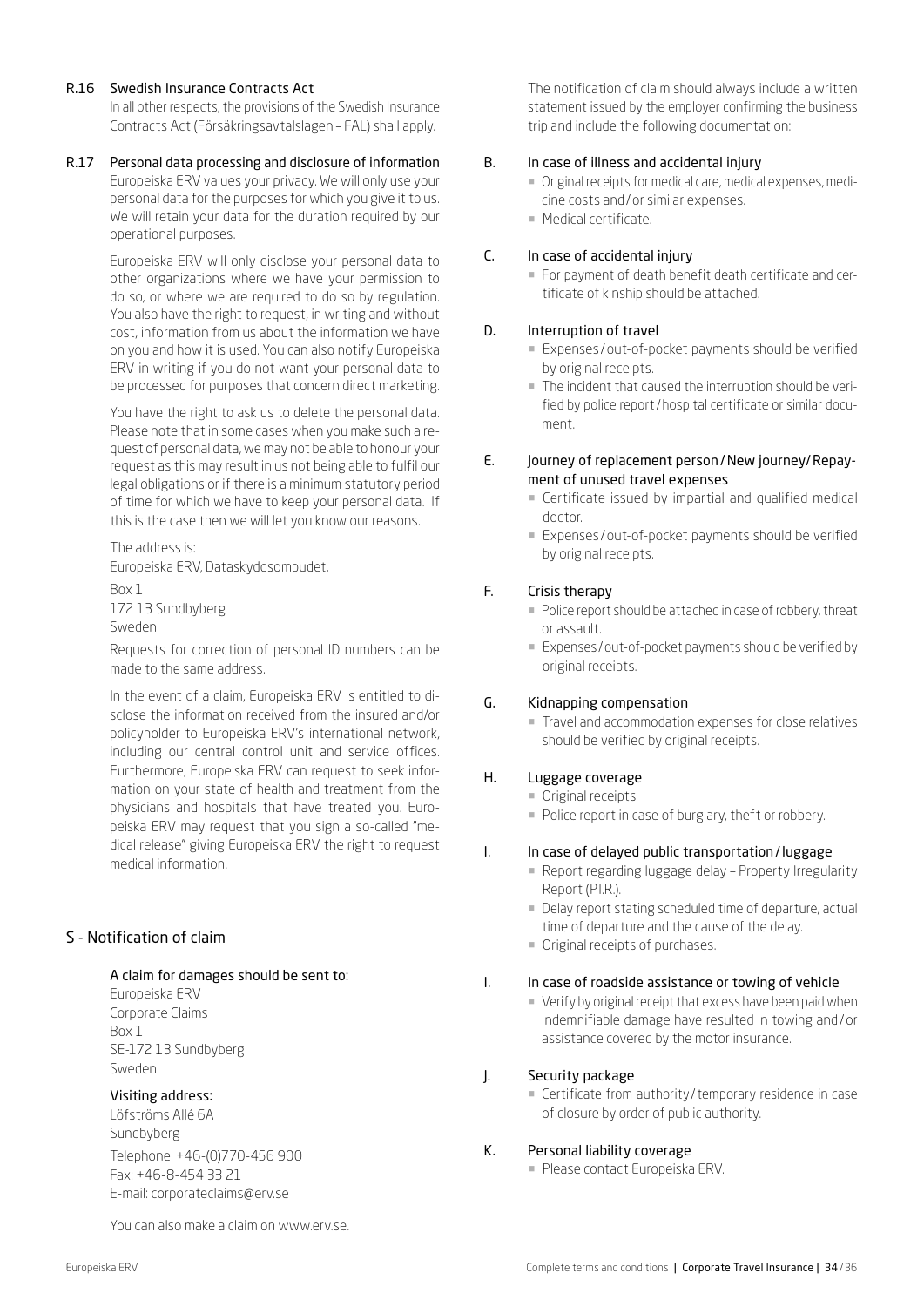## L. Legal expenses coverage

**• Please contact Europeiska ERV.** 

#### M. Personal assault coverage

- **Police report.**
- ¡ Medical certificate.

#### N. Excess coverage

¡ Documentation from the motor insurance, rental insurance or homeowners insurance showing that compensation has been paid and verifying deducted excess. (If the damage has been reported to the police a copy of the police report should be attached.)

# O. Cancellation insurance

- ¡ Certificate from the vendor of the travel, ticket or arrangement showing the size of the cancellation cost and when the travel, ticket or arrangement has been cancelled (e.g. air tickets/travel certificate)
- ¡ Invoice/booking confirmation showing the cost of the travel, ticket or arrangement.
- ¡ The original confirmation of the travel, ticket or arrangement.
- ¡ Medical certificate from qualified and impartial medical doctor, police report, death certificate or other documents showing the reason for the cancellation.
- ¡ Receipt or bank account statement showing how the travel was paid.

# P. Death compensation due to illness and infection

**• Please contact Europeiska ERV.** 

#### Q. War zone/high risk zone

**• Please contact Europeiska ERV.** 

# RECOMMENDED PROCEDURES IF YOU ARE NOT SATISFIED WITH THE CLAIMS SETTLEMENT

It is our intention at Europeiska ERV to provide personal service which allows for good customer relations. We want to provide quick, effective claims handling when you suffer a loss or injury, followed by prompt payment of equitable compensation in accordance with the terms and conditions of this insurance.

However, if you are not satisfied with our claims settlement, you may have the claim re-examined.

Speak to your claims adjuster again. There might simply have been a misunderstanding. Additionally, new evidence or circumstances may have been presented that can be of some significance in the case. If you are still not satisfied, you can have your case re-examined by Europeiska ERV's Customer Ombudsman.

# RE-EXAMINATION OUTSIDE EUROPEISKA ERV

#### The National Board for Consumer Complaints

(Allmänna Reklamationsnämnden – ARN) The National Board for Consumer Complaints reviews complaints from private individuals, however, excluding matters that pertain to negligence in traffic accidents. Such reviews are free of charge.

Address: Box 174 SE-101 23 Stockholm Telephone: +46-8-508 860 00

#### Claims assessor

If you are not in agreement with us concerning the value of the damaged property, either of the parties can request an impartial valuation.

# VARIOUS INDUSTRY BOARDS / COMMITTEES

#### The Board for Insurance of Persons

#### (Personförsäkringsnämnden)

The Board for Insurance of Persons, in its function as a consumer advisory board, will undertake to provide pronouncements, at the request of the policyholder, in disputes between a policyholder and the insurance company in the area of health-, accident and life insurance.

Address: Box 24067 (Karlavägen 108) SE-104 50 Stockholm Telephone: +46-8-522 787 20

#### The Board for Bodily Injury

(Ansvarsförsäkringens Personskadenämnd) The board reveiws claims concerning bodily liability insurance excluding motor insurance.

Address:

Box 24067 (Karlavägen 108) SE-104 50 Stockholm Telephone: +46-8-522 787 20

#### Court of law

Even if your case has been reviewed by any of the above mentioned instances, you may appeal to a court of law. Assistance with costs connected with a court hearing can be obtained from:

- ¡ State legal aid which, in certain instances, can provide meanstested contribution to litigation costs, or
- **Legal expenses coverage**

#### ADVISORY SERV ICES OUTSIDE EUROPEISKA ERV

# The Swedish Consumers' Insurance Bureau

(Konsumenternas Försäkringsbyrå)

The Swedish Consumers' Insurance Bureau is run jointly by the insurance companies, the Swedish Financial Supervisory Authority, and the Swedish Consumer Agency. The principal function of the Bureau is to provide advisory services and assistance for private individuals (consumers) and certain business organisations, free of charge, concerning different insurance matters.

Address: Box 24215 (Karlavägen 108) SE-104 51 Stockholm Telephone: +46-200-22 58 00